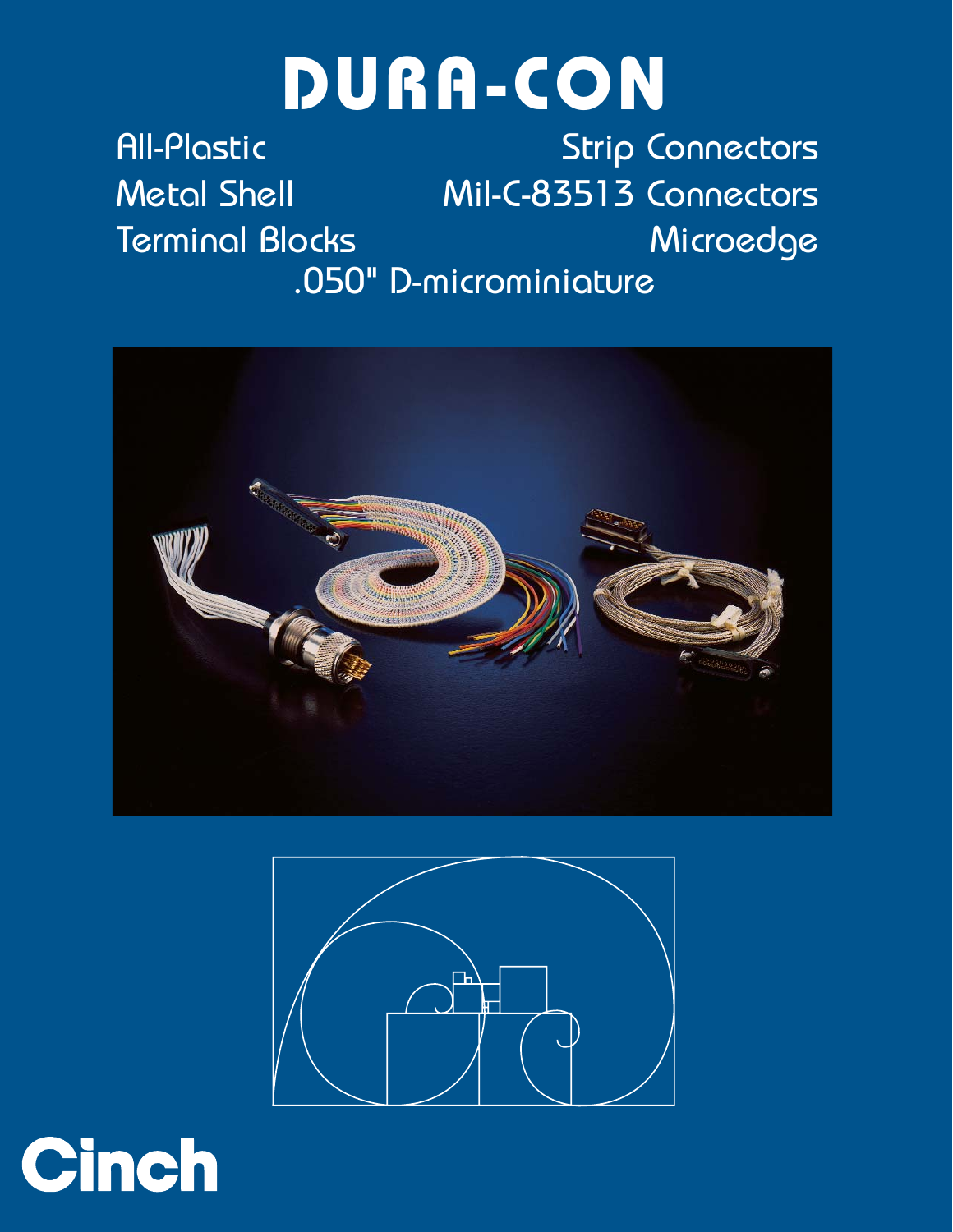

Cinch Dura-ConTM connectors are designed for applications that require a rugged, durable, and high-performance interconnect. Dura-Con is the ideal connector for applications where weight and space must be kept to a minimum while maintaining maximum reliability. Miniaturized airborne electronics and data processing equipment, where shorter signal paths are needed, represent typical applications for these unique connectors.

The heart of the Dura-Con system is the Dura-Con pin contact. The Cinch Dura-Con pin contact is made from a precision miniature spring cable with a welded tip. The expanded cable provides seven spring members peripherally around the pin so that contact is maintained with the mating socket wall no matter what radial forces are applied. This spring may be flexed many times without any evidence of metal fatigue. Reliable mating is further ensured by protecting the pin contact in a tightly toleranced recessed cavity.

Cinch's family of Dura-Con connectors includes MIL-C-83513 Series connectors along with our own commercial equivalents. The commercial Dura-Con product line offers an expanded range of termination and hardware options for all-plastic and metal shell wire versions and right-angle and straight PC board mount "terminal blocks". Cinch also packages the Dura-Con contact in a very low profile plastic strip connector on .050" centers and in a line of high-density microminiature edge (Microedge) board connectors that meet the requirements of MIL-C-55302. Cinch has created a line of plastic and metal shell Dura-Con connector savers for very high mating cycle applications such as test equipment.

#### **Termination Options:**

Cinch offers the following termination methods for its Dura-Con connectors:

Insulated Wire - Insulated wire is crimped to the Dura-Con contacts then epoxy backpotted at the factory. Wire is available in standard lengths of 18, 24, 36, and 48 inches.

Uninsulated Wire - 24 AWG, gold-plated, uninsulated wire is crimped to the Dura-Con contact at the factory. Wire is available in standard lengths of 0.5, 1.0, and 2.0 inches. This option allows the user greater flexibility when installing the connector.

Solder Cup - For applications that require the lowest contact resistance, Cinch offers Dura-Con connectors with solder cups for termination by the user.



Dura-Con is a trademark of Cinch Connectors.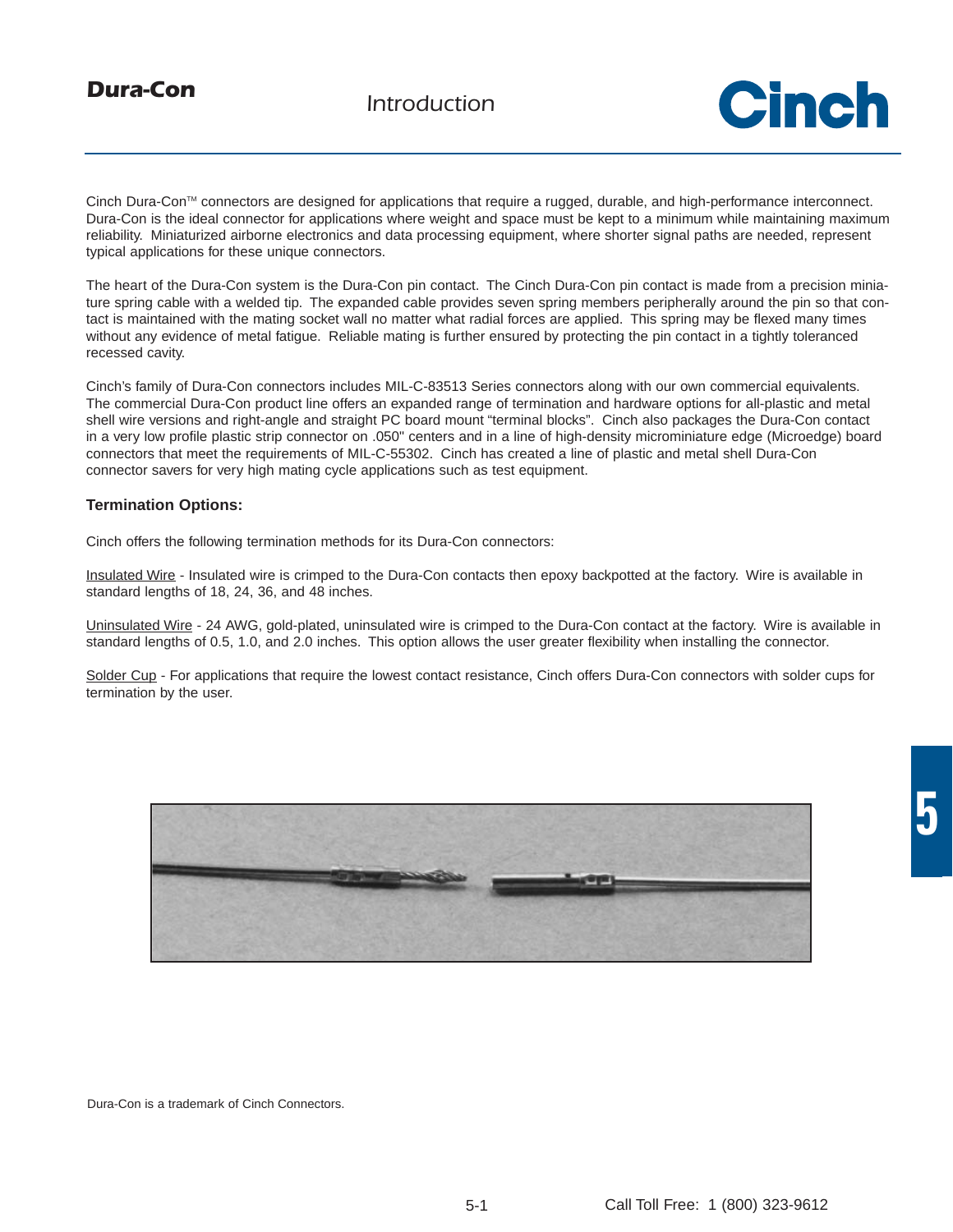*Dura-Con Introduction*

## Cinch

#### **Custom Capabilities:**

Standard Cinch Dura-Con connectors satisfy a wide variety of applications. Cinch's line of Dura-Con D-microminiature connectors is one of the most versatile in the industry. There are over 50,000 possible combinations of Cinch standard options such as connector type, size, materials, hardware, and termination.

When special application requirements arise, Cinch Dura-Con connectors take this versatility to the next level. Whether specific needs entail new variations of simple end-to-end connector assemblies or more complex and intricate harness assemblies, Cinch Connector Division has the state-of-the-art engineering resources and research facilities in place to meet your needs. Cinch approaches your business with a well-defined goal: to ensure the integrity of your design and to execute our contribution to it in a responsible, cost-effective manner. This philosophy has led Cinch to a position of industry leadership.

For complete information regarding the total capabilities of the Dura-Con connector series, or for custom application assistance, contact your nearest Cinch Connectors sales office.











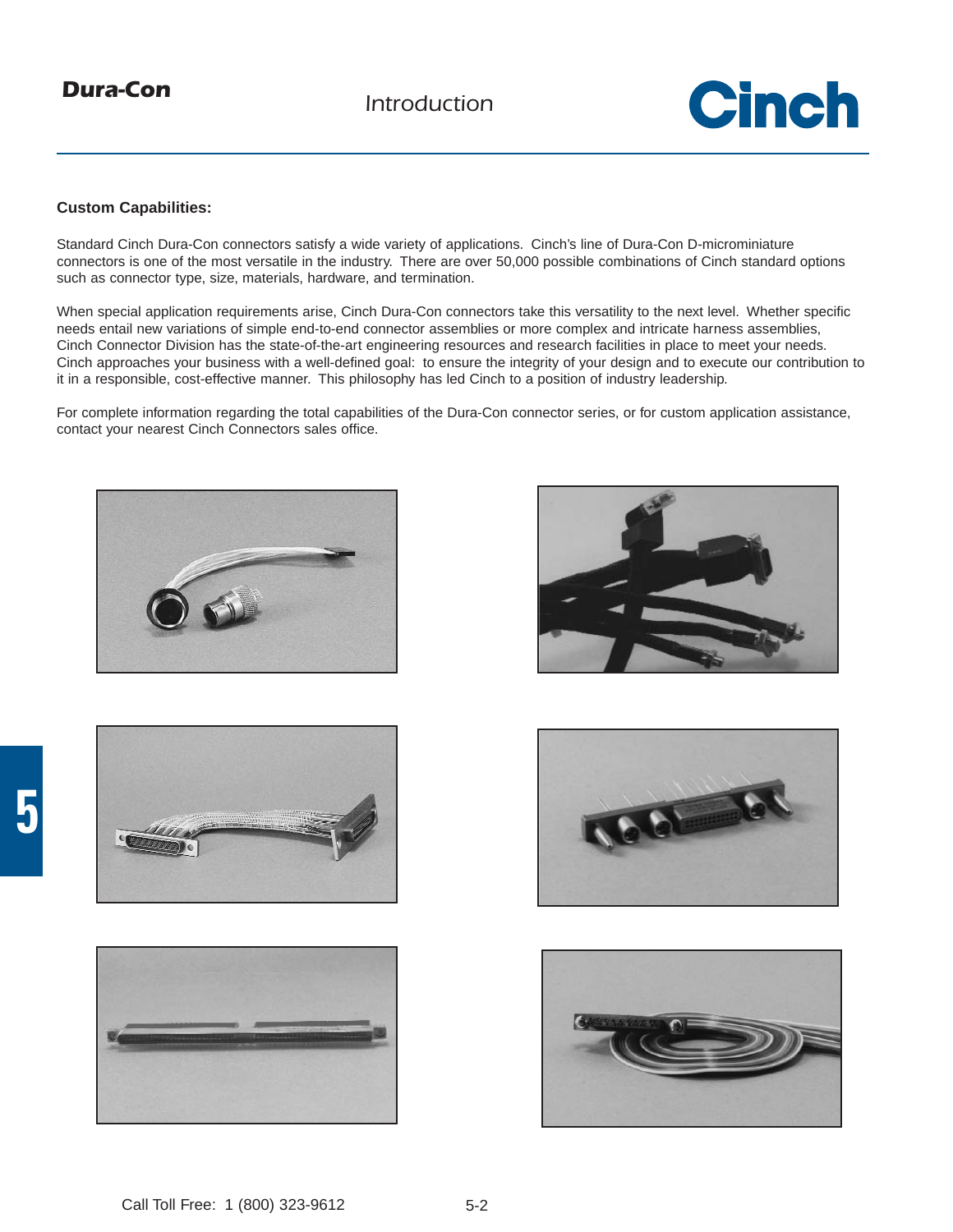## <span id="page-3-0"></span>*Dura-Con High Reliability All-Plastic*

*.050" (1.27mm) Density Solder Cup/Wire D-Microminiature*











| No. of          | Maximum | <b>Mating Force</b> | <b>Minimum</b><br><b>Unmating Force</b> |     |  |
|-----------------|---------|---------------------|-----------------------------------------|-----|--|
| <b>Contacts</b> | Lb.     | Kg                  | Lb.                                     | Κg  |  |
| 9               | 5.63    | 2.56                | .28                                     | .13 |  |
| 15              | 9.38    | 4.26                | .47                                     | .21 |  |
| 21              | 13.13   | 5.96                | .66                                     | .30 |  |
| 25              | 15.63   | 7.10                | .78                                     | .35 |  |
| 31              | 19.38   | 8.80                | .97                                     | .44 |  |
| 37              | 23.13   | 10.50               | 1.16                                    | .53 |  |
| 51              | 31.88   | 14.47               | 1.59                                    | .72 |  |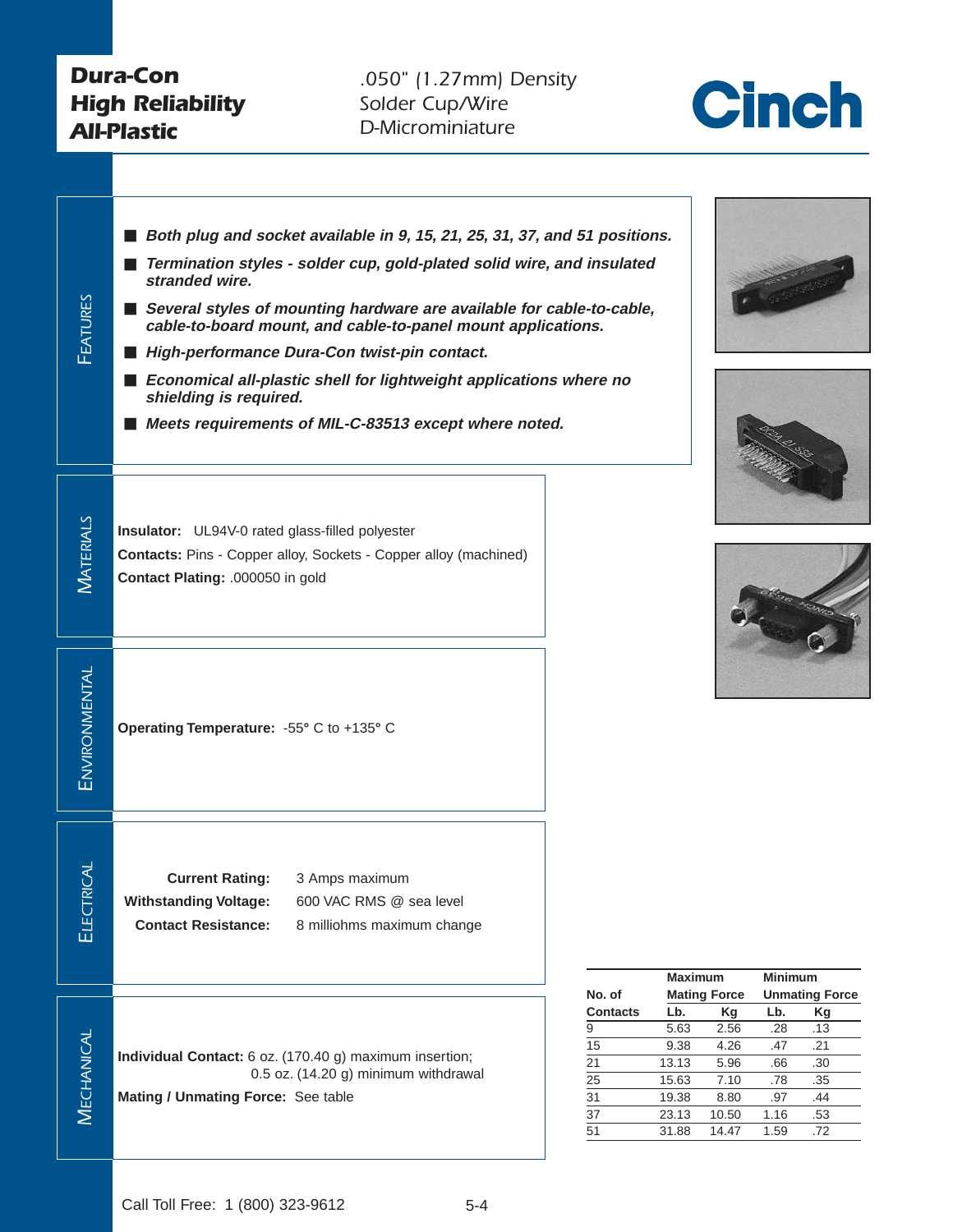

**\*** - Indicates Cinch std. option.

**\*\***- See p. 5-12 for std. hardware dims. See p. 5-13 for non-std. hardware & p. 5-31 for Mil spec. hardware both sold separately.

\*\*\*- Length Tolerance: solid wire  $= \pm 3/32$ ", standard wire  $= \pm 1/4$ ".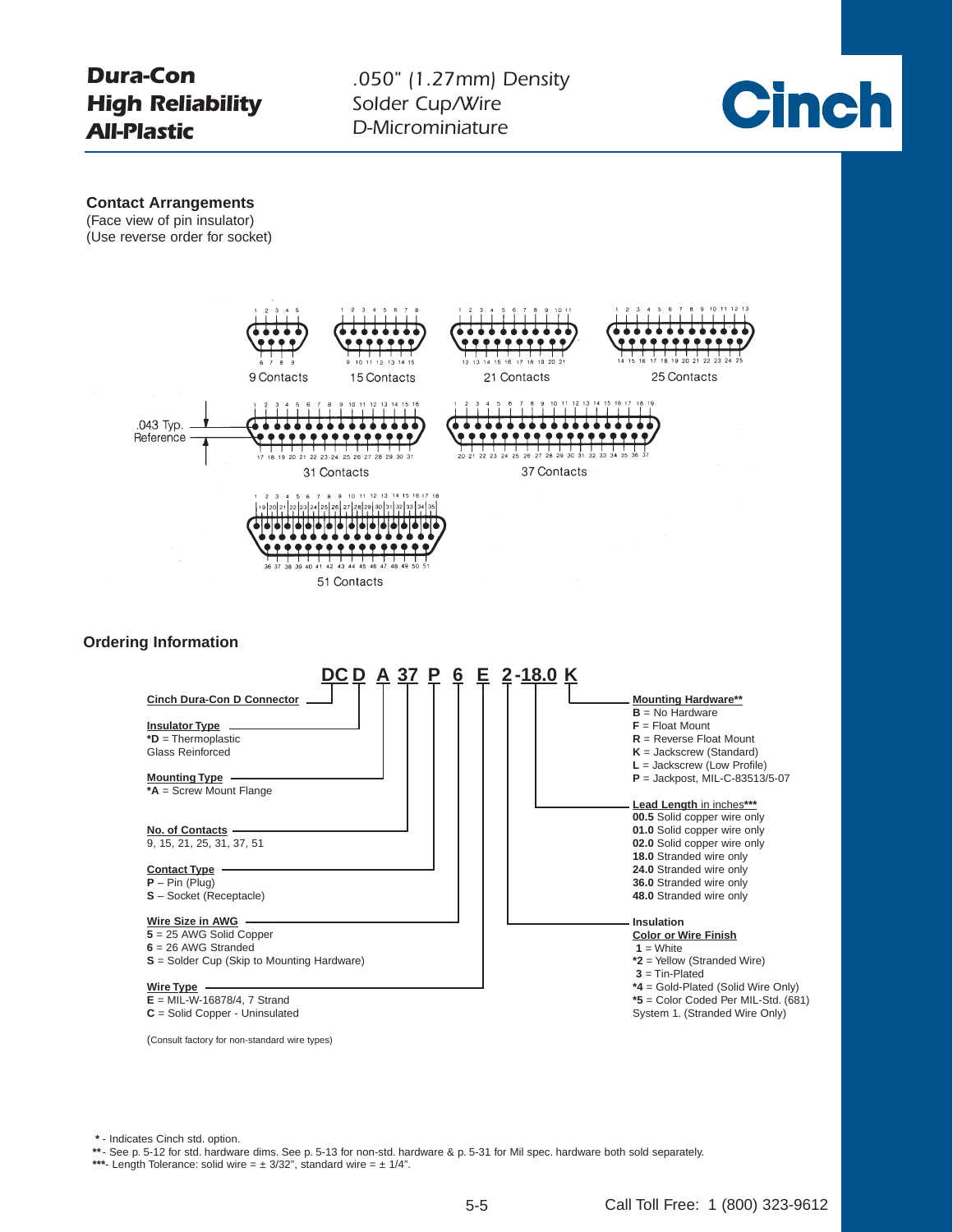## *Dura-Con High Reliability All-Plastic*



**Connector Dimensions - Plastic Shell**



|                 | A             |       | B Max. |       | C     | $+.010(.254)$   | D        |             | Е    |             | F Max. |      |
|-----------------|---------------|-------|--------|-------|-------|-----------------|----------|-------------|------|-------------|--------|------|
| No. of          | ± .010 (.254) |       |        |       |       | $-0.018$ (.457) |          | ±.005(.127) |      | ±.010(.254) |        |      |
| <b>Contacts</b> | in            | mm    | in     | mm    | in    | mm              | in       | mm          | in   | mm          | in     | mm   |
| 9 Plug          | .778          | 19.76 | .292   | 7.42  | .398  | 10.11           | .565     | 14.35       | .208 | 5.28        | .173   | 4.39 |
| 9 Socket        | .778          | 19.76 | .376   | 9.55  | .398  | 10.11           | .565     | 14.35       | .208 | 5.28        | .173   | 4.39 |
| 15 Plug         | .928          | 23.57 | .442   | 11.23 | .548  | 13.92           | .715     | 18.16       | .208 | 5.28        | .173   | 4.39 |
| 15 Socket       | .928          | 23.57 | .526   | 13.36 | .548  | 13.92           | .715     | 18.16       | .208 | 5.28        | .173   | 4.39 |
| 21 Plug         | 1.078         | 27.38 | .592   | 15.04 | .698  | 17.73           | .865     | 21.97       | .208 | 5.28        | .173   | 4.39 |
| 21 Socket       | 1.078         | 27.38 | .676   | 17.17 | .698  | 17.73           | .865     | 21.97       | .208 | 5.28        | .173   | 4.39 |
| 25 Plug         | 1.178         | 29.92 | .692   | 17.58 | .798  | 20.27           | .965     | 24.51       | .208 | 5.28        | .173   | 4.39 |
| 25 Socket       | 1.178         | 29.92 | .776   | 19.71 | .798  | 20.27           | .965     | 24.51       | .208 | 5.28        | .173   | 4.39 |
| 31 Plug         | 1.328         | 33.73 | .842   | 21.39 | .948  | 24.08           | 1.115    | 28.32       | .208 | 5.28        | .173   | 4.39 |
| 31 Socket       | 1.328         | 33.73 | .926   | 23.52 | .948  | 24.08           | 1.115    | 28.32       | .208 | 5.28        | .173   | 4.39 |
| 37 Plug         | 1.478         | 37.54 | .992   | 25.20 | 1.098 | 27.89           | $1.265*$ | 32.13       | .208 | 5.28        | .173   | 4.39 |
| 37 Socket       | 1.478         | 37.54 | 1.076  | 27.33 | 1.098 | 27.89           | $1.265*$ | 32.13       | .208 | 5.28        | .173   | 4.39 |
| 51 Plug         | 1.428         | 36.27 | .942   | 23.93 | 1.048 | 26.62           | 1.215    | 30.86       | .250 | 6.35        | .220   | 5.59 |
| 51 Socket       | 1.428         | 36.27 | 1.026  | 26.06 | 1.048 | 26.62           | 1.215    | 30.86       | .250 | 6.35        | .220   | 5.59 |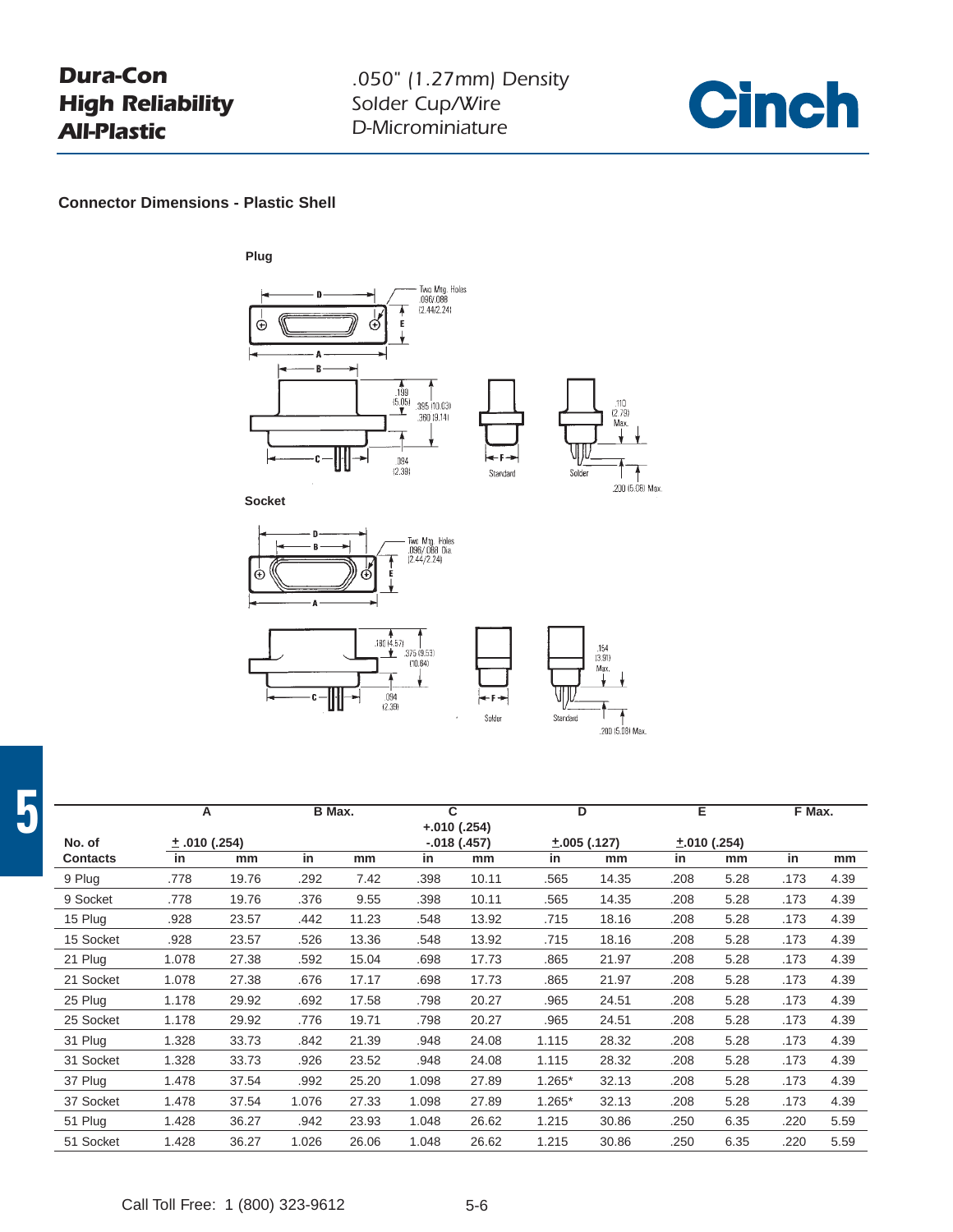## *Dura-Con High Reliability All-Plastic*

*.050" (1.27mm) Density Solder Cup/Wire D-Microminiature*



#### **Panel Mounting Dimensions**



Pin and socket,



Pin and socket,







#### **Panel Cutout Dimensions**





|                           |                         |                              | A                        |                            | $\overline{\mathbf{B}}$  |                           | $\overline{c}$         |
|---------------------------|-------------------------|------------------------------|--------------------------|----------------------------|--------------------------|---------------------------|------------------------|
| No. of<br><b>Contacts</b> | <b>Figure</b><br>Number | $+.004$<br>$-0.000$<br>in    | (.101)<br>(.000)<br>mm   | $+.004$<br>$-0.000$<br>in. | (.101)<br>(.000)<br>mm   | $+.005$<br>$-0.000$<br>in | (.127)<br>(.000)<br>mm |
|                           | $\mathbf{1}$            | .408                         | 10.36                    | .172                       | 4.37                     | .570                      | 14.48                  |
| 9                         | 2                       | .373                         | 9.47                     | .216                       | 5.49                     | .570                      | 14.48                  |
|                           | 3                       | $\sim$                       | $\sim$                   | $\sim 10$                  | $\sim$ $-$               | .570                      | 14.48                  |
|                           | $\mathbf{1}$            | .558                         | 14.17                    | .172                       | 4.37                     | .720                      | 18.29                  |
| 15                        | $\overline{2}$          | .523                         | 13.28                    | .216                       | 5.49                     | .720                      | 18.29                  |
|                           | 3                       | $\sim$                       | $\sim 100$               | $\sim$                     | $\sim$                   | .720                      | 18.29                  |
|                           | $\mathbf{1}$            | .708                         | 17.98                    | .172                       | 4.37                     | .870                      | 22.10                  |
| 21                        | $\overline{2}$          | .674                         | 17.12                    | .216                       | 5.49                     | .870                      | 22.10                  |
|                           | 3                       | $\mathcal{L}_{\mathrm{max}}$ | $\sim 100$               | $\mathcal{L}_{\rm{max}}$   | $\omega$ .               | .870                      | 22.10                  |
|                           | $\mathbf{1}$            | .808                         | 20.52                    | .172                       | 4.37                     | .970                      | 24.64                  |
| 25                        | $\overline{2}$          | .774                         | 19.66                    | .216                       | 5.49                     | .970                      | 24.64                  |
|                           | 3                       | $\sim$                       | $\sim 100$               | $\sim$                     | $\sim$ $-$               | .970                      | 24.64                  |
|                           | 1                       | .958                         | 24.33                    | .172                       | 4.37                     | 1.120                     | 28.45                  |
| 31                        | $\overline{2}$          | .924                         | 23.47                    | .216                       | 5.49                     | 1.120                     | 28.45                  |
|                           | 3                       | $\sim$                       | $\sim 100$               | $\sim$                     | $\sim$                   | 1.120                     | 28.45                  |
|                           | 1                       | 1.108                        | 28.14                    | .172                       | 4.37                     | 1.270                     | 32.26                  |
| 37                        | $\overline{2}$          | 1.074                        | 27.28                    | .216                       | 5.49                     | 1.270                     | 32.26                  |
|                           | 3                       | $\sim 100$ m $^{-1}$         | <b>Contract Contract</b> | $\sim$                     | $\sim 100$               | 1.270                     | 32.26                  |
|                           | 1                       | 1.058                        | 26.87                    | .215                       | 5.46                     | 1.220                     | 30.99                  |
| 51                        | 2                       | 1.024                        | 26.01                    | .259                       | 6.58                     | 1.220                     | 30.99                  |
|                           | 3                       | $\overline{\phantom{a}}$     |                          |                            | $\overline{\phantom{a}}$ | 1.220                     | 30.99                  |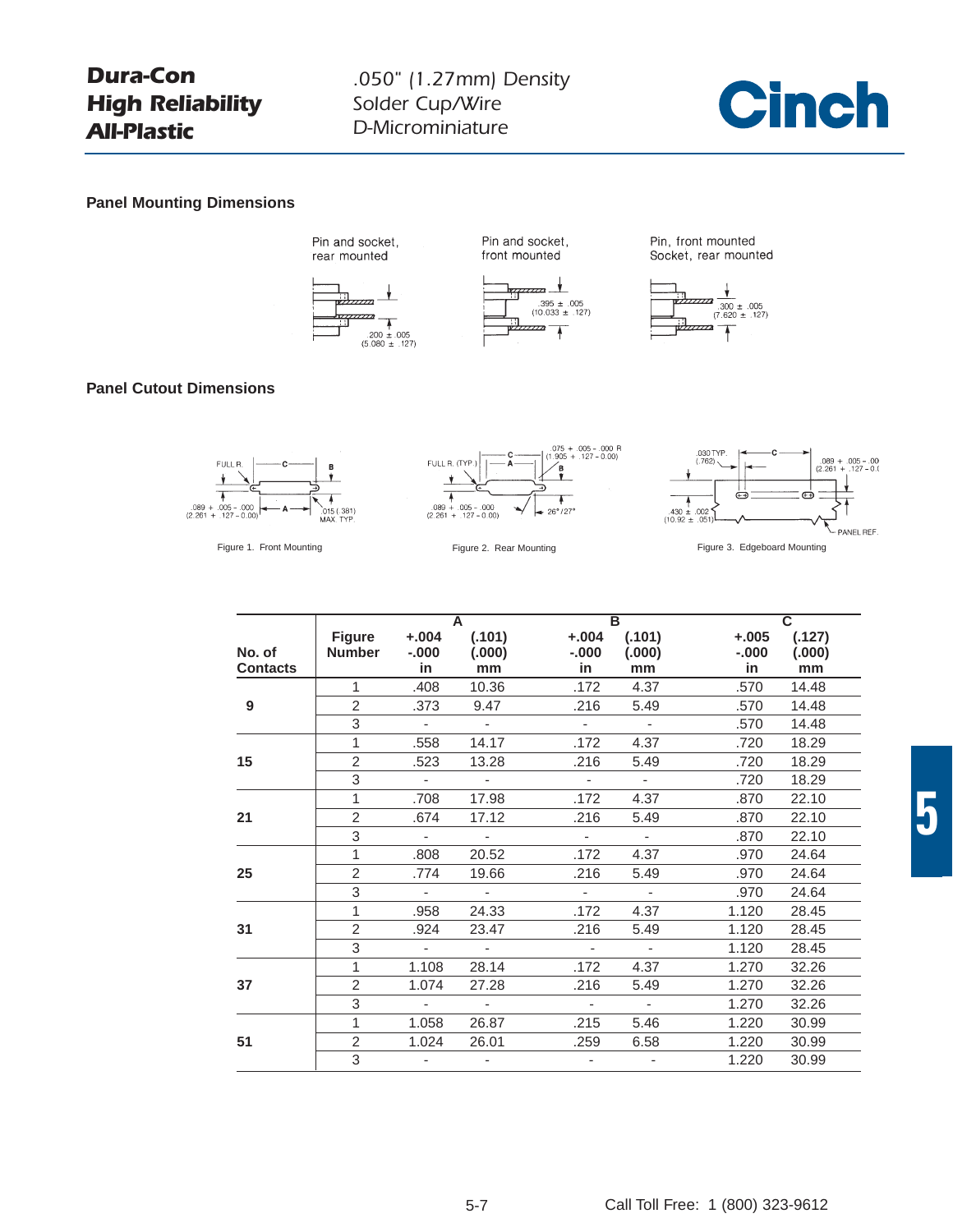*.050" (1.27mm) Density Solder Cup/Wire D-Microminiature*



<span id="page-7-0"></span>

| FEATURES          | Both plug and socket available in 9, 15, 21, 25, 31, 37, 51, and 100 positions.<br>■ Several styles of mounting are available for cable-to-cable, cable-to-panel<br>mount, and cable-to-board mount.<br>■ Aluminum shell provides extra strength and EMI/RFI shielding capability.<br>Plating options available.<br>■ Silicone elastomer compression interfacial seal protects contacts from<br>moisture and humidity and isolates contacts from each other and the<br>metal shell.<br>Meets requirements of MIL-C-83513 except where noted.<br>■ Rugged twist-pin contacts resistant to shock and vibration make metal<br>shell Dura-Con an excellent choice for harsh environments such as airborne<br>or space applications. |                                                      |                                                            |                                                         |                                                  |                                                |
|-------------------|---------------------------------------------------------------------------------------------------------------------------------------------------------------------------------------------------------------------------------------------------------------------------------------------------------------------------------------------------------------------------------------------------------------------------------------------------------------------------------------------------------------------------------------------------------------------------------------------------------------------------------------------------------------------------------------------------------------------------------|------------------------------------------------------|------------------------------------------------------------|---------------------------------------------------------|--------------------------------------------------|------------------------------------------------|
| MATERIALS         | Insulator: UL94V-0 rated glass-filled polyester or diallyl phthalate<br><b>Contacts: Pins - Copper alloy, Sockets - Copper alloy (machined)</b><br>Contact Plating: .000050 in gold<br>Shell: Aluminum alloy<br>Shell Plating: Yellow chromate over cadmium (std.) or<br>electroless nickel                                                                                                                                                                                                                                                                                                                                                                                                                                     |                                                      |                                                            |                                                         |                                                  |                                                |
| ENVIRONMENTAL     | Operating Temperature: -55°C to +135°C                                                                                                                                                                                                                                                                                                                                                                                                                                                                                                                                                                                                                                                                                          |                                                      |                                                            |                                                         |                                                  |                                                |
| ELECTRICAL        | <b>Current Rating:</b><br>3 Amps maximum<br><b>Withstanding Voltage:</b><br>600 VAC RMS @ sea level<br><b>Contact Resistance:</b><br>8 milliohms maximum                                                                                                                                                                                                                                                                                                                                                                                                                                                                                                                                                                        | No. of<br><b>Contacts</b><br>9                       | <b>Maximum</b><br>Lb.<br>5.63                              | <b>Mating Force</b><br>Kg<br>2.56                       | <b>Minimum</b><br>Lb.<br>.28                     | <b>Unmating Force</b><br>Kg<br>.13             |
| <b>MECHANICAL</b> | Individual Contact: 6 oz. (170.40 g) maximum insertion;<br>0.5 oz. (14.20 g) minimum withdrawal<br>Mating / Unmating Force: See table                                                                                                                                                                                                                                                                                                                                                                                                                                                                                                                                                                                           | 15<br>$\overline{21}$<br>25<br>31<br>37<br>51<br>100 | 9.38<br>13.13<br>15.63<br>19.38<br>23.13<br>31.88<br>62.50 | 4.26<br>5.96<br>7.10<br>8.80<br>10.50<br>14.47<br>28.38 | .47<br>.66<br>.78<br>.97<br>1.16<br>1.59<br>3.13 | .21<br>.30<br>.35<br>.44<br>.53<br>.72<br>1.42 |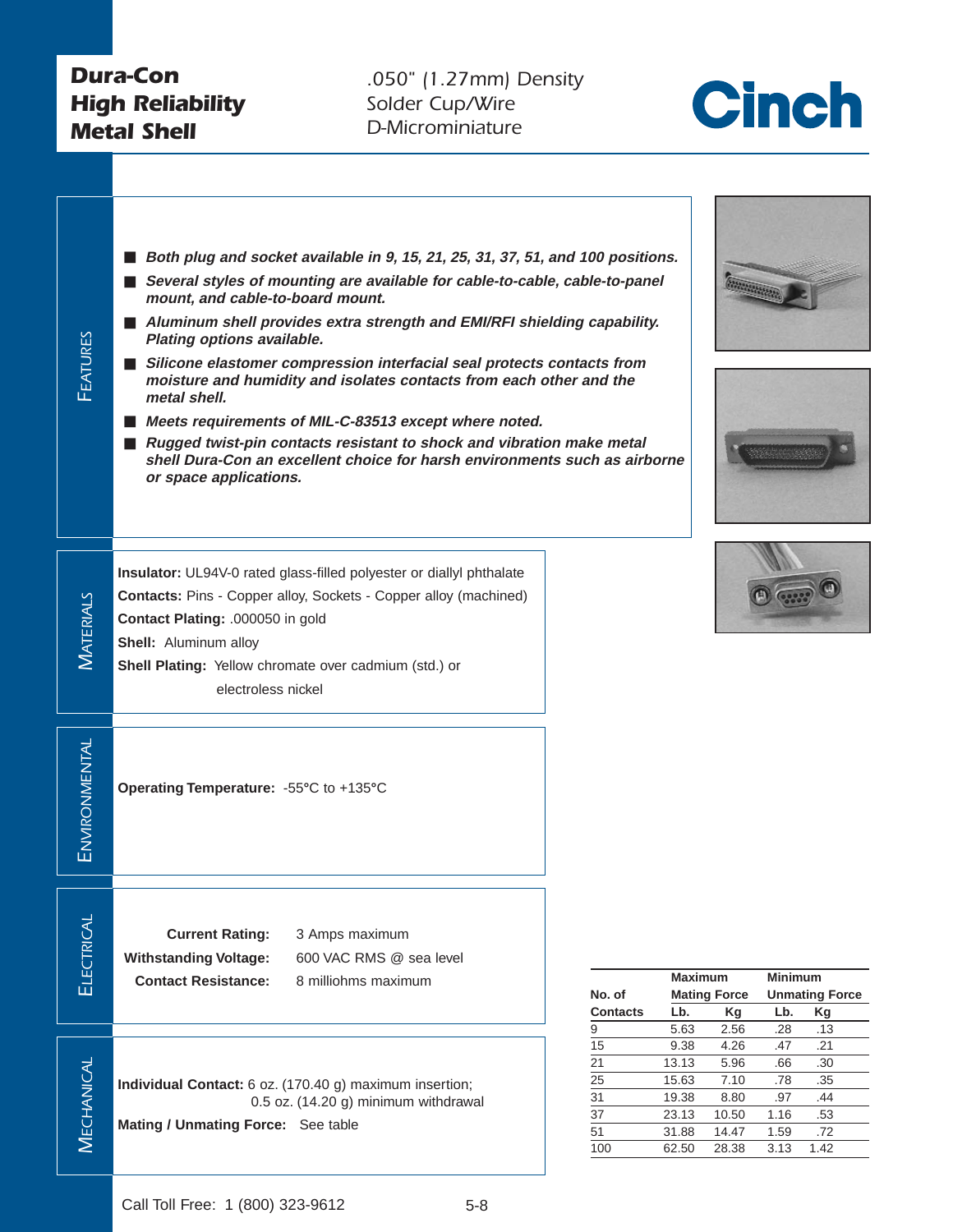*.050" (1.27mm) Density Solder Cup/Wire D-Microminiature*



#### **Contact Arrangements**

(Face view of pin insert) (Use reverse order for socket side)



#### **Ordering Information**



**\*** - Indicates Cinch std. option.

**\*\***- See p. 5-12 for std. hardware dims. See p. 5-13 for non-std. hardware & p. 5-31 for Mil spec. hardware both sold separately.

**\*\*\***- Length Tolerance: solid wire = ± 3/32", standard wire = ± 1/4".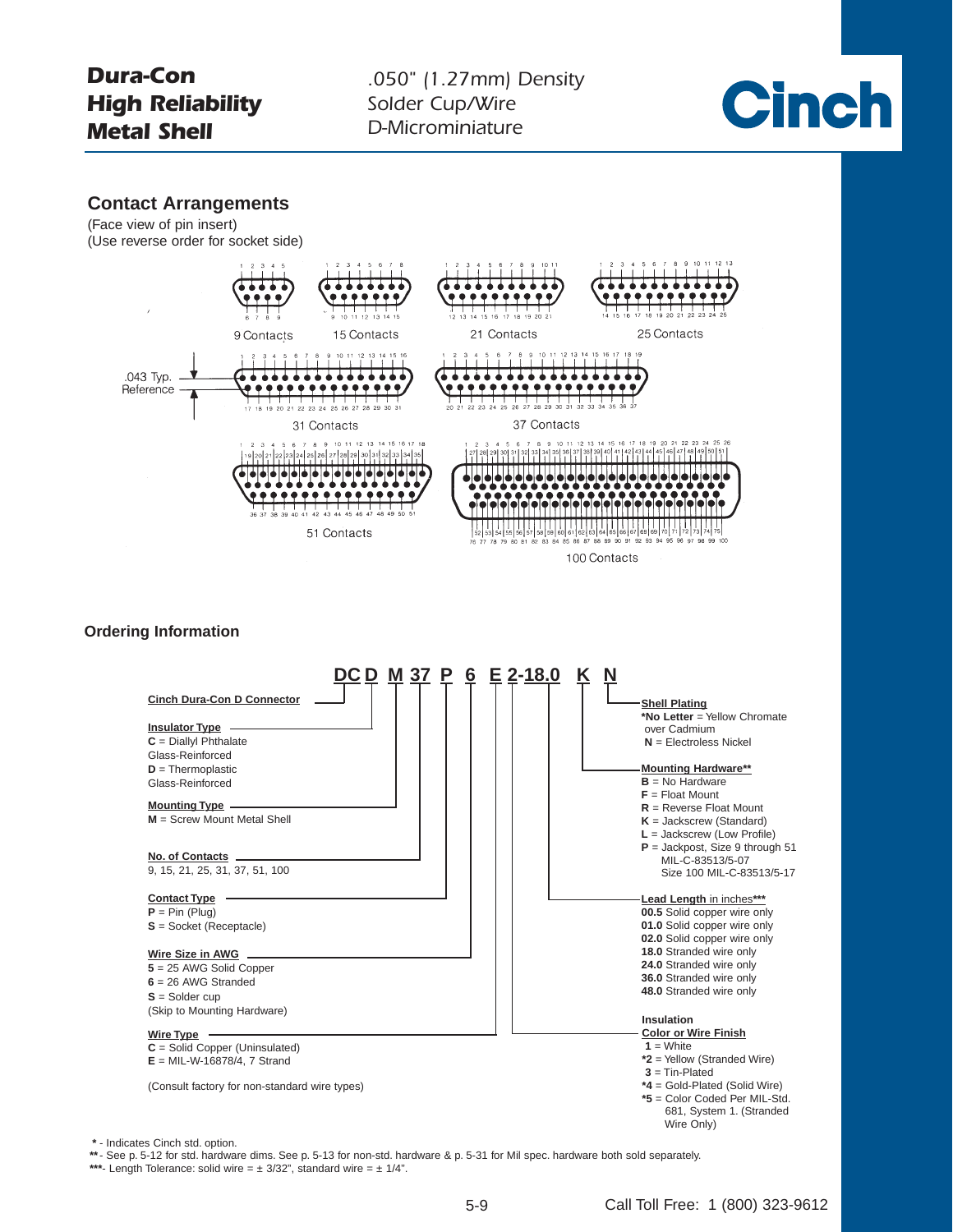## *.050" (1.27mm) Density Solder Cup/Wire D-Microminiature*



#### **Connector Dimensions - Metal Shell**



|                 | A     |             | B Max. |       | $\mathbf{C}$ |                                |       | D           | Е    |               | F Max. |      |
|-----------------|-------|-------------|--------|-------|--------------|--------------------------------|-------|-------------|------|---------------|--------|------|
| No. of          |       | ±.010(.254) |        |       |              | $+.010(.254)$<br>$-.018(.457)$ |       | ±.005(.127) |      | ± .010 (.254) |        |      |
| <b>Contacts</b> | in    | mm          | in     | mm    | in           | mm                             | in    | mm          | in   | mm            | in     | mm   |
| 9 Plug          | .775  | 19.68       | .333   | 8.46  | .390         | 9.91                           | .565  | 14.35       | .298 | 7.57          | .270   | 6.86 |
| 9 Socket        | .775  | 19.68       | .396   | 10.06 | .390         | 9.91                           | .565  | 14.35       | .298 | 7.57          | .270   | 6.86 |
| 15 Plug         | .925  | 23.50       | .483   | 12.27 | .540         | 13.72                          | .715  | 18.16       | .298 | 7.57          | .270   | 6.86 |
| 15 Socket       | .925  | 23.50       | .546   | 13.87 | .540         | 13.72                          | .715  | 18.16       | .298 | 7.57          | .270   | 6.86 |
| 21 Plug         | 1.075 | 27.30       | .633   | 16.08 | .690         | 17.53                          | .865  | 21.97       | .298 | 7.57          | .270   | 6.86 |
| 21 Socket       | 1.075 | 27.30       | .696   | 17.68 | .690         | 17.53                          | .865  | 21.97       | .298 | 7.57          | .270   | 6.86 |
| 25 Plug         | 1.175 | 29.84       | .733   | 18.62 | .790         | 20.07                          | .965  | 24.51       | .298 | 7.57          | .270   | 6.86 |
| 25 Socket       | 1.175 | 29.84       | .796   | 20.22 | .790         | 20.07                          | .965  | 24.51       | .298 | 7.57          | .270   | 6.86 |
| 31 Plug         | 1.325 | 33.66       | .883   | 21.16 | .940         | 23.88                          | 1.115 | 28.32       | .298 | 7.57          | .270   | 6.86 |
| 31 Socket       | 1.325 | 33.66       | .946   | 24.03 | .940         | 23.88                          | 1.115 | 28.32       | .298 | 7.57          | .270   | 6.86 |
| 37 Plug         | 1.475 | 37.46       | 1.033  | 26.24 | 1.090        | 27.69                          | 1.265 | 32.13       | .298 | 7.57          | .270   | 6.86 |
| 37 Socket       | 1.475 | 37.46       | 1.096  | 27.84 | 1.090        | 27.69                          | 1.265 | 32.13       | .298 | 7.57          | .270   | 6.86 |
| 51 Plug         | 1.425 | 36.20       | .983   | 24.97 | 1.040        | 26.42                          | 1.215 | 30.86       | .341 | 8.66          | .310   | 7.87 |
| 51 Socket       | 1.425 | 36.20       | 1.046  | 26.57 | 1.040        | 26.42                          | 1.215 | 30.86       | .341 | 8.66          | .310   | 7.87 |
| 100 Plug        | 2.160 | 54.86       | 1.383  | 35.13 | 1.432        | 36.38                          | 1.800 | 45.71       | .384 | 9.75          | .360   | 9.15 |
| 100 Socket      | 2.160 | 54.86       | 1.446  | 36.73 | 1.432        | 36.38                          | 1.800 | 45.71       | .384 | 9.75          | .360   | 9.15 |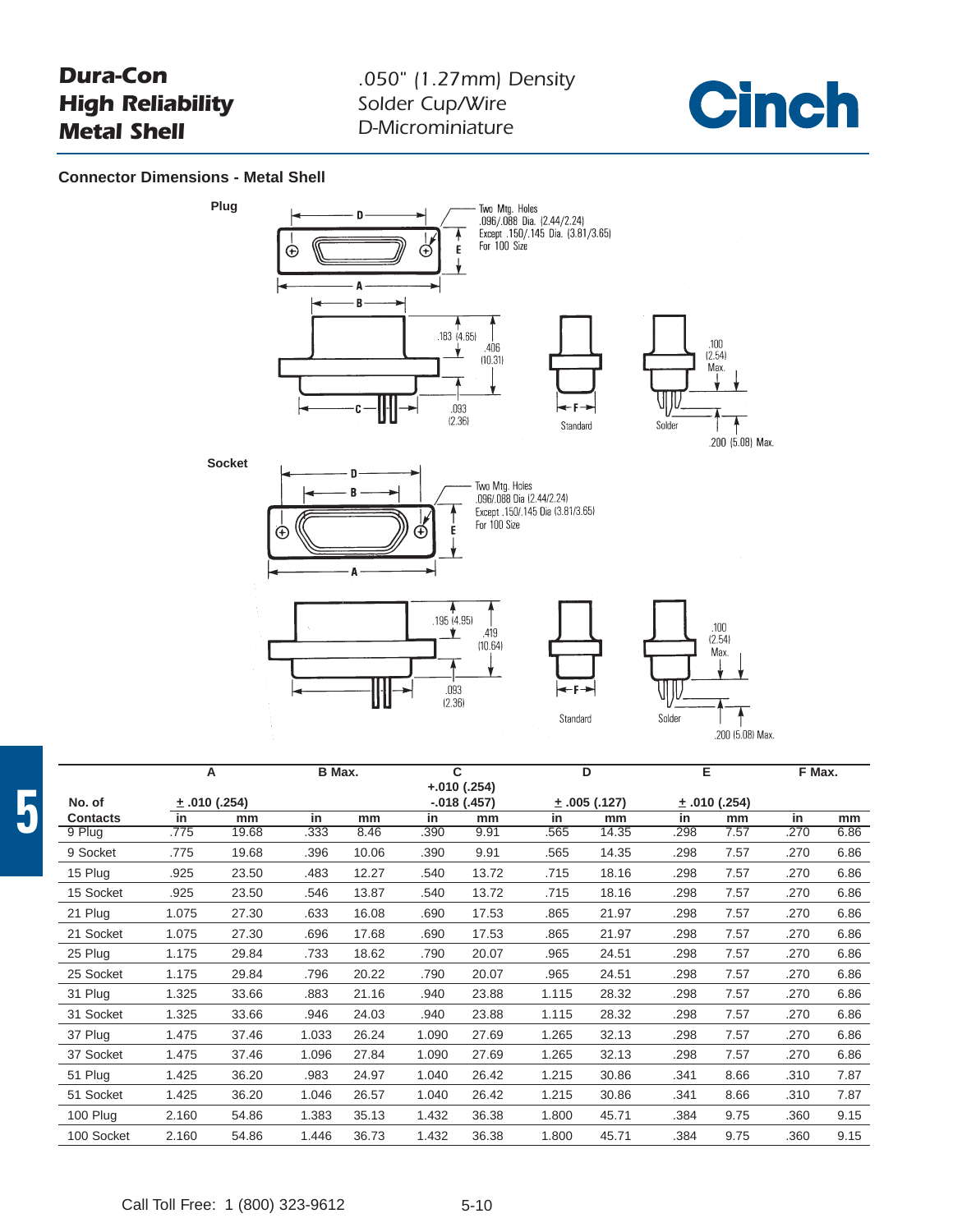## *.050" (1.27mm) Density Solder Cup/Wire D-Microminiature*



**Panel Mounting Dimensions**



Pin, front mounted Socket, rear mounted



#### **Panel Cutout Dimensions**







|                 |                |                 | A                       |                  | <sub>R</sub> |          | C.     | D                        |        |
|-----------------|----------------|-----------------|-------------------------|------------------|--------------|----------|--------|--------------------------|--------|
|                 | <b>Figure</b>  | $+.004$         | (.101)                  | $+.004$          | (.101)       | $+.005$  | (.127) | $+.005$                  | (1.27) |
| No. of          | <b>Number</b>  | $-.000$         | (.000)                  | $-.000$          | (.000)       | $-0.000$ | (.000) | $-0.000$                 | (.000) |
| <b>Contacts</b> |                | in              | mm                      | in               | mm           | in       | mm     | in                       | mm     |
|                 | 1              | .408            | 10.36                   | .270             | 6.86         | .570     | 14.48  | $\sim$                   |        |
| 9               | $\overline{2}$ | .408            | 10.36                   | .256             | 6.50         | .570     | 14.48  | .089                     | 2.26   |
|                 | 3              | $\sim 100$      | <b>Contract</b>         | $\sim$ 10 $\pm$  | $\sim$       | .570     | 14.48  | $\blacksquare$           |        |
|                 | 1              | .558            | 14.17                   | .270             | 6.86         | .720     | 18.29  | $\blacksquare$           |        |
| 15              | 2              | .558            | 14.17                   | .256             | 6.50         | .720     | 18.29  | .089                     | 2.26   |
|                 | 3              | $\sim$ $-$      | $\sim 10$               | $\sim 10$        | $\sim$       | .720     | 18.29  | $\sim$                   |        |
|                 | 1              | .708            | 17.98                   | .270             | 6.86         | .870     | 22.10  | $\blacksquare$           |        |
| 21              | 2              | .708            | 17.98                   | .256             | 6.50         | .870     | 22.10  | .089                     | 2.26   |
|                 | 3              | $\sim$ 10 $\pm$ | $\sim 100$ km s $^{-1}$ | $\sim$ 10 $\pm$  | $\sim$       | .870     | 22.10  | $\overline{\phantom{a}}$ |        |
|                 |                | .808            | 20.52                   | .270             | 6.86         | .970     | 24.64  |                          |        |
| 25              | 2              | .808            | 20.52                   | .256             | 6.50         | .970     | 24.64  | .089                     | 2.26   |
|                 | 3              | $\sim$          | $\sim 100$              | $\sim$ $-$       | $\sim$       | .970     | 24.64  | $\blacksquare$           |        |
|                 | 1              | .958            | 24.33                   | .270             | 6.86         | 1.120    | 28.45  | $\blacksquare$           |        |
| 31              | 2              | .958            | 24.33                   | .256             | 6.50         | 1.120    | 28.45  | .089                     | 2.26   |
|                 | 3              | $\sim$          | $\sim 10$               | $\sim$           | $\sim$ $-$   | 1.120    | 28.45  | $\blacksquare$           |        |
|                 | 1.             | 1.108           | 28.14                   | .270             | 6.86         | 1.270    | 32.26  | $\overline{\phantom{a}}$ |        |
| 37              | 2              | 1.108           | 28.14                   | .256             | 6.50         | 1.270    | 32.26  | .089                     | 2.26   |
|                 | 3              | $\sim$ 10 $\pm$ | $\sim$ 10 $\pm$         | $\Delta \sim 10$ | $\sim$       | 1.270    | 32.26  | $\overline{\phantom{a}}$ |        |
|                 | 1.             | 1.058           | 26.87                   | .315             | 8.00         | 1.220    | 30.99  |                          |        |
| 51              | 2              | 1.058           | 26.87                   | .300             | 7.62         | 1.220    | 30.99  | .089                     | 2.26   |
|                 | 3              | $\sim 100$      | <b>Contract</b>         | $\sim$           | $\sim$       | 1.220    | 30.99  | $\sim$                   | $\sim$ |
|                 | 1              | 1.450           | 36.84                   | .361             | 9.17         | 1.805    | 45.86  | .117                     | 2.97   |
| 100             | 2              | 1.562           | 39.68                   | .338             | 8.58         | 1.805    | 45.86  | .117                     | 2.97   |
|                 | 3              | $\sim$          | $\sim$                  | $\sim$           | $\sim$       | 1.805    | 45.86  | .117                     | 2.97   |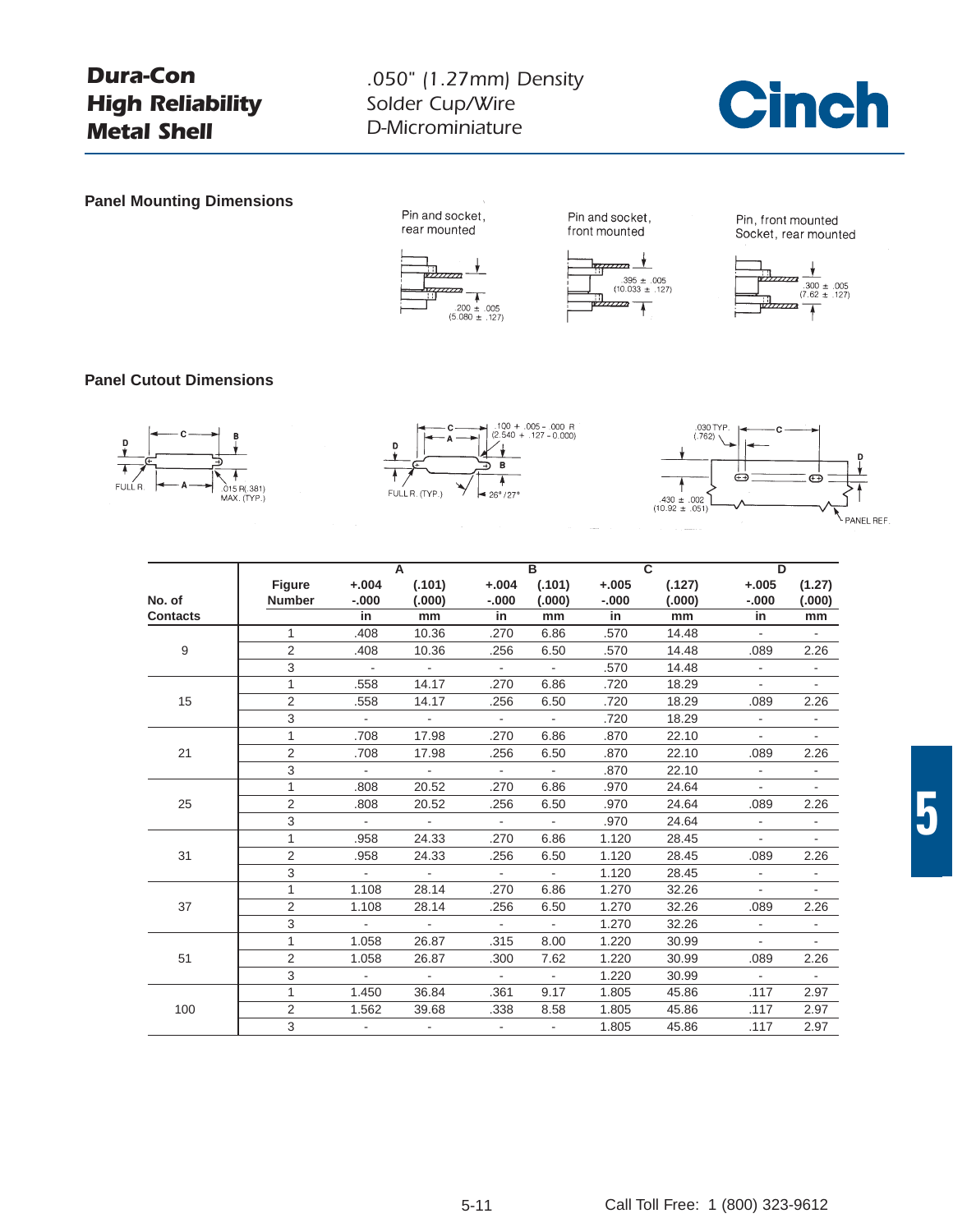## *Dura-Con High Reliability Mounting Hardware*

*.050" (1.27mm) Density Solder Cup/Wire D-Microminiature*



**Mounting Hardware For Plastic & Metal Shell Dura-Con Connectors**

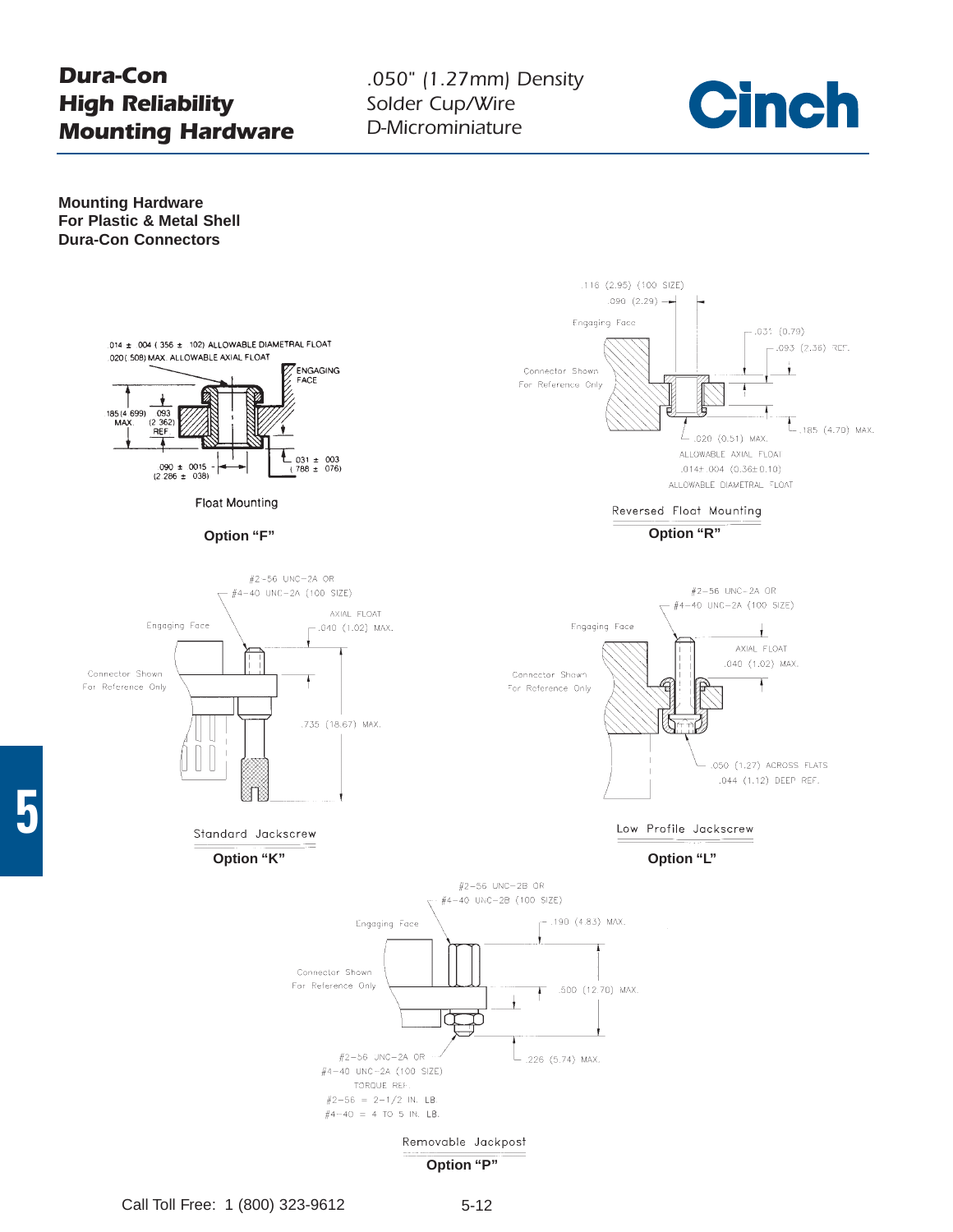## *Dura-Con High Reliability Mounting Hardware*

## *.050" (1.27mm) Density Solder Cup/Wire D-Microminiature*







#### **P/N: DCSL1 Purchased Separately**

#### **Jackpost - Rear Panel Mount** (Purchased Separately)



| <b>Jackpost</b> |      |                        |                    |           |
|-----------------|------|------------------------|--------------------|-----------|
| Part            |      | <b>Panel Thickness</b> | <b>A Dimension</b> |           |
| <b>Number</b>   | in   | mm                     | in                 | mm        |
| DCJPRM094       | .094 | 2.5                    | .092/.087          | 2.34/2.21 |
| DCJPRM063       | .063 | 1.6                    | .061/.056          | 1.55/1.42 |
| DCJPRM047       | .047 | 1.2 <sub>2</sub>       | .047/0.042         | 1.19/1.07 |
| DCJPRM031       | .031 | 0.8                    | .030/.025          | 0.76/0.64 |
|                 |      |                        |                    |           |

#### **Panel Cutout Dimensions** (Plug & Receptacle)



| $+.004(.101)$<br>$+.004(.101)$<br>(by Shell<br>$-.000(.000)$<br>$-.000(.000)$<br>$\pm .005$ (.127)<br>Size)<br>in<br>in<br>in<br>mm<br>mm<br>.398<br>.249<br>6.32<br>.565<br>10.11<br>9<br>15<br>6.32<br>.548<br>13.92<br>.249<br>.715 |       |  |  |
|----------------------------------------------------------------------------------------------------------------------------------------------------------------------------------------------------------------------------------------|-------|--|--|
|                                                                                                                                                                                                                                        |       |  |  |
|                                                                                                                                                                                                                                        | mm    |  |  |
|                                                                                                                                                                                                                                        | 14.35 |  |  |
|                                                                                                                                                                                                                                        | 18.16 |  |  |
| 21<br>6.32<br>.698<br>17.73<br>.249<br>.865                                                                                                                                                                                            | 21.97 |  |  |
| 25<br>.798<br>6.32<br>20.27<br>.249<br>.965                                                                                                                                                                                            | 24.51 |  |  |
| 31<br>24.08<br>6.32<br>1.115<br>.948<br>.249                                                                                                                                                                                           | 28.34 |  |  |
| 37<br>1.265<br>1.098<br>27.89<br>6.32<br>.249                                                                                                                                                                                          | 32.13 |  |  |
| 51<br>1.215<br>.292<br>7.42<br>1.048<br>26.62                                                                                                                                                                                          | 30.86 |  |  |
| .336<br>1.800<br>100<br>1.448<br>36.78<br>8.53                                                                                                                                                                                         | 45.72 |  |  |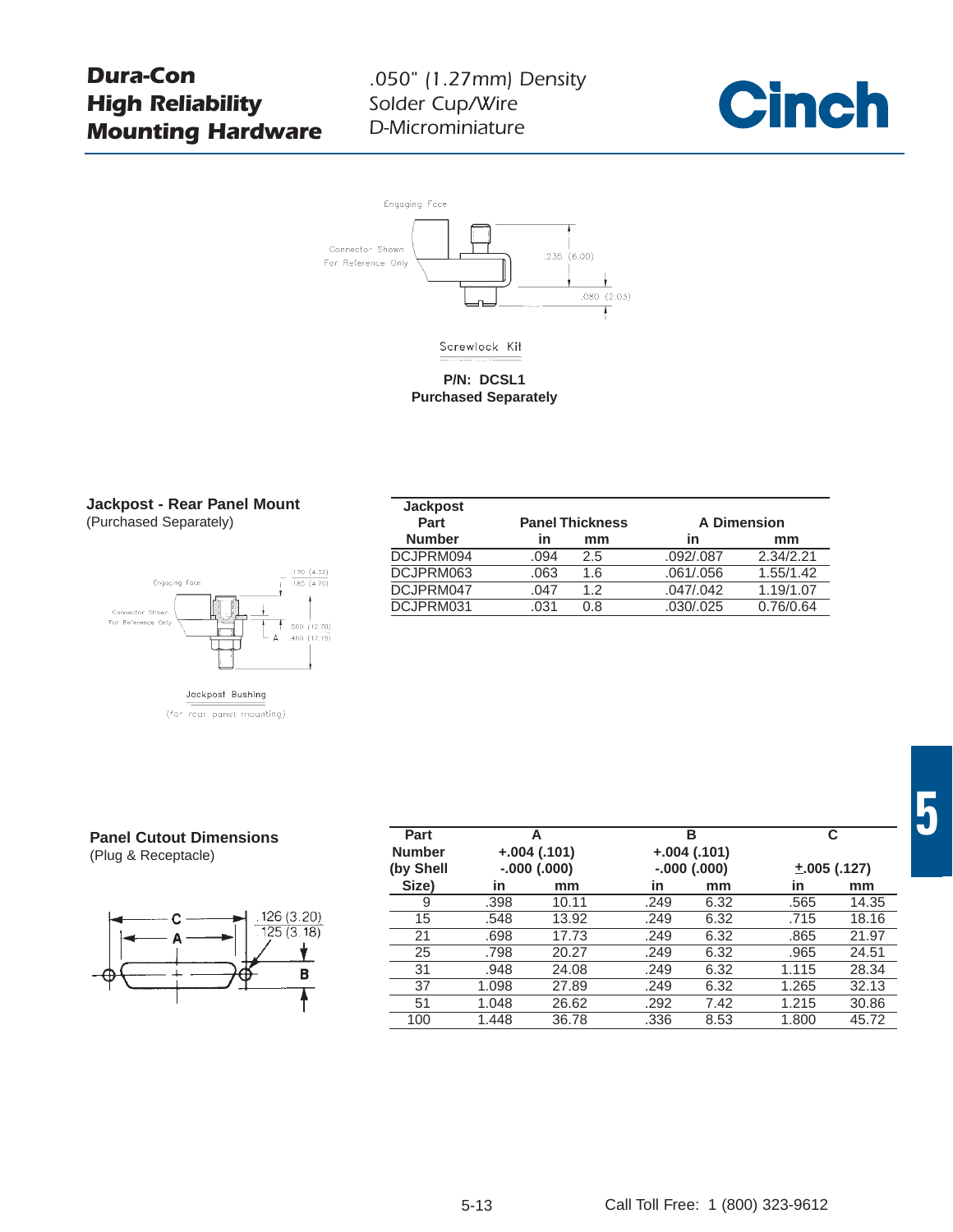*.050" (1.27mm) Density PCB Mount Terminal Block*



| <b>FEATURES</b>   | ш<br>ш<br>ш<br>angle narrow profile mounting.<br>Meets requirements of MIL-C-83513.<br>Choice of insulator materials.                           | Plug & socket versions available in 9, 15, 21, 25, 31, 37, 51, and 100 positions.<br>Flow-through design facilitates inspection and cleaning after soldering.<br>All terminal block connectors use standard mounting hardware.<br>Metal shell provides EMI/RFI shielding capability.<br>Available in 3 styles: Straight mount, 90° right-angle mount, and 90° right-<br>■ Silicone elastomer interfacial seal protects contacts from moisture and<br>isolates them from each other and from the metal shell. |                                                                 |                                                                           |                                                                       |             |
|-------------------|-------------------------------------------------------------------------------------------------------------------------------------------------|--------------------------------------------------------------------------------------------------------------------------------------------------------------------------------------------------------------------------------------------------------------------------------------------------------------------------------------------------------------------------------------------------------------------------------------------------------------------------------------------------------------|-----------------------------------------------------------------|---------------------------------------------------------------------------|-----------------------------------------------------------------------|-------------|
| <b>MATERIALS</b>  | Contact Plating: .000050 in gold<br>Shell: Aluminum alloy<br><b>Shell Plating:</b> Yellow chromate over cadmium (std.) or<br>electroless nickel | Insulator: UL94V-0 glass-filled polyester or diallyl phthalate<br>Contacts: Pins - Copper alloy, Sockets - Copper alloy (machined)                                                                                                                                                                                                                                                                                                                                                                           |                                                                 |                                                                           |                                                                       |             |
| ENVIRONMENTAL     | Operating Temperature: - 55°C to +135°C                                                                                                         |                                                                                                                                                                                                                                                                                                                                                                                                                                                                                                              |                                                                 |                                                                           |                                                                       |             |
| ₹<br>ELECTRIC     | <b>Current Rating:</b><br><b>Withstanding Voltage:</b><br><b>Contact Resistance:</b>                                                            | 3 Amps maximum<br>600 VAC RMS @ sea level, 150 VAC<br>@ 70,000 ft.<br>8 milliohms maximum<br>Insulation Resistance: 1,000 megohms min between adjacent pins                                                                                                                                                                                                                                                                                                                                                  | No. of                                                          | <b>Maximum</b>                                                            | <b>Mating Force</b>                                                   | N<br>U      |
| <b>MECHANICAL</b> | Mating / Unmating Forces: See table                                                                                                             | Individual Contact: 6 oz. (170.40 g) maximum insertion force;<br>0.5 oz. (14.20 g) minimum withdrawal force                                                                                                                                                                                                                                                                                                                                                                                                  | <b>Contacts</b><br>9<br>15<br>21<br>25<br>31<br>37<br>51<br>100 | Lb.<br>5.63<br>9.38<br>13.13<br>15.63<br>19.38<br>23.13<br>31.88<br>62.50 | Kg<br>2.56<br>4.26<br>5.96<br>7.10<br>8.80<br>10.50<br>14.47<br>28.38 | 1<br>1<br>3 |







|                 | <b>Maximum</b> |                     | <b>Minimum</b> |                       |
|-----------------|----------------|---------------------|----------------|-----------------------|
| No. of          |                | <b>Mating Force</b> |                | <b>Unmating Force</b> |
| <b>Contacts</b> | Lb.            | Κg                  | Lb.            | Kg                    |
| 9               | 5.63           | 2.56                | .28            | .13                   |
| 15              | 9.38           | 4.26                | .47            | .21                   |
| 21              | 13.13          | 5.96                | .66            | .30                   |
| 25              | 15.63          | 7.10                | .78            | .35                   |
| 31              | 19.38          | 8.80                | .97            | .44                   |
| 37              | 23.13          | 10.50               | 1.16           | .53                   |
| 51              | 31.88          | 14.47               | 1.59           | .72                   |
| 100             | 62.50          | 28.38               | 3.13           | 1.42                  |
|                 |                |                     |                |                       |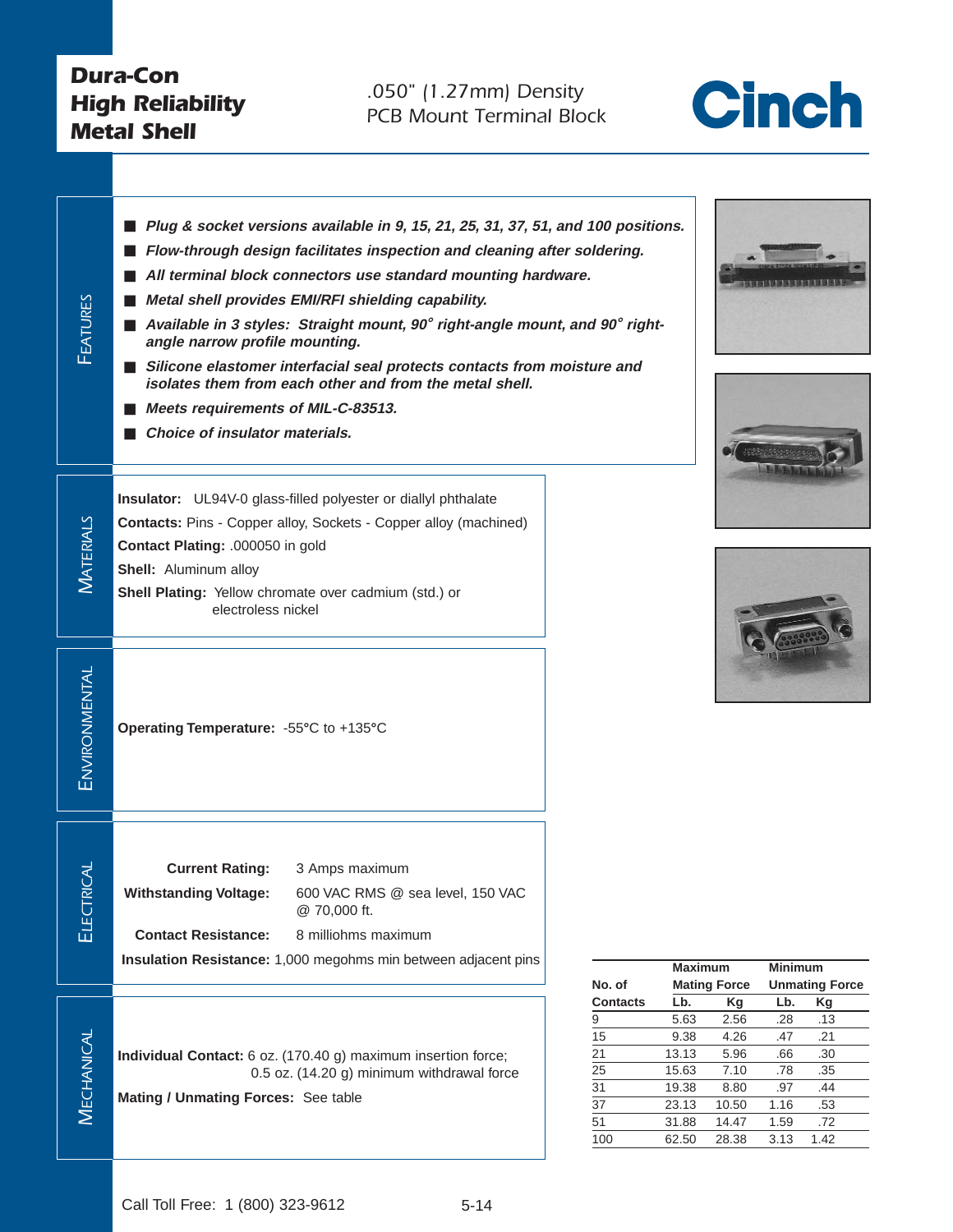*.050" (1.27mm) Density PCB Mount Terminal Block*



#### **Contact Arrangements**



#### **Ordering Information**



\* For other options consult factory.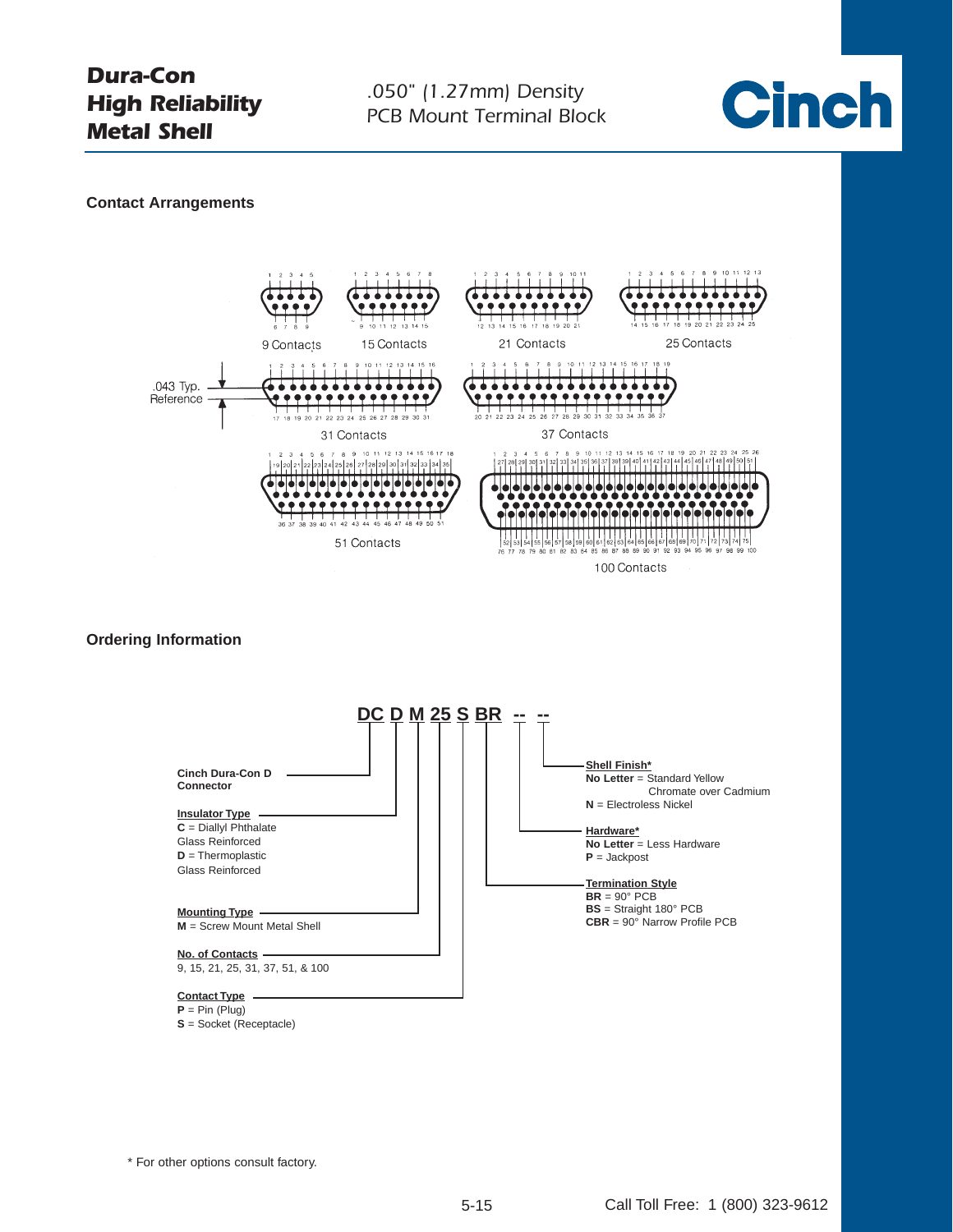





NOTE: For additional connector dimensions, see page 5-10.

|                 |       | A     |       | $\overline{B}$ |       | $\overline{\mathbf{c}}$ |      | F     |
|-----------------|-------|-------|-------|----------------|-------|-------------------------|------|-------|
| No. of          |       | Max.  |       | ±.007(0.18)    |       | ±.005(0.13)             |      | Max.  |
| <b>Contacts</b> | in    | mm    | in    | mm             | in    | mm                      | in   | mm    |
| 9 Plug          | 1.390 | 35.31 | 1.150 | 29.21          | .565  | 14.35                   | .465 | 11.81 |
| 9 Socket        | 1.390 | 35.31 | 1.150 | 29.21          | .565  | 14.35                   | .465 | 11.81 |
| 15 Plug         | 1.540 | 39.12 | 1.300 | 33.02          | .715  | 18.16                   | .465 | 11.81 |
| 15 Socket       | 1.540 | 39.12 | 1.300 | 33.02          | .715  | 18.16                   | .465 | 11.81 |
| 21 Plug         | 1.690 | 42.93 | 1.450 | 36.83          | .865  | 21.97                   | .465 | 11.81 |
| 21 Socket       | 1.690 | 42.93 | 1.450 | 36.83          | .865  | 21.97                   | .465 | 11.81 |
| 25 Plug         | 1.790 | 45.47 | 1.550 | 39.37          | .965  | 24.51                   | .465 | 11.81 |
| 25 Socket       | 1.790 | 45.47 | 1.550 | 39.37          | .965  | 24.51                   | .465 | 11.81 |
| 31 Plug         | 2.040 | 51.82 | 1.800 | 45.72          | 1.115 | 28.32                   | .465 | 11.81 |
| 31 Socket       | 2.040 | 51.82 | 1.800 | 45.72          | 1.115 | 28.32                   | .465 | 11.81 |
| 37 Plug         | 2.340 | 59.44 | 2.100 | 53.34          | 1.265 | 32.13                   | .465 | 11.81 |
| 37 Socket       | 2.340 | 59.44 | 2.100 | 53.34          | 1.265 | 32.13                   | .465 | 11.81 |
| 51 Plug         | 1.875 | 47.63 | 1.600 | 40.64          | 1.215 | 30.86                   | .565 | 14.35 |
| 51 Socket       | 1.875 | 47.63 | 1.600 | 40.64          | 1.215 | 30.86                   | .565 | 14.35 |
| 100 Plug        | 2.780 | 70.61 | 2.500 | 63.50          | 1.800 | 45.72                   | .765 | 19.43 |
| 100 Socket      | 2.780 | 70.61 | 2.500 | 63.50          | 1.800 | 45.72                   | .765 | 19.43 |

|                 |      | G     |      | н    | J    |             | ĸ     |      |  |
|-----------------|------|-------|------|------|------|-------------|-------|------|--|
| No. of          |      | Max.  |      | Max. |      | ±.005(0.13) | ±.015 |      |  |
| <b>Contacts</b> | in   | mm    | in   | mm   | in   | mm          | in    | mm   |  |
| 9 Plug          | .308 | 7.82  | .190 | 4.83 | .096 | 2.44        | .125  | 3.18 |  |
| 9 Socket        | .308 | 7.82  | .200 | 5.08 | .096 | 2.44        | .125  | 3.18 |  |
| 15 Plug         | .308 | 7.82  | .190 | 4.83 | .096 | 2.44        | .125  | 3.18 |  |
| 15 Socket       | .308 | 7.82  | .200 | 5.08 | .096 | 2.44        | .125  | 3.18 |  |
| 21 Plug         | .308 | 7.82  | .190 | 4.83 | .096 | 2.44        | .125  | 3.18 |  |
| 21 Socket       | .308 | 7.82  | .200 | 5.08 | .096 | 2.44        | .125  | 3.18 |  |
| 25 Plug         | .308 | 7.82  | .190 | 4.83 | .096 | 2.44        | .125  | 3.18 |  |
| 25 Socket       | .308 | 7.82  | .200 | 5.08 | .096 | 2.44        | .125  | 3.18 |  |
| 31 Plug         | .308 | 7.82  | .190 | 4.83 | .096 | 2.44        | .125  | 3.18 |  |
| 31 Socket       | .308 | 7.82  | .200 | 5.08 | .096 | 2.44        | .125  | 3.18 |  |
| 37 Plug         | .308 | 7.82  | .190 | 4.83 | .096 | 2.44        | .125  | 3.18 |  |
| 37 Socket       | .308 | 7.82  | .200 | 5.08 | .096 | 2.44        | .125  | 3.18 |  |
| 51 Plug         | .351 | 8.92  | .190 | 4.83 | .096 | 2.44        | .125  | 3.18 |  |
| 51 Socket       | .351 | 8.92  | .200 | 5.08 | .096 | 2.44        | .125  | 3.18 |  |
| 100 Plug        | .394 | 10.00 | .190 | 4.83 | .125 | 3.18        | .225  | 5.72 |  |
| 100 Socket      | .394 | 10.00 | .200 | 5.08 | .125 | 3.18        | .225  | 5.72 |  |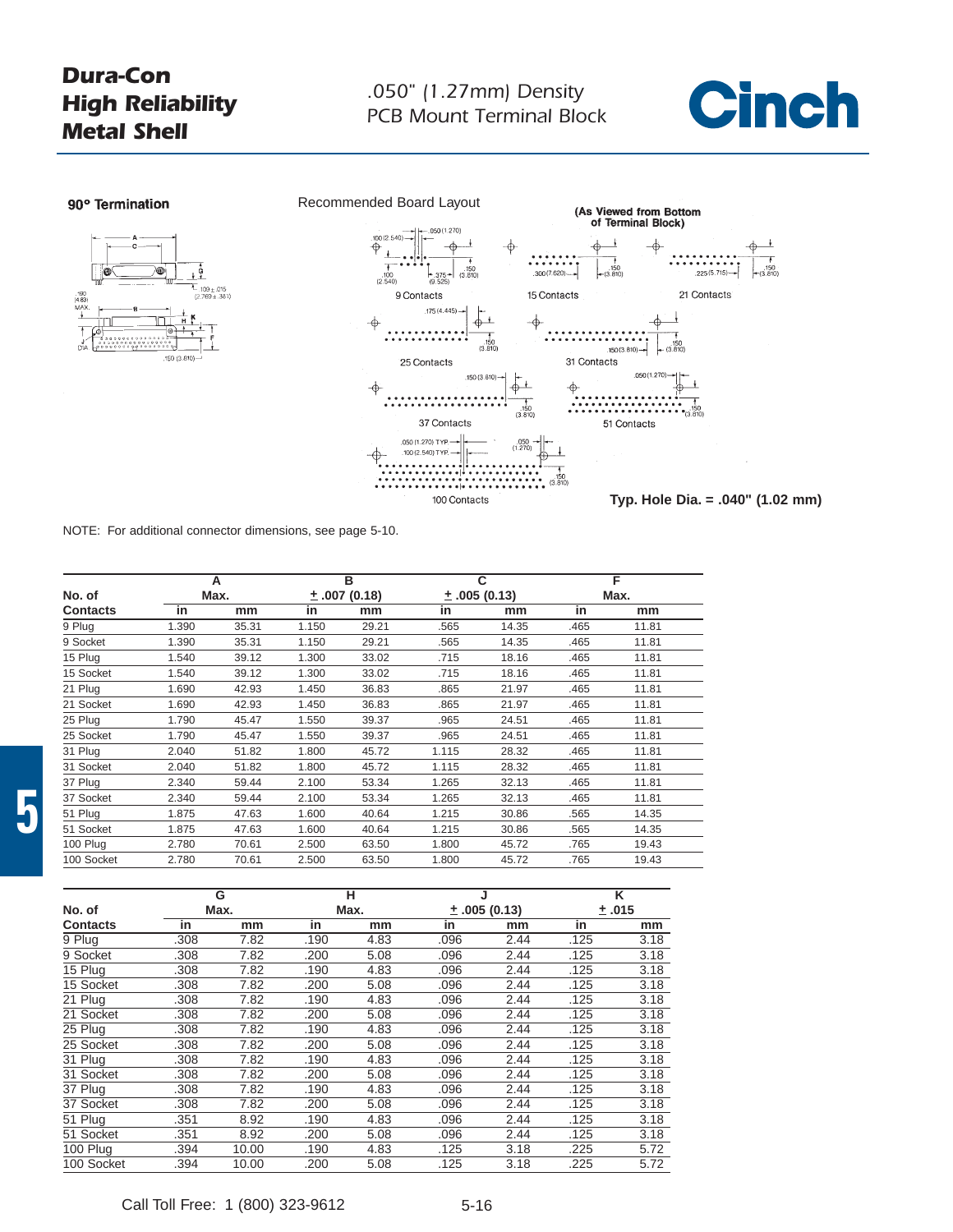

#### **Straight (180°) Termination**





NOTE: For additional connector dimensions, see page 5-10.

|                 |       | А     |       | в           |       | C           |       | D     |      | G     |
|-----------------|-------|-------|-------|-------------|-------|-------------|-------|-------|------|-------|
| No. of          |       | Max.  |       | ±.007(0.18) |       | ±.005(0.13) | Max.  |       | Max. |       |
| <b>Contacts</b> | in    | mm    | in    | mm          | in    | mm          | in    | mm    | in   | mm    |
| 9 Plug          | 1.390 | 35.31 | 1.150 | 29.21       | .565  | 14.35       | .885  | 22.48 | .308 | 7.75  |
| 9 Socket        | 1.390 | 35.31 | 1.150 | 29.21       | .565  | 14.35       | .885  | 22.48 | .308 | 7.75  |
| 15 Plug         | 1.390 | 35.31 | 1.150 | 29.21       | .715  | 18.16       | .945  | 24.0  | .308 | 7.75  |
| 15 Socket       | 1.390 | 35.31 | 1.150 | 29.21       | .715  | 18.16       | .945  | 24.0  | .308 | 7.75  |
| 21 Plug         | 1.690 | 42.93 | 1.450 | 36.83       | .865  | 21.97       | 1.185 | 30.09 | .308 | 7.75  |
| 21 Socket       | 1.690 | 42.93 | 1.450 | 36.83       | .865  | 21.97       | 1.185 | 30.09 | .308 | 7.75  |
| 25 Plug         | 1.740 | 44.20 | 1.500 | 38.10       | .965  | 24.51       | 1.275 | 32.38 | .308 | 7.75  |
| 25 Socket       | 1.740 | 44.20 | 1.500 | 38.10       | .965  | 24.51       | 1.275 | 32.38 | .308 | 7.75  |
| 31 Plug         | 2.040 | 51.82 | 1.800 | 45.72       | 1.115 | 28.32       | 1.575 | 40.00 | .308 | 7.75  |
| 31 Socket       | 2.040 | 51.82 | 1.800 | 45.72       | 1.115 | 28.32       | 1.576 | 40.00 | .308 | 7.75  |
| 37 Plug         | 2.340 | 59.44 | 2.100 | 53.34       | 1.265 | 32.13       | 1.875 | 47.62 | .308 | 7.75  |
| 37 Socket       | 2.340 | 59.44 | 2.100 | 53.34       | 1.265 | 32.13       | 1.875 | 47.62 | .308 | 7.75  |
| 51 Plug         | 2.270 | 57.66 | 2.000 | 50.80       | 1.215 | 30.86       | 1.775 | 45.08 | .351 | 8.92  |
| 51 Socket       | 2.270 | 57.66 | 2.000 | 50.80       | 1.215 | 30.86       | 1.775 | 45.08 | .351 | 8.92  |
| 100 Plug        | 3.070 | 77.98 | 2.800 | 71.12       | 1.800 | 45.72       | 2.585 | 65.55 | .455 | 11.56 |
| 100 Socket      | 3.070 | 77.98 | 2.800 | 71.12       | 1.800 | 45.72       | 2.585 | 65.65 | .455 | 11.56 |

|                 |      | н    |      | J           |      | κ    |      |       |
|-----------------|------|------|------|-------------|------|------|------|-------|
| No. of          |      | Max. |      | ±.005(0.13) |      | Max. |      | Max.  |
| <b>Contacts</b> | in   | mm   | in   | mm          | in   | mm   | in   | mm    |
| 9 Plug          | .190 | 4.83 | .096 | 2.44        | .165 | 4.19 | .355 | 9.02  |
| 9 Socket        | .200 | 5.08 | .096 | 2.44        | .165 | 4.19 | .355 | 9.02  |
| 15 Plug         | .190 | 4.83 | .096 | 2.44        | .165 | 4.19 | .355 | 9.02  |
| 15 Socket       | .200 | 5.08 | .096 | 2.44        | .165 | 4.19 | .355 | 9.02  |
| 21 Plug         | .190 | 4.83 | .096 | 2.44        | .165 | 4.19 | .355 | 9.02  |
| 21 Socket       | .200 | 5.08 | .096 | 2.44        | .165 | 4.19 | .355 | 9.02  |
| 25 Plug         | .190 | 4.83 | .096 | 2.44        | .165 | 4.19 | .355 | 9.02  |
| 25 Socket       | .200 | 5.08 | .096 | 2.44        | .165 | 4.19 | .355 | 9.02  |
| 31 Plug         | .190 | 4.83 | .096 | 2.44        | .165 | 4.19 | .355 | 9.02  |
| 31 Socket       | .200 | 5.08 | .096 | 2.44        | .165 | 4.19 | .355 | 9.02  |
| 37 Plug         | .190 | 4.83 | .096 | 2.44        | .165 | 4.19 | .355 | 9.02  |
| 37 Socket       | .200 | 5.08 | .096 | 2.44        | .165 | 4.19 | .355 | 9.02  |
| 51 Plug         | .190 | 4.83 | .096 | 2.44        | .165 | 4.19 | .355 | 9.02  |
| 51 Socket       | .200 | 5.08 | .096 | 2.44        | .165 | 4.19 | .355 | 9.02  |
| 100 Plug        | .190 | 4.83 | .125 | 3.18        | .300 | 7.62 | .550 | 13.97 |
| 100 Socket      | .200 | 5.08 | .125 | 3.18        | .300 | 7.62 | .550 | 13.97 |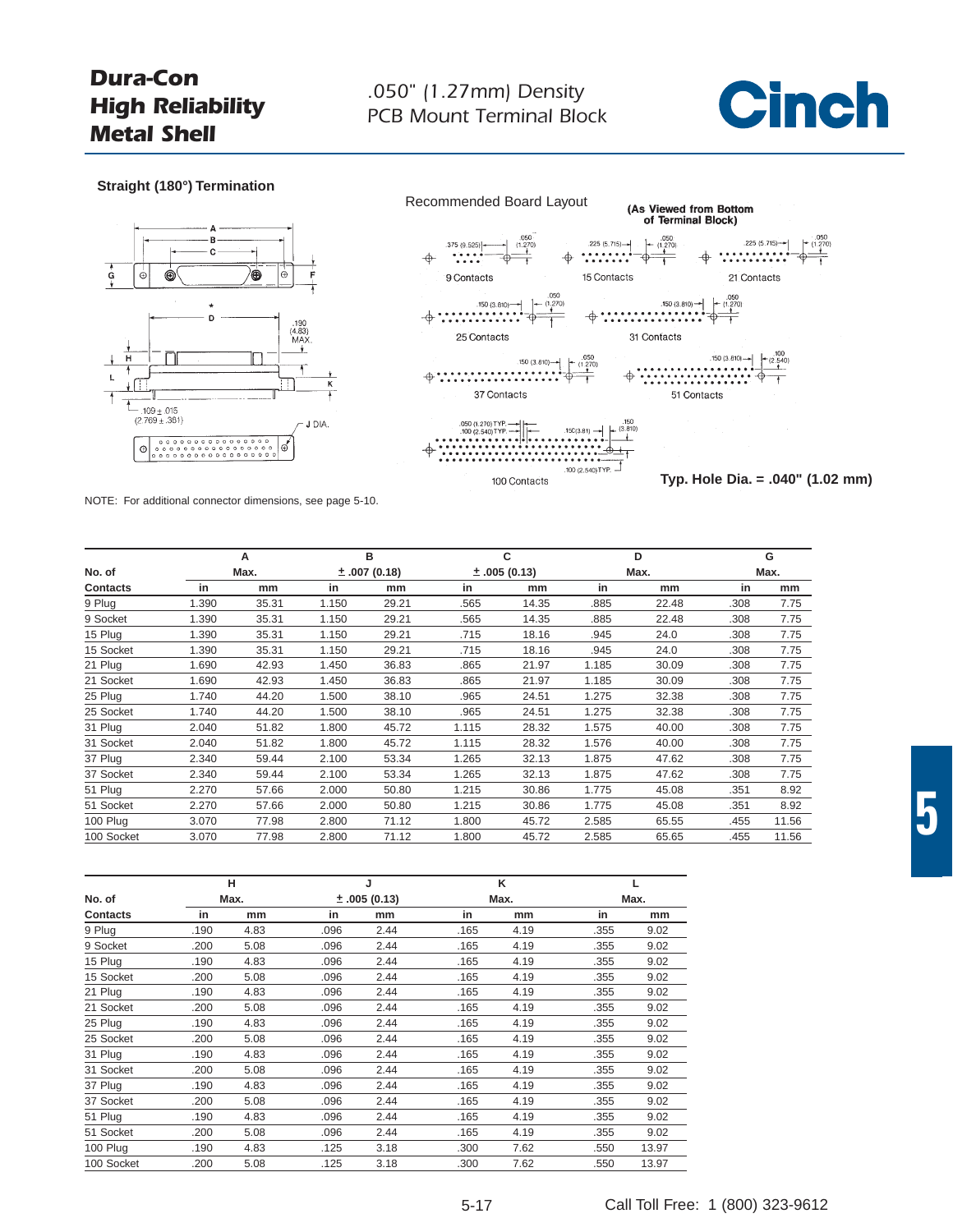

**Typ. Hole Dia. = .040" (1.02 mm)**

#### 90° Narrow Termination





NOTE: For additional connector dimensions, see page 5-10.

#### A B C **No. of Max. Max. +** .005 (0.13) Max. **Contacts in mm in mm in mm** 9 Plug .785 19.94 .565 14.35 .308 7.82 9 Socket .785 19.94 .565 14.35 .308 7.82 15 Plug .935 23.75 .715 18.16 .308 7.82 15 Socket .935 23.75 .715 18.16 .308 7.82 21 Plug 1.085 27.56 .865 21.97 .308 7.82 21 Socket 1.085 27.56 .865 21.97 .308 7.82 25 Plug 1.085 30.10 .965 24.51 .308 7.82 25 Socket 1.185 30.10 .965 24.51 .308 7.82 31 Plug 1.335 33.91 1.115 28.32 .308 7.82 31 Socket 1.335 33.91 1.115 28.32 .308 7.82 37 Plug 1.485 37.72 1.265 32.13 .308 7.82 37 Socket 1.485 37.72 1.265 32.13 .308 7.82 51 Plug 1.435 36.45 1.215 30.86 .351 8.92 51 Socket 1.435 36.45 1.215 30.86 .351 8.92 100 Plug 2.175 55.25 1.800 45.72 .394 10.00 100 Socket 2.175 55.25 1.800 45.72 .394 10.00

**5**

|            |      | F           |      | G           |       | н     |      |             |
|------------|------|-------------|------|-------------|-------|-------|------|-------------|
| No. of     |      | ±.010(0.25) |      | ±.010(0.25) |       | Max.  |      | ±.005(0.13) |
| Contacts   | in   | mm          | in   | mm          | in    | mm    | in   | mm          |
| 9 Plug     | .230 | 5.84        | .250 | 6.35        | .420  | 10.67 | .096 | 2.44        |
| 9 Socket   | .230 | 5.84        | .250 | 6.35        | .420  | 10.67 | .096 | 2.44        |
| 15 Plug    | .130 | 3.30        | .250 | 6.35        | .420  | 10.67 | .096 | 2.44        |
| 15 Socket  | .130 | 3.30        | .250 | 6.35        | .420  | 10.67 | .096 | 2.44        |
| 21 Plug    | .130 | 3.30        | .250 | 6.35        | .420  | 10.67 | .096 | 2.44        |
| 21 Socket  | .130 | 3.30        | .250 | 6.35        | .420  | 10.67 | .096 | 2.44        |
| 25 Plug    | .130 | 3.30        | .250 | 6.35        | .420  | 10.67 | .096 | 2.44        |
| 25 Socket  | .130 | 3.30        | .250 | 6.35        | .420  | 10.67 | .096 | 2.44        |
| 31 Plug    | .130 | 3.30        | .250 | 6.35        | .520  | 13.21 | .996 | 2.44        |
| 31 Socket  | .130 | 3.30        | .250 | 6.35        | .520  | 13.21 | .096 | 2.44        |
| 37 Plug    | .130 | 3.30        | .250 | 6.35        | .520  | 13.21 | .096 | 2.44        |
| 37 Socket  | .130 | 3.30        | .250 | 6.35        | .520  | 13.21 | .096 | 2.44        |
| 51 Plug    | .150 | 3.81        | .300 | 7.62        | .650  | 16.51 | .096 | 2.44        |
| 51 Socket  | .150 | 3.81        | .300 | 7.62        | .650  | 16.51 | .096 | 2.44        |
| 100 Plug   | .200 | 5.08        | .400 | 10.16       | 1.000 | 25.40 | .125 | 3.18        |
| 100 Socket | .200 | 5.08        | .400 | 10.16       | 1.000 | 25.40 | .125 | 3.18        |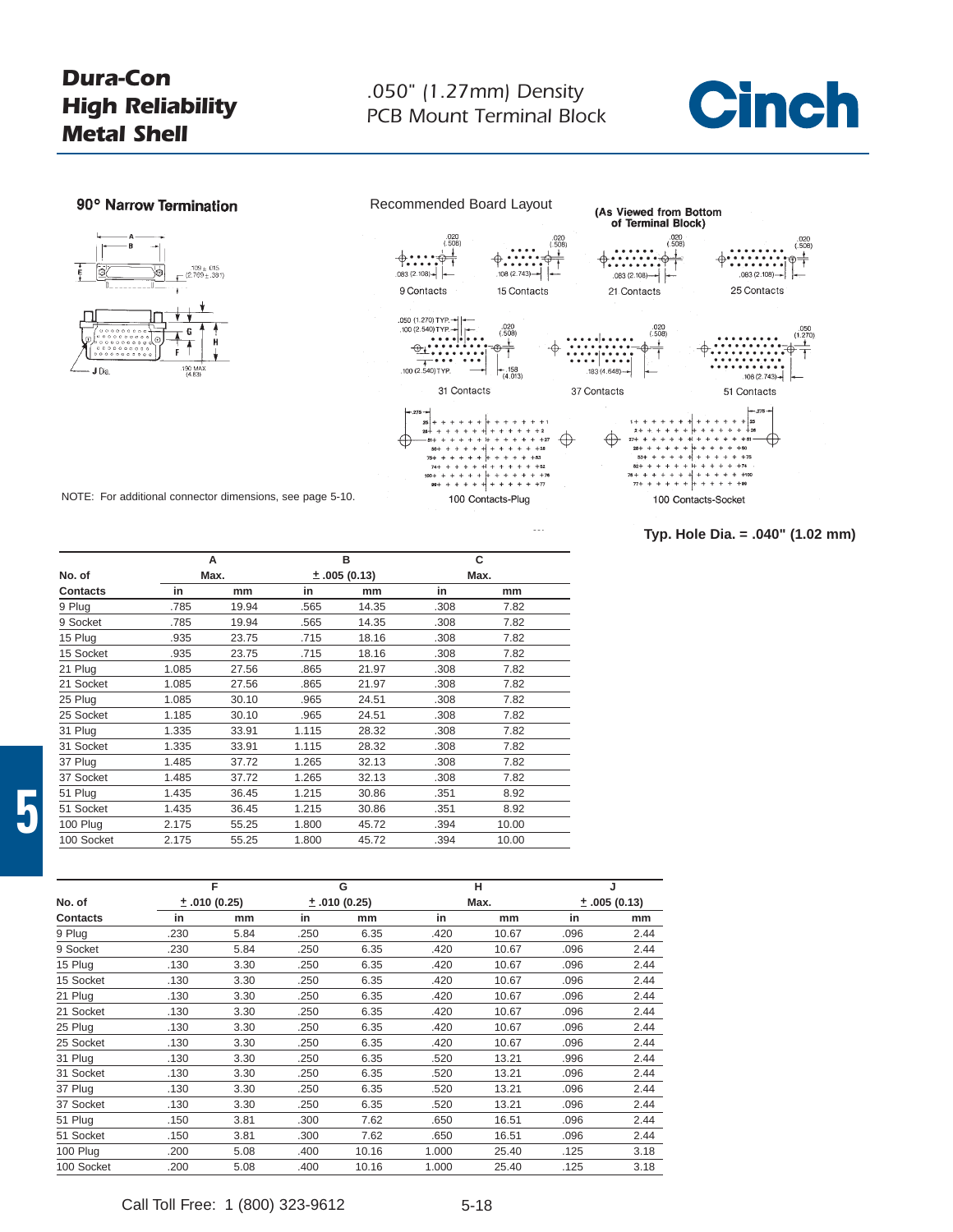*FEATURES*

*.050" (1.27mm) Density Solder Cup/Wire D-Microminiature*



<span id="page-18-0"></span>■ All-plastic and metal shell wire versions available in solder cup, gold-plated **solid wire, and insulated stranded wire.**

- **PCB** mount "terminal block" type connectors available in straight or **right angle.**
- **Sizes offered 9, 15, 21, 25, 31, 35, 51, and 100 (metal shell only).**
- All products are qualified to the requirements of MIL-C-83513 and marked with **the M83513 part number.**
- **Optional shell platings and insulator materials offer high performance in harsh environments.**
- **Mounting hardware per MIL-C-83513.**

**Insulator:** UL94V-0 rated glass-filled polyester per MIL-M-24519 or diallyl phthalate (DAP) per MIL-M-14.

MATERIALS *MATERIALS* **Contacts:** Pins - Copper alloy, Sockets - Copper alloy

**Contact Plating:** .000050 in gold per MIL-G-45204

**Shell Material (Metal Shell Only):** Aluminum alloy

**Shell Plating (Metal Shell Only):** Yellow chromate over cadmium (std.) or electroless nickel

**Operating Temperature:** -55**°**C to +125**°**C

**Contact Resistance:** 8 milliohms maximum

**ELECTRICAL** 

ELECTRICAL

**MECHANICAL** 

**VIECHANICAL** 

*ENVIRONMENTA L*

ENVIRONMENTA

**Current Rating:** 3 Amps maximum **Withstanding Voltage:** 600 VAC RMS @ sea level

**Durability:** 500 mate/unmate cycles

**Individual Contact:** Forces 6 oz. (170.40 g) maximum insertion; 0.5 oz. (14.20 g) minimum withdrawal

**Mating / Unmating Force:** See table







| <b>Mating Force</b><br><b>Unmating Force</b><br>Lb.<br>Κq<br>Kg<br>2.56<br>.13<br>.28 |  |
|---------------------------------------------------------------------------------------|--|
|                                                                                       |  |
|                                                                                       |  |
|                                                                                       |  |
| 4.26<br>.21<br>.47                                                                    |  |
| 5.96<br>.30<br>.66                                                                    |  |
| 7.10<br>.35<br>.78                                                                    |  |
| 8.80<br>.97<br>.44                                                                    |  |
| 10.50<br>1.16<br>.53                                                                  |  |
| 1.59<br>14.47<br>.72                                                                  |  |
|                                                                                       |  |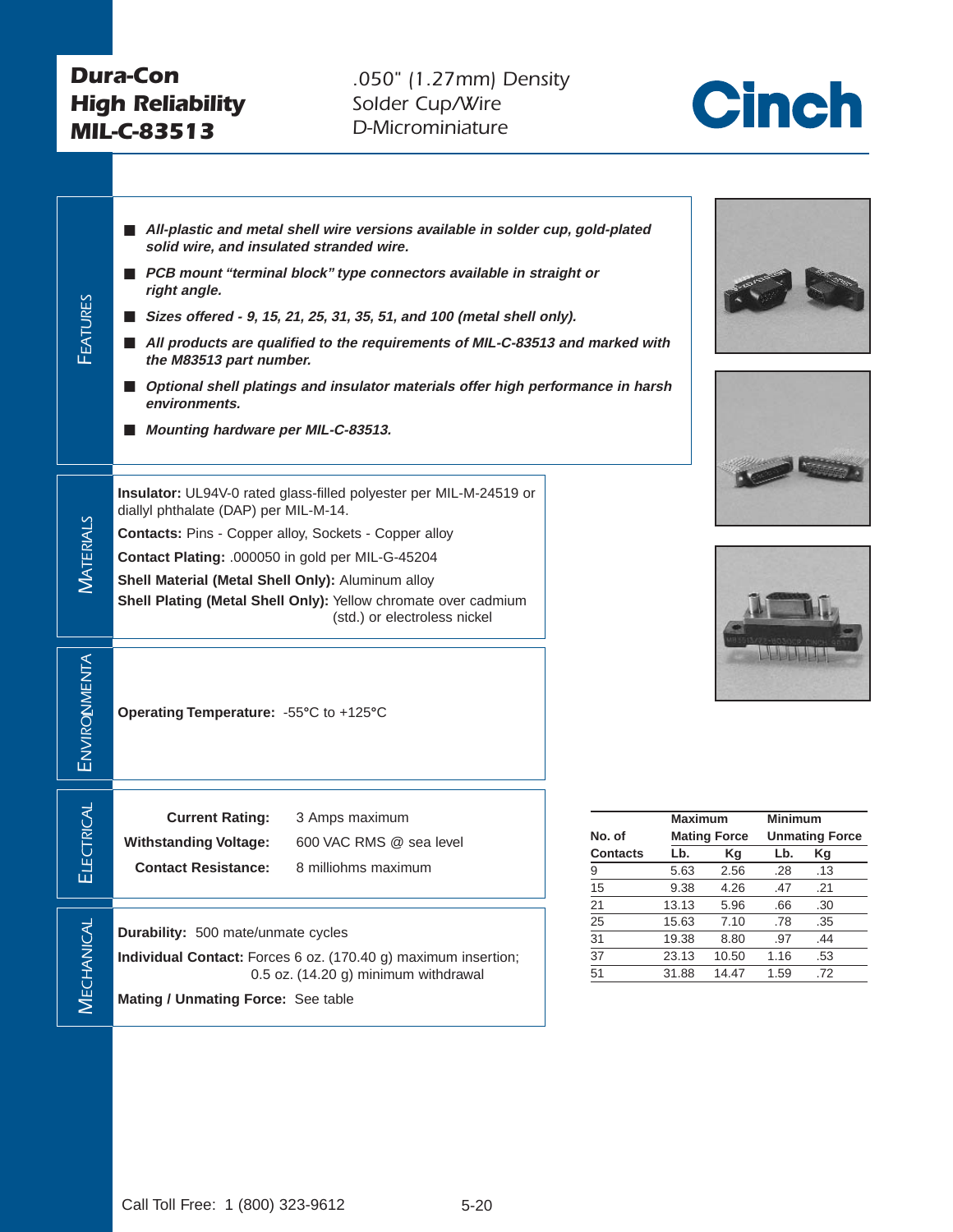*.050" (1.27mm) Density Solder Cup/Wire D-Microminiature - Metal Shell*



**Metal ShellContact Arrangements** (Face view of pin insert) (Use reverse order for socket side) 9 Contacts 15 Contacts 21 Contacts 25 Contacts .043 Typ. a a bha an t-Reference  $\bullet$  $\bullet\bullet\bullet\bullet$ <u>,,,,,,,,,,,,,,</u>  $25\ 26\ 27\ 28$ 31 Contacts 37 Contacts 10 11 12 13 14 15 16 17  $10 + 11 + 12$  $\frac{1}{22}$  23 24 25 26 27 28 29 30 31 32 33 34 35 100000000000000000 188888888888888888888888  $\bullet\bullet$ .....  $\frac{1}{42}$  43 44  $\frac{1}{2}$   $\frac{1}{2}$   $\frac{1}{2}$   $\frac{1}{2}$   $\frac{1}{2}$   $\frac{1}{2}$   $\frac{1}{2}$   $\frac{1}{2}$   $\frac{1}{2}$   $\frac{1}{2}$   $\frac{1}{2}$   $\frac{1}{2}$   $\frac{1}{2}$ 51 Contacts 61 62 63 64 65 66 67 68 69 70 71 72 73 74 75 **Ordering Information** 100 Contacts **M83513/04 - A 03 C Shell Finish C** = Cadmium **Connector Type N** = Electroless Nickel **01 -** Metal Shell D Plugs with **Wire Type (Use only for /03 & /04, otherwise omit)** Solder Cup Termination **01** - M22759/11-26-9, 18 inches, White (see note below) **02** - Metal Shell D Sockets with **02** - M22759/11-26-9, 36 inches, White (see note below) Solder Cup Termination **03** - M22759/11-26-( ), 18 inches, Color Coded (see note below) **04** - M22759/11-26-( ), 36 inches, Color Coded (see note below) **03 -** Metal Shell D Plugs **05** - QQ-W-343, 25 AWG, 0.5 inch, Gold-Plated with Wire Leads **06** - QQ-W-343, 25 AWG, 1.0 inch, Gold-Plated **04 -** Metal Shell D Sockets **07** - QQ-W-343, 25 AWG, 0.5 inch, Tin-Plated **08** - QQ-W-343, 25 AWG, 1.0 inch, Tin-Plated with Wire Leads **09** - M22759/33-26-9, 18 inches, White **10** - M22759/33-26-9, 36 inches, White **Insert Arrangements 11** - M22759/33-26-( ), 18 inches, Color Coded (No. of Contacts) **12** - M22759/33-26-( ), 36 inches, Color Coded **13** - M22759/11-26-9, 72 inches, White  $A = 9$ **14** - M22759/11-26-( ), 72 inches, Color Coded **B** = 15 **15** - M22759/33-26-9, 72 inches, White  $C = 21$  $D = 25$ **16** - M22759/33-26-( ), 72 inches, Color Coded  $E = 31$  $F = 37$  $G = 51$ Note: See page 5-31 for M83513 mounting hardware.  $H = 100$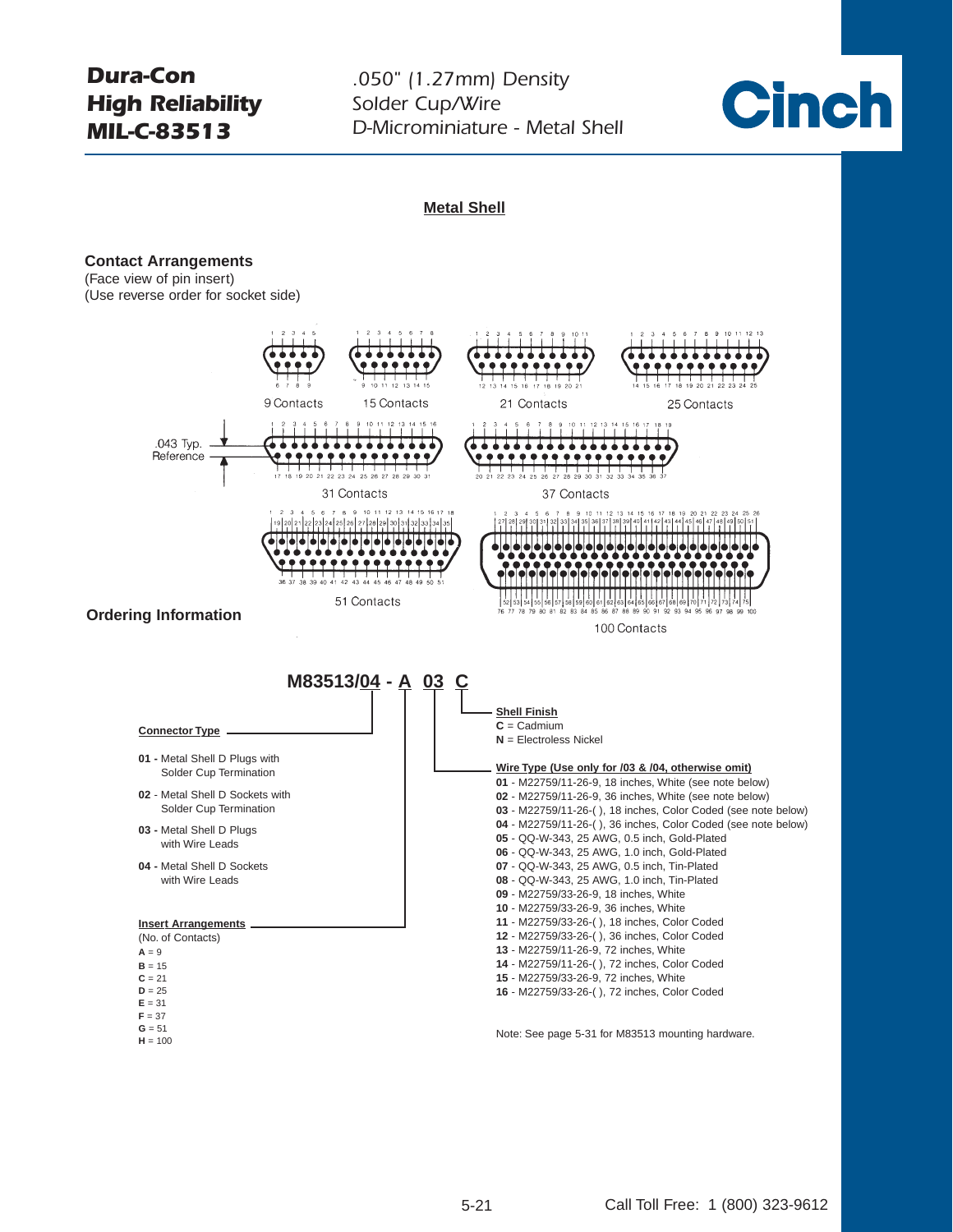

#### **Connector Dimensions - Metal Shell**



|             |       |                    |               |       |       |                 |       |                | .200 (5.08) Max.   |      |        |      |
|-------------|-------|--------------------|---------------|-------|-------|-----------------|-------|----------------|--------------------|------|--------|------|
|             | Ά     |                    | B Max. (Plug) |       | C     |                 |       | D              | E                  |      | F Max. |      |
|             |       |                    | Min. (Socket) |       |       | $+.010" (.254)$ |       |                |                    |      |        |      |
| No.         |       | $\pm$ .010" (.254) |               |       |       | $-.018" (.457)$ |       | ± .005" (.127) | $\pm$ .010" (.254) |      |        |      |
| of Contacts | in    | mm                 | in            | mm    | in    | mm              | in    | mm             | in                 | mm   | in     | mm   |
| 9 Plug      | .775  | 19.68              | .3338         | 8.48  | .390  | 9.91            | .565  | 14.35          | .298               | 7.57 | .270   | 6.68 |
| 9 Socket    | .775  | 19.68              | .3342         | 8.49  | .390  | 9.91            | .565  | 14.35          | .298               | 7.57 | .270   | 6.68 |
| 15 Plug     | .925  | 23.50              | .4838         | 12.29 | .540  | 13.72           | .715  | 18.16          | .298               | 7.57 | .270   | 6.68 |
| 15 Socket   | .925  | 23.50              | .4842         | 12.30 | .540  | 13.72           | .715  | 18.16          | .298               | 7.57 | .270   | 6.68 |
| 21 Plug     | 1.075 | 27.30              | .6338         | 16.10 | .690  | 17.53           | .865  | 21.97          | .298               | 7.57 | .270   | 6.68 |
| 21 Socket   | 1.075 | 27.30              | .6342         | 16.11 | .690  | 17.53           | .865  | 21.97          | .298               | 7.57 | .270   | 6.68 |
| 25 Plug     | 1.175 | 29.84              | .7338         | 18.64 | .790  | 20.07           | .965  | 24.51          | .298               | 7.57 | .270   | 6.68 |
| 25 Socket   | 1.175 | 29.84              | .7342         | 18.65 | .790  | 20.07           | .965  | 24.51          | .298               | 7.57 | .270   | 6.68 |
| 31 Plug     | 1.325 | 33.66              | .8838         | 22.45 | .940  | 23.88           | 1.115 | 28.32          | .298               | 7.57 | .270   | 6.68 |
| 31 Socket   | 1.325 | 33.66              | .8842         | 22.46 | .940  | 23.88           | 1.115 | 28.32          | .298               | 7.57 | .270   | 6.68 |
| 37 Plug     | 1.475 | 37.46              | 1.0338        | 26.26 | 1.090 | 27.69           | 1.265 | 32.13          | .298               | 7.57 | .270   | 6.68 |
| 37 Socket   | 1.475 | 37.46              | 1.0342        | 26.27 | 1.090 | 27.69           | 1.265 | 32.13          | .298               | 7.57 | .270   | 6.68 |
| 51 Plug     | 1.425 | 36.20              | .9838         | 24.99 | 1.040 | 26.42           | 1.215 | 30.86          | .341               | 8.66 | .310   | 7.87 |
| 51 Socket   | 1.425 | 36.20              | .9842         | 25.00 | 1.040 | 26.42           | 1.215 | 30.86          | .341               | 8.66 | .310   | 7.87 |
| 100 Plug    | 2.160 | 54.86              | 1.3838        | 35.15 | 1.432 | 36.38           | 1.800 | 45.71          | .384               | 9.75 | .360   | 9.15 |
| 100 Socket  | 2.160 | 54.86              | 1.3842        | 35.16 | 1.432 | 36.38           | 1.800 | 45.71          | .384               | 9.75 | .360   | 9.15 |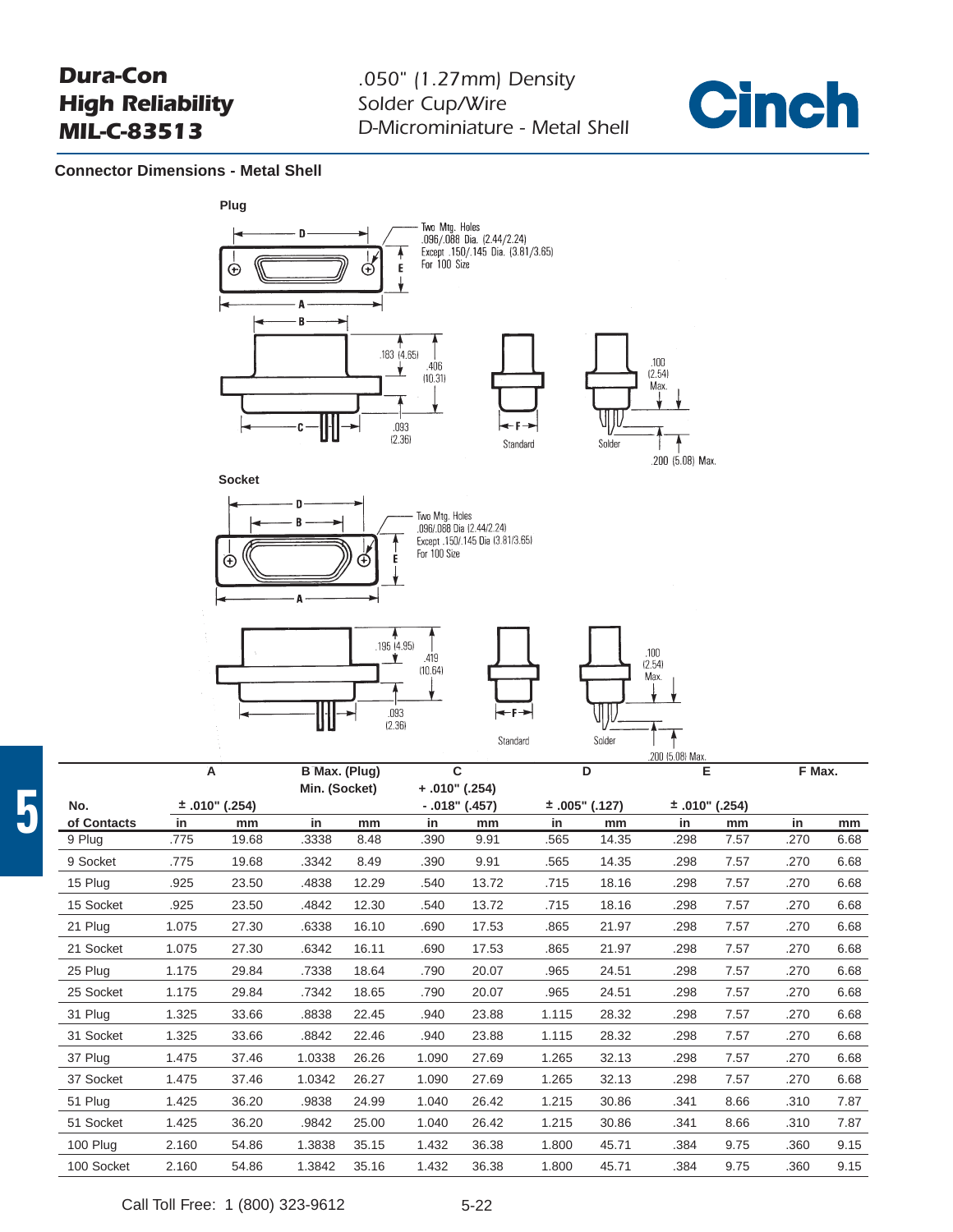

#### **Panel Mounting Dimensions - Metal Shell**

**Panel Mounting Dimensions**



Pin and socket,



Pin and socket,

Pin, front mounted Socket, rear mounted



#### **Panel Cutout Dimensions - Metal Shell**



**Front Mounting**

|          |       | A                 |      | в                 |       | C                 |      | D                 |
|----------|-------|-------------------|------|-------------------|-------|-------------------|------|-------------------|
|          |       | $+.004" (.101mm)$ |      | $+.004"$ (.101mm) |       | $+.005" (.127mm)$ |      | $+.005" (.127mm)$ |
| No. of   |       | $-.000"$ (.000mm) |      | $-.000"$ (.000mm) |       | $-.000"$ (.000mm) |      | $-.000"$ (.000mm) |
| Contacts | in    | mm                | in   | mm                | in    | mm                | in   | mm                |
| 9        | .408  | 10.36             | .270 | 6.86              | .570  | 14.48             | .089 | 2.26              |
| 15       | .558  | 14.17             | .270 | 6.86              | .720  | 14.48             | .089 | 2.26              |
| 21       | .708  | 17.98             | .270 | 6.86              | .870  | 22.10             | .089 | 2.26              |
| 25       | .808  | 20.52             | .270 | 6.86              | .970  | 24.64             | .089 | 2.26              |
| 31       | .958  | 24.33             | .270 | 6.86              | 1.120 | 28.45             | .089 | 2.26              |
| 37       | 1.108 | 28.14             | .270 | 6.86              | 1.270 | 32.26             | .089 | 2.26              |
| 51       | 1.058 | 26.87             | .315 | 8.00              | 1.220 | 30.99             | .089 | 2.26              |
| 100      | 1.450 | 36.84             | .361 | 9.17              | 1.805 | 45.86             | .117 | 2.97              |
|          |       |                   |      |                   |       |                   |      |                   |



**Rear Mounting**

|          |       | А                  |      | в                 |                   | С                 |      | D                   |
|----------|-------|--------------------|------|-------------------|-------------------|-------------------|------|---------------------|
|          |       | $+.004$ " (.101mm) |      | $+.004"$ (.101mm) |                   | $+.005" (.127mm)$ |      | $+.005"$ (.127mm)   |
| No. of   |       | $-.000"$ (.000mm)  |      | $-.000"$ (.000mm) | $-.000"$ (.000mm) |                   |      | $-.000"$ $(.000mm)$ |
| Contacts | in    | mm                 | in   | mm                | in                | mm                | in   | mm                  |
| 9        | .408  | 10.36              | .256 | 6.50              | .570              | 14.48             | .089 | 2.26                |
| 15       | .558  | 14.17              | .256 | 6.50              | .720              | 18.29             | .089 | 2.26                |
| 21       | .708  | 17.98              | .256 | 6.50              | .870              | 22.10             | .089 | 2.26                |
| 25       | .808  | 20.52              |      | .256 6.50         | .970              | 24.64             | .089 | 2.26                |
| 31       | .958  | 24.33              |      | .256 6.50         | 1.120             | 28.45             | .089 | 2.26                |
| 37       | 1.108 | 28.14              | .256 | 6.50              | 1.270             | 32.26             | .089 | 2.26                |
| 51       | 1.058 | 26.87              | .300 | 7.62              | 1.220             | 30.99             | .089 | 2.26                |
| 100      | 1.450 | 36.84              | .338 | 8.58              | 1.805             | 45.86             | .117 | 2.97                |



**Edgeboard Mounting**

|                 | C                   |                     | D                 |      |  |
|-----------------|---------------------|---------------------|-------------------|------|--|
| No. of          | $+.005" (.127mm)$   |                     | $+.005" (.127mm)$ |      |  |
| <b>Contacts</b> | $-.000"$ $(.000mm)$ | $-.000"$ $(.000mm)$ |                   |      |  |
|                 | in                  | mm                  | in                | mm   |  |
| 9<br>REF.       | .570                | 14.48               | .089              | 2.26 |  |
| 15              | .720                | 18.29               | .089              | 2.26 |  |
| 21              | .870                | 22.10               | .089              | 2.26 |  |
| 25              | .970                | 24.64               | .089              | 2.26 |  |
| 31              | 1.120               | 28.45               | .089              | 2.26 |  |
| 37              | 1.270               | 32.26               | .089              | 2.26 |  |
| 51              | 1.220               | 30.99               | .089              | 2.26 |  |
| 100             | 1.805               | 45.86               | .117              | 2.97 |  |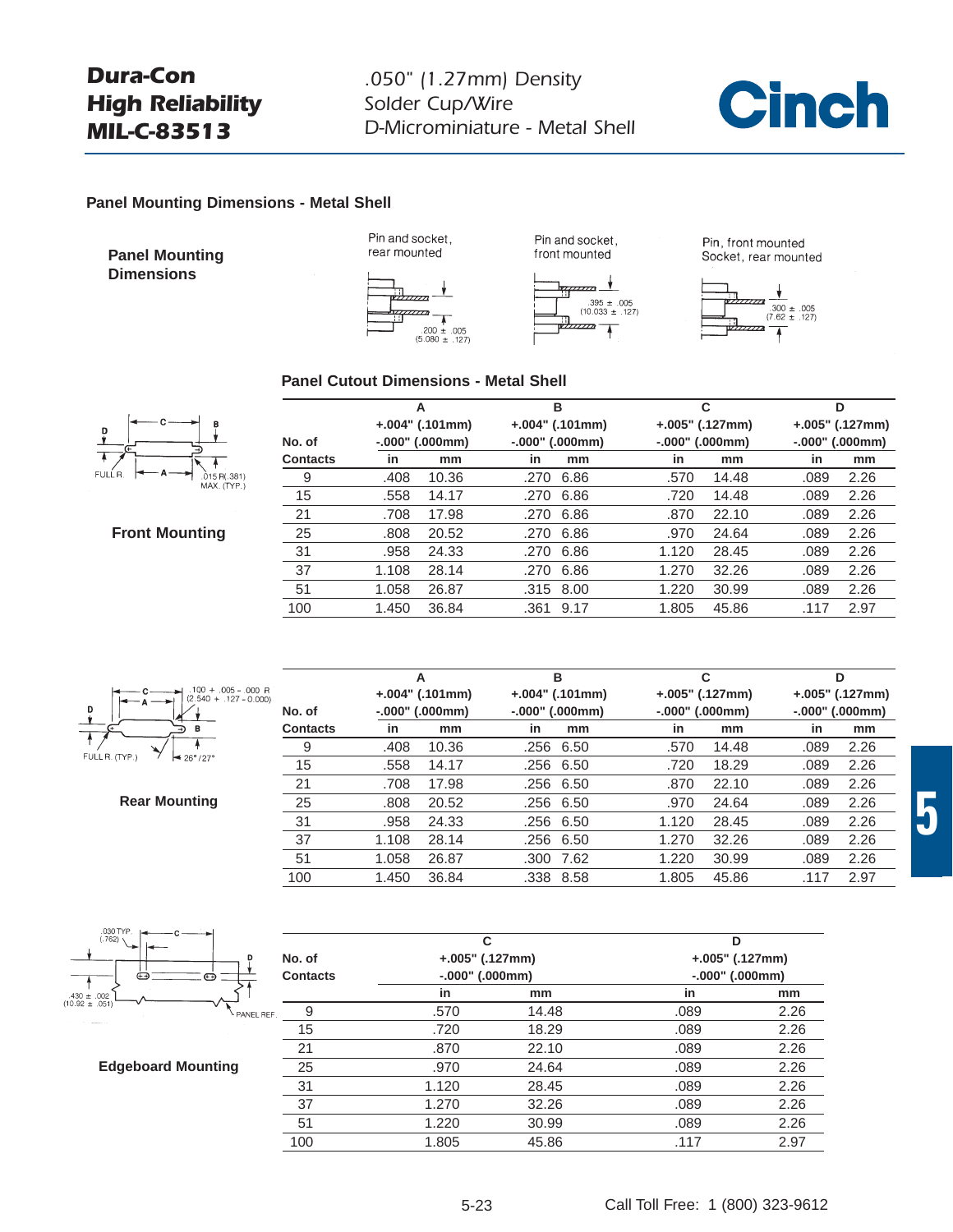*.050" (1.27mm) Density Solder Cup/Wire D-Microminiature - Plastic*



#### **Plastic Shell**



- **08** Plastic Shell Plugs with Wire Leads
- **09** Plastic Shell Sockets with Wire Leads

#### **Insert Arrangements**

- (No. of Contacts)
- $A = 9$  $B = 15$

**5**

- $C = 21$
- $D = 25$
- $E = 31$
- $F = 37$
- $G = 51$

Note: See page 5-31 for M83513 mounting hardware.

 - QQ-W-343, 25 AWG, 0.5 inch, Tin-Plated - QQ-W-343, 25 AWG, 1.0 inch, Tin-Plated - M22759/33-26-9, 18 inches, White - M22759/33-26-9, 36 inches, White - M22759/33-26-( ), 18 inches, Color Coded - M22759/33-26-( ), 36 inches, Color Coded - M22759/11-26-9, 72 inches, White - M22759/11-26-( ), 72 inches, Color Coded - M22759/33-26-9, 72 inches, White - M22759/33-26-( ), 72 inches, Color Coded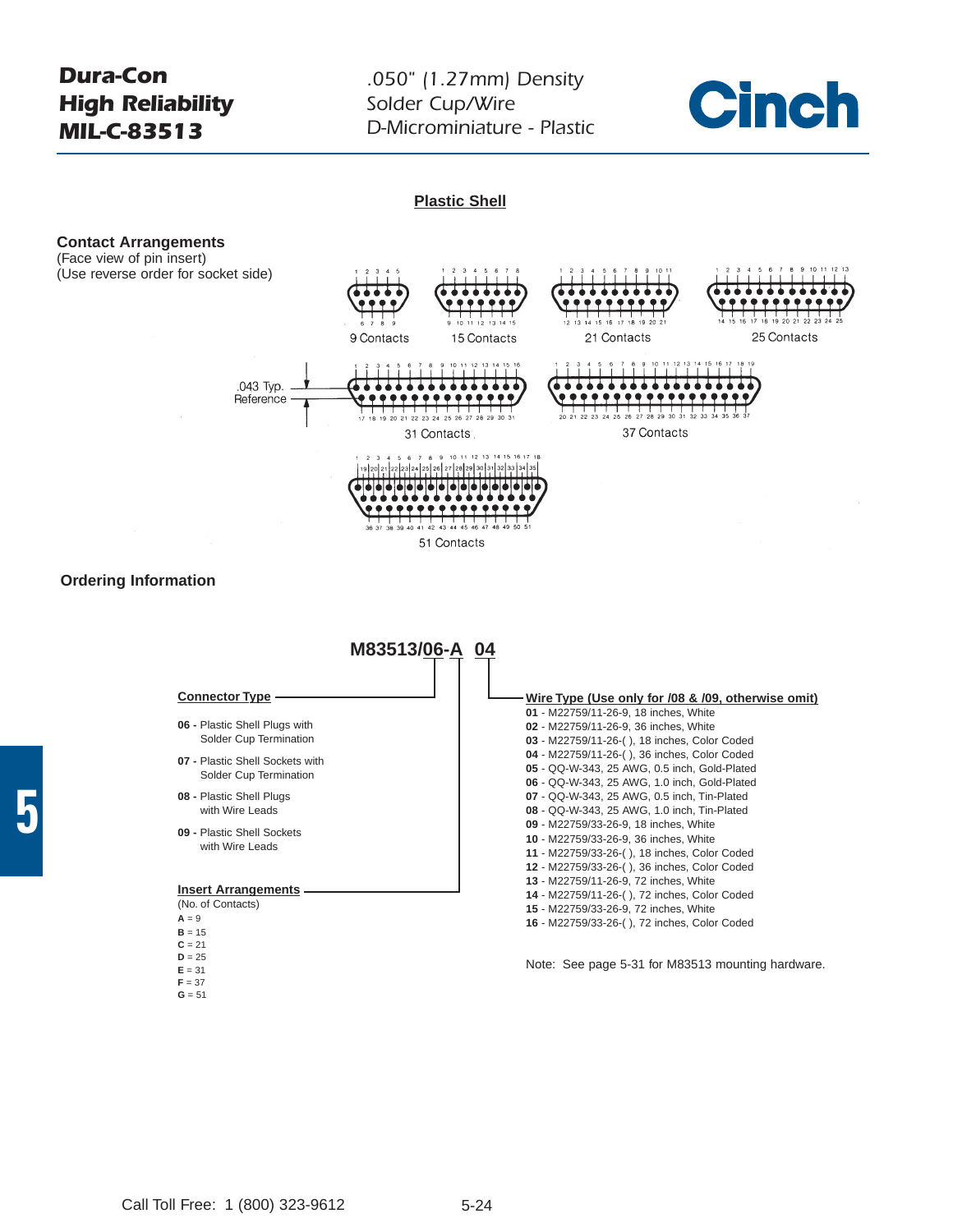

**Shell Dimensions - (All-Plastic Version)**













÷F.

Solder

|             |                     | A<br>B Max. (Plug) |       |               | C     |                 | D     | Е               |      | F Max.          |      |      |
|-------------|---------------------|--------------------|-------|---------------|-------|-----------------|-------|-----------------|------|-----------------|------|------|
|             |                     |                    |       | Min. (Socket) |       | $+.010" (.254)$ |       |                 |      |                 |      |      |
| No.         | $\pm .010$ " (.254) |                    |       |               |       | $-.018" (.457)$ |       | $±.005"$ (.127) |      | $±.010"$ (.254) |      |      |
| of Contacts | in                  | mm                 | in    | mm            | in    | mm              | in    | mm              | in   | mm              | in   | mm   |
| 9 Plug      | .778                | 19.76              | .2918 | 7.41          | .398  | 10.11           | .565  | 14.35           | .208 | 5.28            | .173 | 4.39 |
| 9 Socket    | .778                | 19.76              | .2922 | 7.42          | .398  | 10.11           | .565  | 14.35           | .208 | 5.28            | .173 | 4.39 |
| 15 Plug     | .928                | 23.57              | .4418 | 11.22         | .548  | 13.92           | .715  | 18.16           | .208 | 5.28            | .173 | 4.39 |
| 15 Socket   | .928                | 23.57              | .4422 | 11.23         | .548  | 13.92           | .715  | 18.16           | .208 | 5.28            | .173 | 4.39 |
| 21 Plug     | 1.078               | 27.38              | .5918 | 15.03         | .698  | 17.73           | .865  | 21.97           | .208 | 5.28            | .173 | 4.39 |
| 21 Socket   | 1.078               | 27.38              | .5922 | 15.04         | .698  | 17.73           | .865  | 21.97           | .208 | 5.28            | .173 | 4.39 |
| 25 Plug     | 1.178               | 29.92              | .6918 | 17.57         | .798  | 20.27           | .965  | 24.51           | .208 | 5.28            | .173 | 4.39 |
| 25 Socket   | 1.178               | 29.92              | .6922 | 17.58         | .798  | 20.27           | .965  | 24.51           | .208 | 5.28            | .173 | 4.39 |
| 31 Plug     | 1.328               | 33.73              | .8418 | 21.38         | .948  | 24.08           | 1.115 | 28.32           | .208 | 5.28            | .173 | 4.39 |
| 31 Socket   | 1.328               | 33.73              | .8422 | 21.39         | .948  | 24.08           | 1.115 | 28.32           | .208 | 5.28            | .173 | 4.39 |
| 37 Plug     | 1.478               | 37.54              | .9918 | 25.19         | 1.098 | 27.89           | 1.265 | 32.13           | .208 | 5.28            | .173 | 4.39 |
| 37 Socket   | 1.478               | 37.54              | .9922 | 25.20         | 1.098 | 27.89           | 1.265 | 32.13           | .208 | 5.28            | .173 | 4.39 |
| 51 Plug     | 1.428               | 36.27              | .9418 | 23.92         | 1.048 | 26.62           | 1.215 | 30.86           | .250 | 6.35            | .220 | 5.59 |
| 51 Socket   | 1.428               | 36.27              | .9422 | 23.93         | 1.048 | 26.62           | 1.215 | 30.86           | .250 | 6.35            | .220 | 5.59 |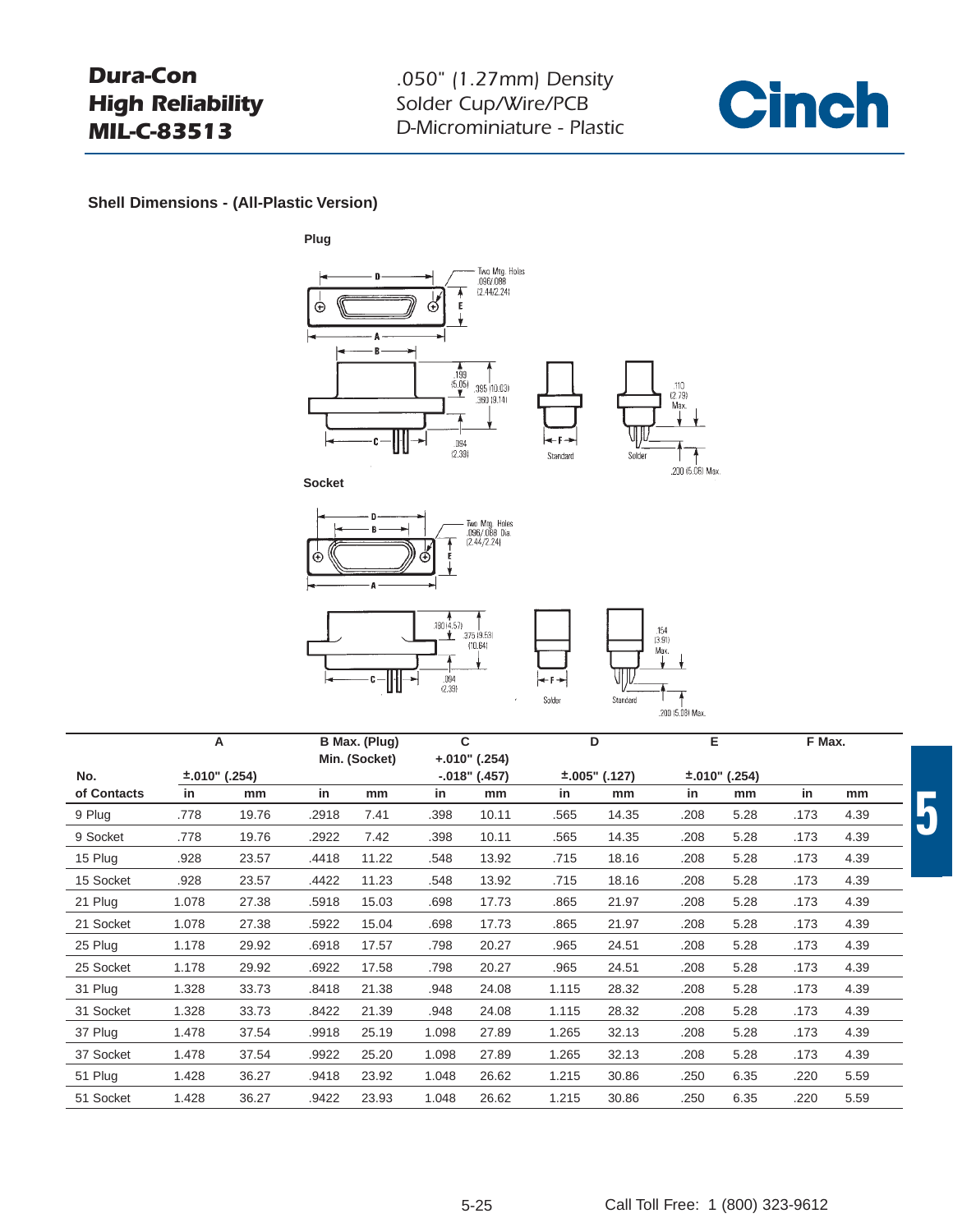

#### **Panel Mounting Dimensions - All-Plastic**



Plug and socket, rear mounted

 $.075 + .005 - .000 R$ <br> $.191 + .003 - .0001$ 



**Front Mounting**

| ,,,,,,,,, |                  |
|-----------|------------------|
|           | $.395 \pm .005$  |
|           | $(10.03 + 0.13)$ |
|           |                  |



Plug and socket, front mounted

Plug, front mounted; Socket, rear mounted

#### **Panel Cutout Dimensions**

| No. of   | А<br>$+.004" (.101mm)$<br>$-.000"$ $(.000mm)$ |       | в    | $+.004" (.101mm)$<br>$-.000"$ (.000mm) | С<br>$+.005" (.127mm)$<br>$-.000"$ (.000mm) |       |  |
|----------|-----------------------------------------------|-------|------|----------------------------------------|---------------------------------------------|-------|--|
| Contacts | in                                            | mm    | in   | mm                                     | in                                          | mm    |  |
| 9        | .408                                          | 10.36 | .172 | 4.37                                   | .570                                        | 14.48 |  |
| 15       | .558                                          | 14.17 | .172 | 4.37                                   | .720                                        | 14.48 |  |
| 21       | .708                                          | 17.98 | .172 | 4.37                                   | .870                                        | 22.10 |  |
| 25       | .808                                          | 20.52 | .172 | 4.37                                   | .970                                        | 24.64 |  |
| 31       | .958                                          | 24.33 | .172 | 4.37                                   | 1.120                                       | 28.45 |  |
| 37       | 1.108                                         | 28.14 | .172 | 4.37                                   | 1.270                                       | 32.26 |  |
| 51       | 1.058                                         | 26.87 | .215 | 5.46                                   | 1.220                                       | 30.99 |  |
|          |                                               |       |      |                                        |                                             |       |  |

#### **Rear Cutout Dimensions**

| No. of          |       | А<br>$+.004" (.101mm)$<br>$-.000"$ (.000mm) |      | в<br>$+.004" (.101mm)$<br>$-.000"$ (.000mm) | С<br>$+.005" (.127mm)$<br>$-.000"$ (.000mm) |       |  |
|-----------------|-------|---------------------------------------------|------|---------------------------------------------|---------------------------------------------|-------|--|
| <b>Contacts</b> | in    | mm                                          | in   | mm                                          | in                                          | mm    |  |
| 9               | .373  | 9.47                                        | .216 | 5.49                                        | .570                                        | 14.48 |  |
| 15              | .523  | 13.28                                       | .216 | 5.49                                        | .720                                        | 18.29 |  |
| 21              | .674  | 17.12                                       | .216 | 5.49                                        | .870                                        | 22.10 |  |
| 25              | .774  | 19.66                                       | .216 | 5.49                                        | .970                                        | 24.64 |  |
| 31              | .924  | 23.47                                       | .216 | 5.49                                        | 1.120                                       | 28.45 |  |
| 37              | 1.074 | 27.28                                       | .216 | 5.49                                        | 1.270                                       | 32.26 |  |
| 51              | 1.024 | 26.01                                       | .259 | 6.58                                        | 1.220                                       | 30.99 |  |

#### **Edgeboard Mounting Cutout Dimensions**



**Edgeboard Mounting**

**Rear Mounting**

 $.089 + .005 - .000$ <br>12.26 + 0.13 - 0.00

 $F \cup R$ : Typ.i

**5**

|                 |       | D                 |  |
|-----------------|-------|-------------------|--|
|                 |       | $+.005" (.127mm)$ |  |
| No. of          |       | $-.000"$ (.000mm) |  |
| <b>Contacts</b> | in    | mm                |  |
| 9               | .570  | 14.48             |  |
| 15              | .720  | 18.29             |  |
| 21              | .870  | 22.10             |  |
| 25              | .970  | 24.64             |  |
| 31              | 1.120 | 28.45             |  |
| 37              | 1.270 | 32.26             |  |
| 51              | 1.220 | 30.99             |  |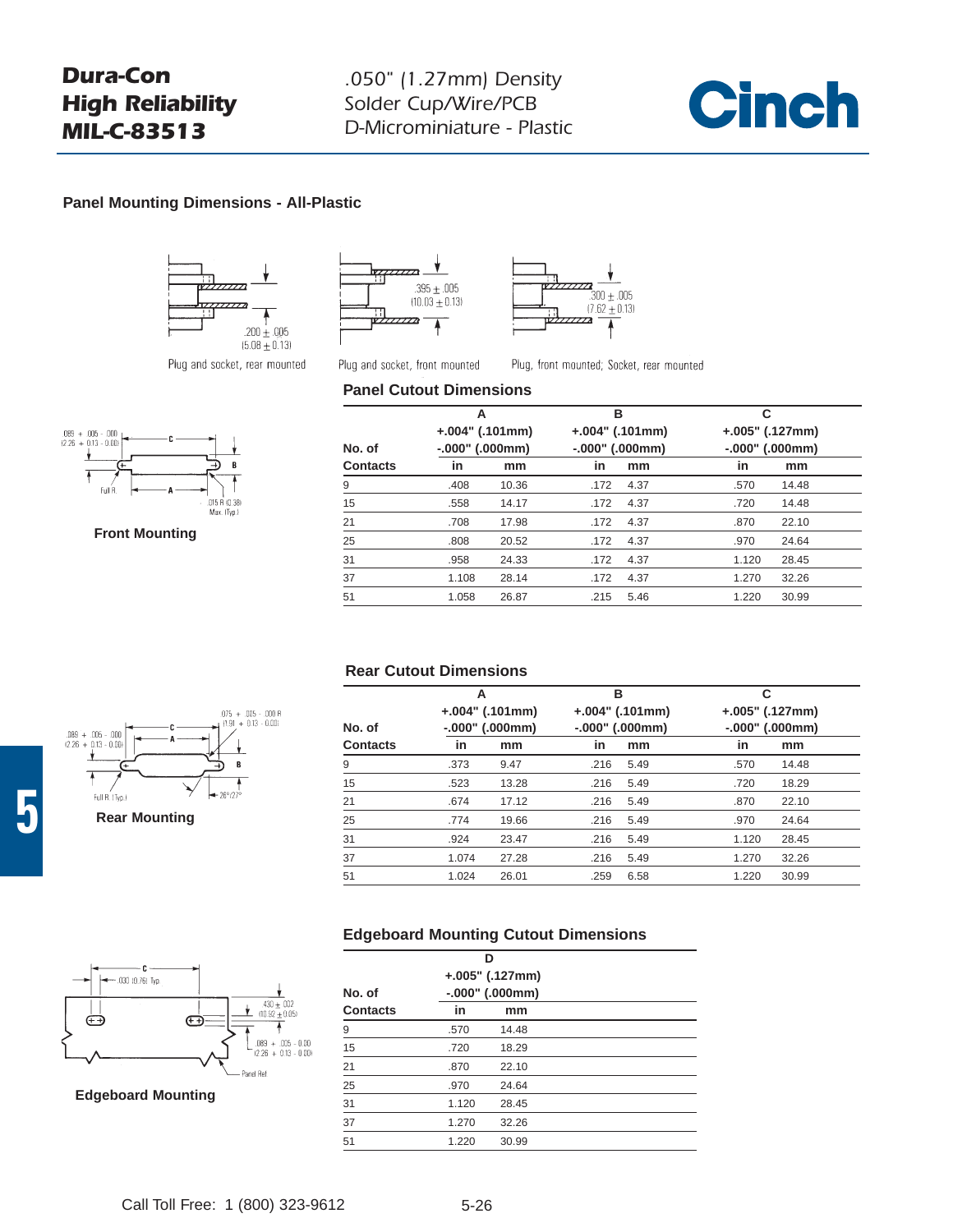*.050" (1.27mm) Density D-Microminiature PC Board Mount*



#### **Terminal Block**

#### <span id="page-25-0"></span>**Contact Arrangements**

(Face view of pin insert) (Use reverse order for socket side)



100 Contacts

#### **Ordering Information**

**M83513/10 - C 02 CN Connector Description 10** = Plug, 9-37 Pos., Narrow Profile, Rt. Angle **11** = Plug, 51 Pos., Narrow Profile, Rt. Angle **12** = Plug, 100 Pos., Narrow Profile, Rt. Angle **13** = Socket, 9-37 Pos., Narrow Profile, Rt. Angle **14** = Socket, 51 Pos., Narrow Profile, Rt. Angle **15** = Socket, 100 Pos., Narrow Profile, Rt. Angle **16** = Plug, 9-37 Pos., Std. Profile, Rt. Angle **17** = Plug, 51 Pos., Std. Profile, Rt. Angle **18** = Plug, 100 Pos., Std. Profile, Rt. Angle **19** = Socket, 9-37 Pos., Std. Profile, Rt. Angle **20** = Socket, 51 Pos., Std. Profile, Rt. Angle **21** = Socket, 100 Pos., Std. Profile, Rt. Angle **22** = Plug, 9-37 Pos., Straight Mount **23** = Plug, 51 Pos., Straight Mount **24** = Plug, 100 Pos., Straight Mount **25** = Socket, 9-37 Pos., Straight Mount **26** = Socket, 51 Pos., Straight Mount **27** = Socket, 100 Pos., Straight Mount **Hardware**  $N = No$  Jackpost **P** = Jackpost Attached **Shell Finish C** = Cadmium **N** = Electroless Nickel **Termination Length**   $01 = 0.109$  $02 = 0.140$  $03 = 0.172$ **Insert Arrangement Length** (No. of Contacts)  $A = 9$  $$  $C = 21$  $D = 25$  $E = 31$  $F = 37$ 

 $G = 51$ **H** = 100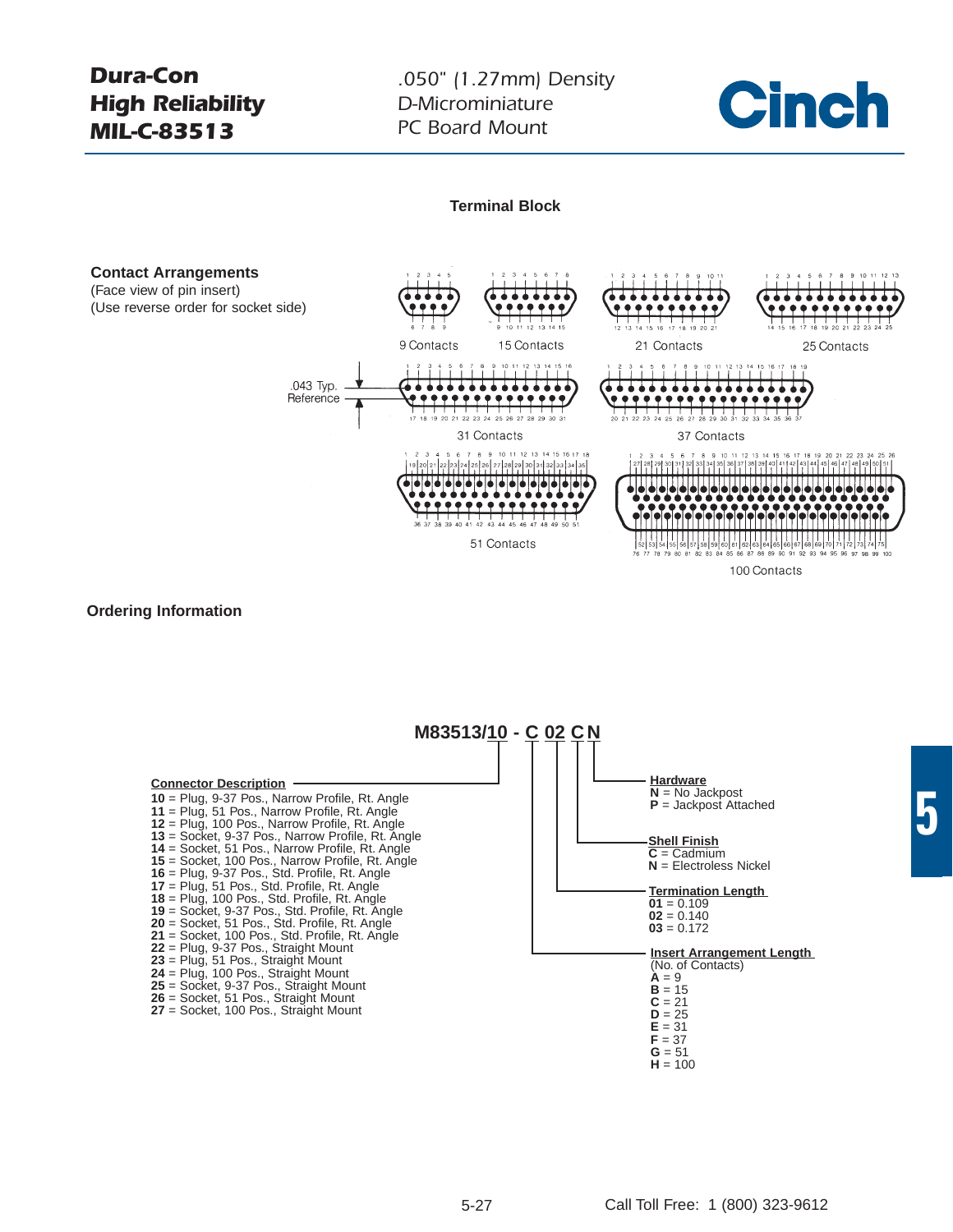





NOTE: For additional connector dimensions, see page 5-22.

|                 |       | A     |       | в            |       | C            |      | F     |
|-----------------|-------|-------|-------|--------------|-------|--------------|------|-------|
| No. of          |       | Max.  |       | ± .007(0.18) |       | ± .005(0.13) |      | Max.  |
| <b>Contacts</b> | in    | mm    | in    | mm           | in    | mm           | in   | mm    |
| 9 Plug          | 1.390 | 35.31 | 1.150 | 29.21        | .565  | 14.35        | .465 | 11.81 |
| 9 Socket        | 1.390 | 35.31 | 1.150 | 29.21        | .565  | 14.35        | .465 | 11.81 |
| 15 Plug         | 1.540 | 39.12 | 1.300 | 33.02        | .715  | 18.16        | .465 | 11.81 |
| 15 Socket       | 1.540 | 39.12 | 1.300 | 33.02        | .715  | 18.16        | .465 | 11.81 |
| 21 Plug         | 1.690 | 42.93 | 1.450 | 36.83        | .865  | 21.97        | .465 | 11.81 |
| 21 Socket       | 1.690 | 42.93 | 1.450 | 36.83        | .865  | 21.97        | .465 | 11.81 |
| 25 Plug         | 1.790 | 45.47 | 1.550 | 39.37        | .965  | 24.51        | .465 | 11.81 |
| 25 Socket       | 1.790 | 45.47 | 1.550 | 39.37        | .965  | 24.51        | .465 | 11.81 |
| 31 Plug         | 2.040 | 51.82 | 1.800 | 45.72        | 1.115 | 28.32        | .465 | 11.81 |
| 31 Socket       | 2.040 | 51.82 | 1.800 | 45.72        | 1.115 | 28.32        | .465 | 11.81 |
| 37 Plug         | 2.340 | 59.44 | 2.100 | 53.34        | 1.265 | 32.13        | .465 | 11.81 |
| 37 Socket       | 2.340 | 59.44 | 2.100 | 53.34        | 1.265 | 32.13        | .465 | 11.81 |
| 51 Plug         | 1.875 | 47.63 | 1.600 | 40.64        | 1.215 | 30.86        | .565 | 14.35 |
| 51 Socket       | 1.875 | 47.63 | 1.600 | 40.64        | 1.215 | 30.86        | .565 | 14.35 |
| 100 Plug        | 2.780 | 70.61 | 2.500 | 63.50        | 1.800 | 45.72        | .765 | 19.43 |
| 100 Socket      | 2.780 | 70.61 | 2.500 | 63.50        | 1.800 | 45.72        | .765 | 19.43 |

|            |      | G     |      | н    |      | J                |      | $\overline{\mathsf{K}}$ |
|------------|------|-------|------|------|------|------------------|------|-------------------------|
| No. of     |      | Max.  |      | Max. |      | $\pm .005(0.13)$ |      | ±.015                   |
| Contacts   | in   | mm    | in   | mm   | in   | mm               | in   | mm                      |
| 9 Plug     | .308 | 7.82  | .190 | 4.83 | .096 | 2.44             | .125 | 3.18                    |
| 9 Socket   | .308 | 7.82  | .200 | 5.08 | .096 | 2.44             | .125 | 3.18                    |
| 15 Plug    | .308 | 7.82  | .190 | 4.83 | .096 | 2.44             | .125 | 3.18                    |
| 15 Socket  | .308 | 7.82  | .200 | 5.08 | .096 | 2.44             | .125 | 3.18                    |
| 21 Plug    | .308 | 7.82  | .190 | 4.83 | .096 | 2.44             | .125 | 3.18                    |
| 21 Socket  | .308 | 7.82  | .200 | 5.08 | .096 | 2.44             | .125 | 3.18                    |
| 25 Plug    | .308 | 7.82  | .190 | 4.83 | .096 | 2.44             | .125 | 3.18                    |
| 25 Socket  | .308 | 7.82  | .200 | 5.08 | .096 | 2.44             | .125 | 3.18                    |
| 31 Plug    | .308 | 7.82  | .190 | 4.83 | .096 | 2.44             | .125 | 3.18                    |
| 31 Socket  | .308 | 7.82  | .200 | 5.08 | .096 | 2.44             | .125 | 3.18                    |
| 37 Plug    | .308 | 7.82  | .190 | 4.83 | .096 | 2.44             | .125 | 3.18                    |
| 37 Socket  | .308 | 7.82  | .200 | 5.08 | .096 | 2.44             | .125 | 3.18                    |
| 51 Plug    | .351 | 8.92  | .190 | 4.83 | .096 | 2.44             | .125 | 3.18                    |
| 51 Socket  | .351 | 8.92  | .200 | 5.08 | .096 | 2.44             | .125 | 3.18                    |
| 100 Plug   | .394 | 10.00 | .190 | 4.83 | .125 | 3.18             | .225 | 5.72                    |
| 100 Socket | .394 | 10.00 | .200 | 5.08 | .125 | 3.18             | .225 | 5.72                    |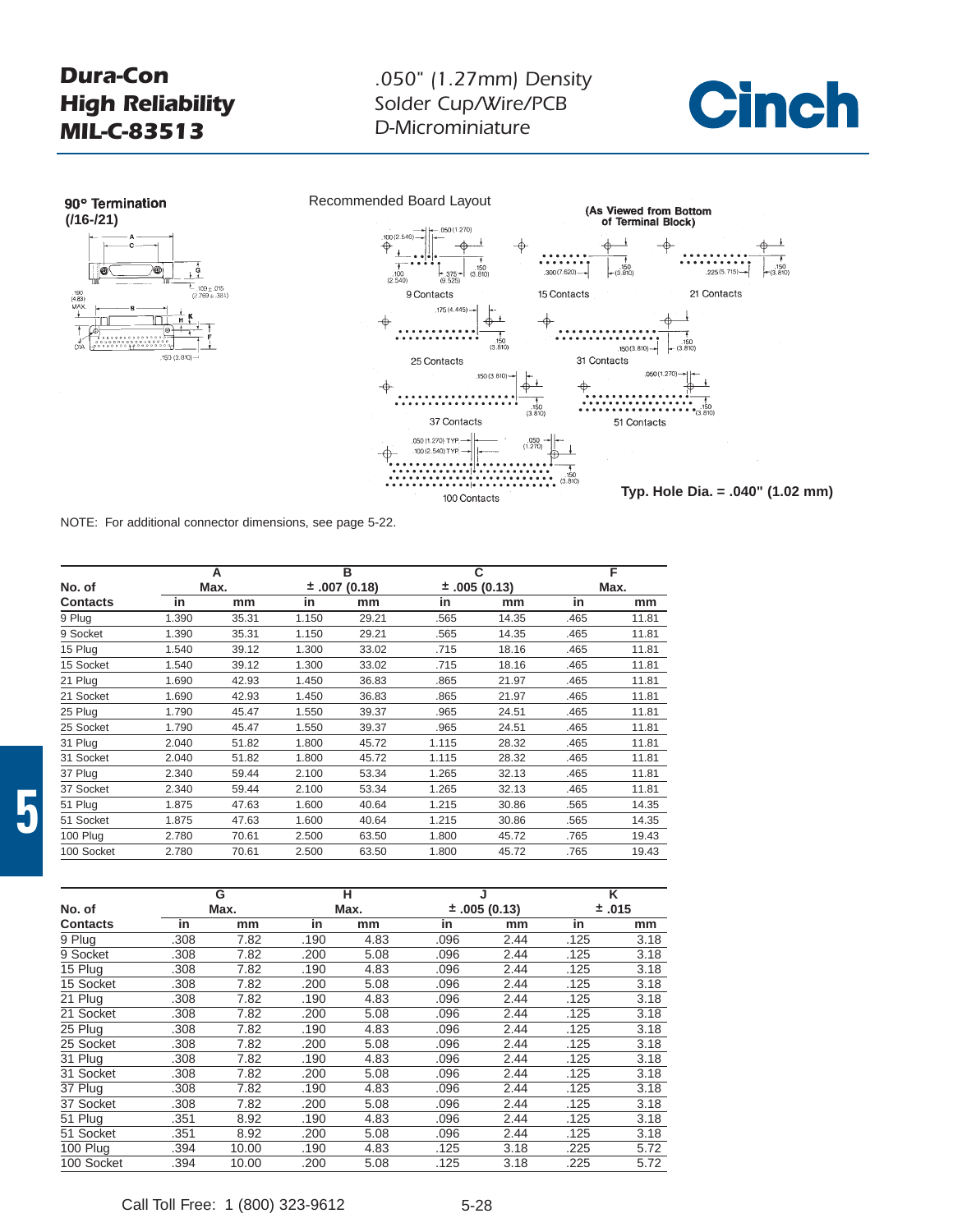**(/22-/27)**

### *.050" (1.27mm) Density Solder Cup/Wire/PCB D-Microminiature*



 $B$ c ှင့် Ò  $\overset{+}{\oplus}$  $\dot{ }$  $|\dot{\mathbb{e}}|$ D  $(4.83)$ <br>MAX. ±  $\Box$  $\mathsf{I}$  $-109 \pm 015$ <br>(2.769 ± .381) **JDIA** ∣୶  $\circ$ 





NOTE: For additional connector dimensions, see page 5-22.

|                 |       | A     |       | в             |       | C           |       | D     |      | G     |
|-----------------|-------|-------|-------|---------------|-------|-------------|-------|-------|------|-------|
| No. of          |       | Max.  |       | ± .007 (0.18) |       | ±.005(0.13) |       | Max.  |      | Max.  |
| <b>Contacts</b> | in    | mm    | in    | mm            | in    | mm          | in    | mm    | in   | mm    |
| 9 Plug          | 1.390 | 35.31 | 1.150 | 29.21         | .565  | 14.35       | .885  | 22.48 | .308 | 7.75  |
| 9 Socket        | 1.390 | 35.31 | 1.150 | 29.21         | .565  | 14.35       | .885  | 22.48 | .308 | 7.75  |
| 15 Plug         | 1.390 | 35.31 | 1.150 | 29.21         | .715  | 18.16       | .945  | 24.0  | .308 | 7.75  |
| 15 Socket       | 1.390 | 35.31 | 1.150 | 29.21         | .715  | 18.16       | .945  | 24.0  | .308 | 7.75  |
| 21 Plug         | 1.690 | 42.93 | 1.450 | 36.83         | .865  | 21.97       | 1.185 | 30.09 | .308 | 7.75  |
| 21 Socket       | 1.690 | 42.93 | 1.450 | 36.83         | .865  | 21.97       | 1.185 | 30.09 | .308 | 7.75  |
| 25 Plug         | 1.740 | 44.20 | 1.500 | 38.10         | .965  | 24.51       | 1.275 | 32.38 | .308 | 7.75  |
| 25 Socket       | 1.740 | 44.20 | 1.500 | 38.10         | .965  | 24.51       | 1.275 | 32.38 | .308 | 7.75  |
| 31 Plug         | 2.040 | 51.82 | 1.800 | 45.72         | 1.115 | 28.32       | 1.575 | 40.00 | .308 | 7.75  |
| 31 Socket       | 2.040 | 51.82 | 1.800 | 45.72         | 1.115 | 28.32       | 1.576 | 40.00 | .308 | 7.75  |
| 37 Plug         | 2.340 | 59.44 | 2.100 | 53.34         | 1.265 | 32.13       | 1.875 | 47.62 | .308 | 7.75  |
| 37 Socket       | 2.340 | 59.44 | 2.100 | 53.34         | 1.265 | 32.13       | 1.875 | 47.62 | .308 | 7.75  |
| 51 Plug         | 2.270 | 57.66 | 2.000 | 50.80         | 1.215 | 30.86       | 1.775 | 45.08 | .351 | 8.92  |
| 51 Socket       | 2.270 | 57.66 | 2.000 | 50.80         | 1.215 | 30.86       | 1.775 | 45.08 | .351 | 8.92  |
| 100 Plug        | 3.070 | 77.98 | 2.800 | 71.12         | 1.800 | 45.72       | 2.585 | 65.55 | .455 | 11.56 |
| 100 Socket      | 3.070 | 77.98 | 2.800 | 71.12         | 1.800 | 45.72       | 2.585 | 65.65 | .455 | 11.56 |

|                 |      | н    |      | J            | κ    |      |      | L     |
|-----------------|------|------|------|--------------|------|------|------|-------|
| No. of          |      | Max. |      | ± .005(0.13) |      | Max. |      | Max.  |
| <b>Contacts</b> | in   | mm   | in   | mm           | in   | mm   | in   | mm    |
| 9 Plug          | .190 | 4.83 | .096 | 2.44         | .165 | 4.19 | .355 | 9.02  |
| 9 Socket        | .200 | 5.08 | .096 | 2.44         | .165 | 4.19 | .355 | 9.02  |
| 15 Plug         | .190 | 4.83 | .096 | 2.44         | .165 | 4.19 | .355 | 9.02  |
| 15 Socket       | .200 | 5.08 | .096 | 2.44         | .165 | 4.19 | .355 | 9.02  |
| 21 Plug         | .190 | 4.83 | .096 | 2.44         | .165 | 4.19 | .355 | 9.02  |
| 21 Socket       | .200 | 5.08 | .096 | 2.44         | .165 | 4.19 | .355 | 9.02  |
| 25 Plug         | .190 | 4.83 | .096 | 2.44         | .165 | 4.19 | .355 | 9.02  |
| 25 Socket       | .200 | 5.08 | .096 | 2.44         | .165 | 4.19 | .355 | 9.02  |
| 31 Plug         | .190 | 4.83 | .096 | 2.44         | .165 | 4.19 | .355 | 9.02  |
| 31 Socket       | .200 | 5.08 | .096 | 2.44         | .165 | 4.19 | .355 | 9.02  |
| 37 Plug         | .190 | 4.83 | .096 | 2.44         | .165 | 4.19 | .355 | 9.02  |
| 37 Socket       | .200 | 5.08 | .096 | 2.44         | .165 | 4.19 | .355 | 9.02  |
| 51 Plug         | .190 | 4.83 | .096 | 2.44         | .165 | 4.19 | .355 | 9.02  |
| 51 Socket       | .200 | 5.08 | .096 | 2.44         | .165 | 4.19 | .355 | 9.02  |
| 100 Plug        | .190 | 4.83 | .125 | 3.18         | .300 | 7.62 | .550 | 13.97 |
| 100 Socket      | .200 | 5.08 | .125 | 3.18         | .300 | 7.62 | .550 | 13.97 |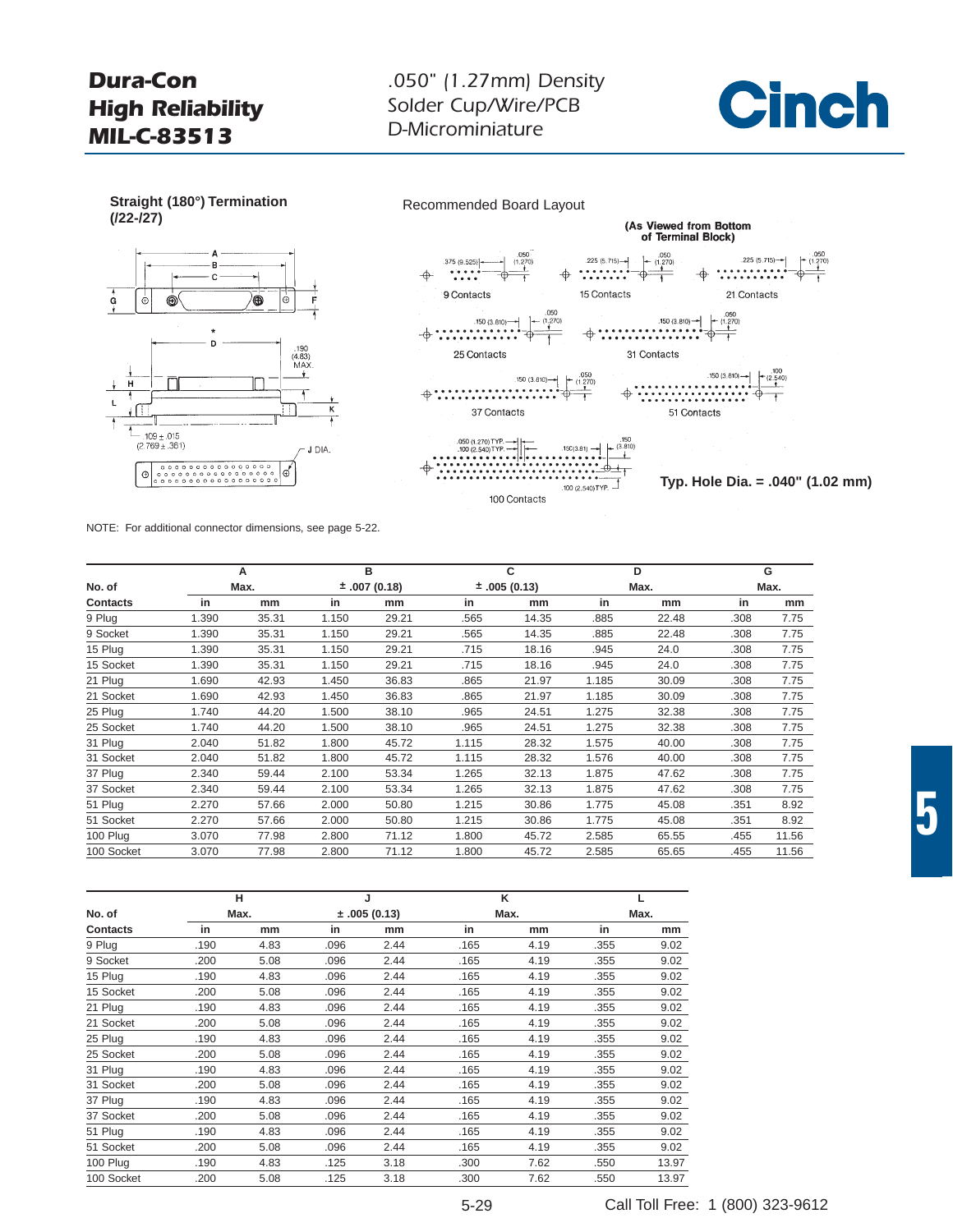## *.050" (1.27mm) Density Solder Cup/Wire/PCB D-Microminiature*

# **Cinch**





NOTE: For additional connector dimensions, see page 5-22.

|                |       | A     |       | в            |      | c     |  |
|----------------|-------|-------|-------|--------------|------|-------|--|
| No. of<br>Max. |       |       |       | ± .005(0.13) |      | Max.  |  |
| Contacts       | in    | mm    | in    | mm           | in   | mm    |  |
| 9 Plug         | .785  | 19.94 | .565  | 14.35        | .308 | 7.82  |  |
| 9 Socket       | .785  | 19.94 | .565  | 14.35        | .308 | 7.82  |  |
| 15 Plua        | .935  | 23.75 | .715  | 18.16        | .308 | 7.82  |  |
| 15 Socket      | .935  | 23.75 | .715  | 18.16        | .308 | 7.82  |  |
| 21 Plug        | 1.085 | 27.56 | .865  | 21.97        | .308 | 7.82  |  |
| 21 Socket      | 1.085 | 27.56 | .865  | 21.97        | .308 | 7.82  |  |
| 25 Plug        | 1.085 | 30.10 | .965  | 24.51        | .308 | 7.82  |  |
| 25 Socket      | 1.185 | 30.10 | .965  | 24.51        | .308 | 7.82  |  |
| 31 Plug        | 1.335 | 33.91 | 1.115 | 28.32        | .308 | 7.82  |  |
| 31 Socket      | 1.335 | 33.91 | 1.115 | 28.32        | .308 | 7.82  |  |
| 37 Plug        | 1.485 | 37.72 | 1.265 | 32.13        | .308 | 7.82  |  |
| 37 Socket      | 1.485 | 37.72 | 1.265 | 32.13        | .308 | 7.82  |  |
| 51 Plua        | 1.435 | 36.45 | 1.215 | 30.86        | .351 | 8.92  |  |
| 51 Socket      | 1.435 | 36.45 | 1.215 | 30.86        | .351 | 8.92  |  |
| 100 Plug       | 2.175 | 55.25 | 1.800 | 45.72        | .394 | 10.00 |  |
| 100 Socket     | 2.175 | 55.25 | 1.800 | 45.72        | .394 | 10.00 |  |

|            | F    |                   |      | G                 |       | н     |      | J                 |
|------------|------|-------------------|------|-------------------|-------|-------|------|-------------------|
| No. of     |      | $\pm$ .010 (0.25) |      | $\pm$ .010 (0.25) |       | Max.  |      | $\pm$ .005 (0.13) |
| Contacts   | in   | mm                | in   | mm                | in    | mm    | in   | mm                |
| 9 Plug     | .230 | 5.84              | .250 | 6.35              | .420  | 10.67 | .096 | 2.44              |
| 9 Socket   | .230 | 5.84              | .250 | 6.35              | .420  | 10.67 | .096 | 2.44              |
| 15 Plug    | .130 | 3.30              | .250 | 6.35              | .420  | 10.67 | .096 | 2.44              |
| 15 Socket  | .130 | 3.30              | .250 | 6.35              | .420  | 10.67 | .096 | 2.44              |
| 21 Plug    | .130 | 3.30              | .250 | 6.35              | .420  | 10.67 | .096 | 2.44              |
| 21 Socket  | .130 | 3.30              | .250 | 6.35              | .420  | 10.67 | .096 | 2.44              |
| 25 Plug    | .130 | 3.30              | .250 | 6.35              | .420  | 10.67 | .096 | 2.44              |
| 25 Socket  | .130 | 3.30              | .250 | 6.35              | .420  | 10.67 | .096 | 2.44              |
| 31 Plug    | .130 | 3.30              | .250 | 6.35              | .520  | 13.21 | .996 | 2.44              |
| 31 Socket  | .130 | 3.30              | .250 | 6.35              | .520  | 13.21 | .096 | 2.44              |
| 37 Plug    | .130 | 3.30              | .250 | 6.35              | .520  | 13.21 | .096 | 2.44              |
| 37 Socket  | .130 | 3.30              | .250 | 6.35              | .520  | 13.21 | .096 | 2.44              |
| 51 Plug    | .150 | 3.81              | .300 | 7.62              | .650  | 16.51 | .096 | 2.44              |
| 51 Socket  | .150 | 3.81              | .300 | 7.62              | .650  | 16.51 | .096 | 2.44              |
| 100 Plug   | .200 | 5.08              | .400 | 10.16             | 1.000 | 25.40 | .125 | 3.18              |
| 100 Socket | .200 | 5.08              | .400 | 10.16             | 1.000 | 25.40 | .125 | 3.18              |

**Typ. Hole Dia. = .040" (1.02 mm)**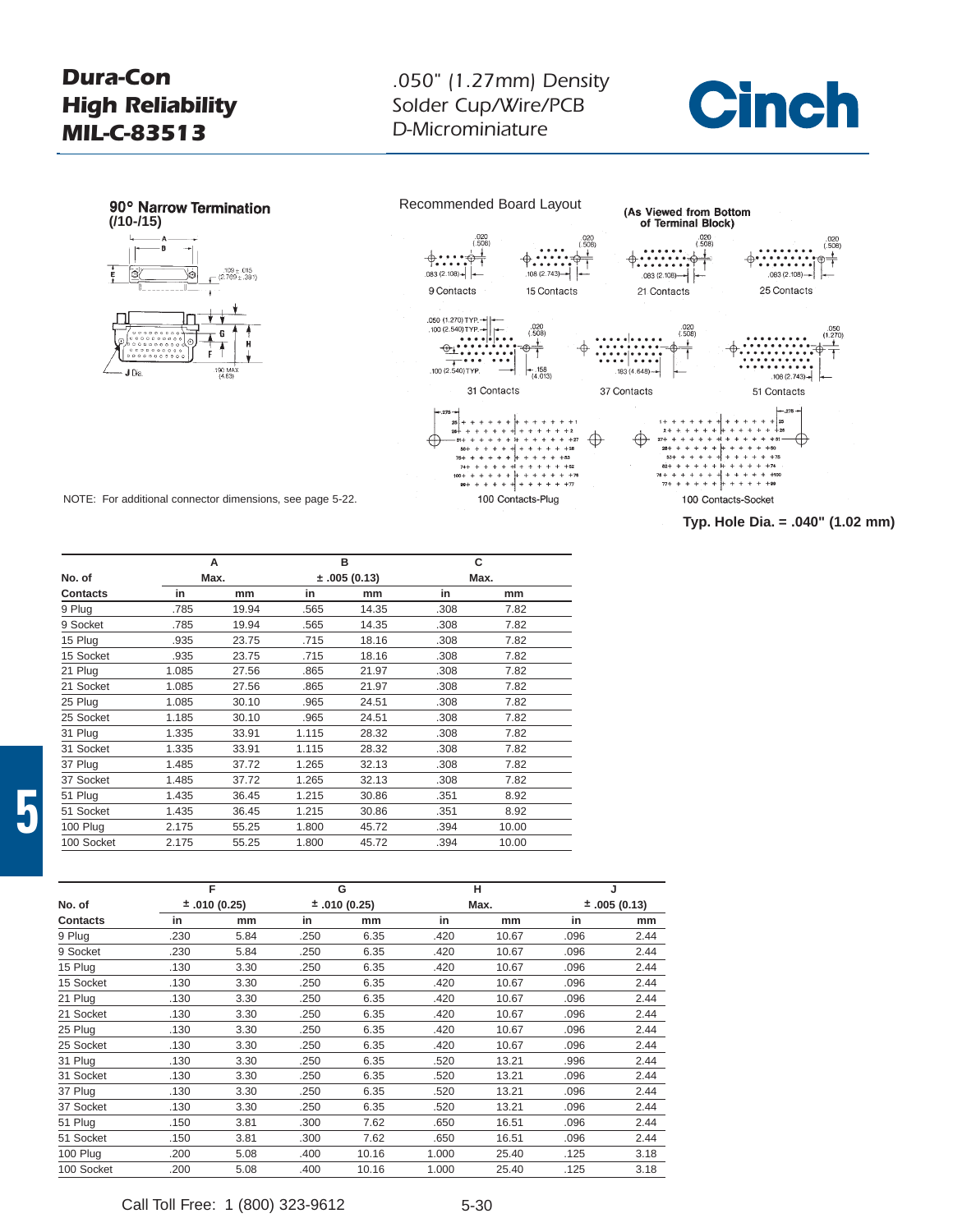## *.050" (1.27mm) Density Solder Cup/Wire/PCB D-Microminiature*



#### **Mounting Hardware**



Removable Jackpost

#### **Ordering Information**

|                 |                     |                  |               | <b>Military</b> |
|-----------------|---------------------|------------------|---------------|-----------------|
| <b>Type</b>     | <b>Style</b>        | <b>Screwhead</b> | <b>Thread</b> | Part No.        |
| Jackscrew       | Low Profile         | Recessed Hex     | 2/56          | M83513/5-02     |
| Jackscrew       | <b>High Profile</b> | Recessed Hex     | 2/56          | M83513/5-03     |
| Jackscrew       | Low Profile         | Slotted          | 2/56          | M83513/5-05     |
| Jackscrew       | <b>High Profile</b> | Slotted          | 2/56          | M83513/5-06     |
| <b>Jackpost</b> |                     |                  | 2/56          | M83513/5-07     |
| Jackscrew       | Low Profile         | Hex              | $4/40*$       | M83513/5-12     |
| Jackscrew       | <b>High Profile</b> | Hex              | $4/40*$       | M83513/5-13     |
| Jackscrew       | Low Profile         | Slotted          | $4/40*$       | M83513/5-15     |
| Jackscrew       | <b>High Profile</b> | Slotted          | $4/40*$       | M83513/5-16     |
| <b>Jackpost</b> |                     |                  | $4/40*$       | M83513/5-17     |

\*100 Size Only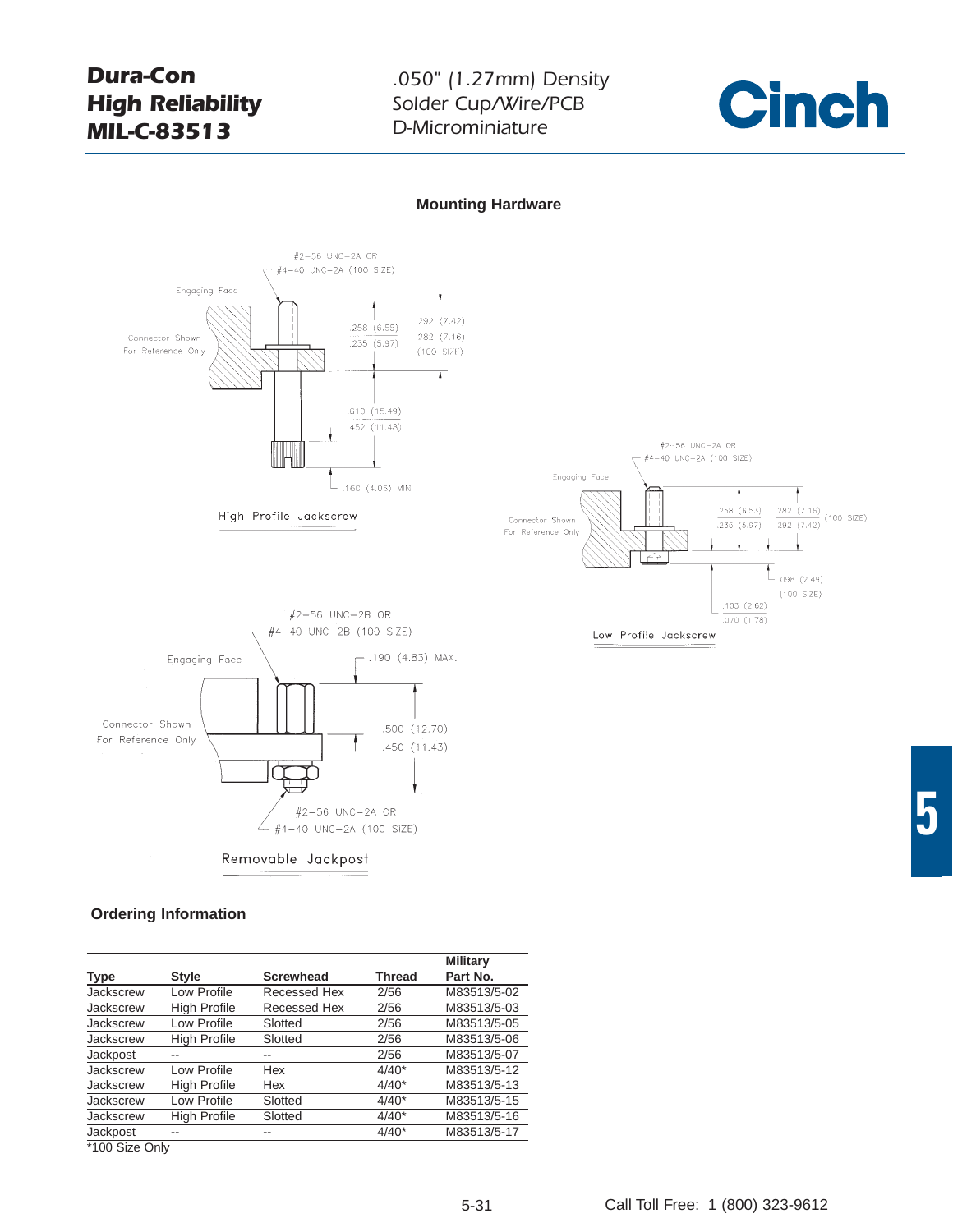## *Dura-Con High Reliability All-Plastic & Metal Shell*

*.050" (1.27mm) Density Connector Saver*



| Designed to significantly reduce damage to already mounted Dura-Con<br>ш<br>connectors during routine system tests.<br>Eliminates numerous mating & unmating cycles experienced by connectors<br>ш<br><b>FEATURES</b><br>on test harnesses.<br>Plug connector on one end, socket connector on the other.<br>Available in all-plastic (polyester) or in metal shell with diallyl phthalate or<br>$\blacksquare$<br>polyester insulators (both UL94V-0 rated).<br>Locking hardware must be ordered separately.<br>Insulator: UL94V-0 glass-filled polyester or diallyl phthalate<br>MATERIALS<br><b>Contacts:</b> Copper alloy<br>BACKPOTTING<br>Contact Plating: .000050 in gold<br>Shell (Metal Only): Aluminum alloy<br>PIN<br>SOCKET<br>Shell Plating: Yellow chromate over cadmium<br>CONNECTOR<br>RECEPTACLE<br>PLUG<br>ENVIRONMENTAL<br>Operating Temperature: - 55°C to +135°C<br>.094 (2.39) REF<br>820 (20.83) REF<br><b>BACKPOTTING</b><br>FPOXY<br>ELECTRICAL<br><b>Current Rating:</b><br>3 Amps maximum<br>SOCKET<br><b>Withstanding Voltage:</b><br>600 VAC RMS @ sea level<br>CONNECTOR<br><b>Contact Resistance:</b><br>8 milliohms maximum<br>PLUG<br>RECEPTACLE<br>- INTERFACIAL<br>SEAL<br>(METAL SHELL ONLY)<br>MECHANICAL<br>.09C (2.29)<br>REF. TYP<br>Individual Contact: Insertion force, 6 oz. (170.40 g) maximum;<br>.900 (22.86) REF.<br>Withdrawal force 0.5 oz. (14.20 g) minimum<br>Mating / Unmating Forces: See previous tables<br><b>Metal Shell</b><br><b>All Plastic</b><br><b>Diallyl Phthalate</b><br><b>Glass-Filled Polyester</b><br>No. of<br><b>Glass-Filled Polyester</b> |
|--------------------------------------------------------------------------------------------------------------------------------------------------------------------------------------------------------------------------------------------------------------------------------------------------------------------------------------------------------------------------------------------------------------------------------------------------------------------------------------------------------------------------------------------------------------------------------------------------------------------------------------------------------------------------------------------------------------------------------------------------------------------------------------------------------------------------------------------------------------------------------------------------------------------------------------------------------------------------------------------------------------------------------------------------------------------------------------------------------------------------------------------------------------------------------------------------------------------------------------------------------------------------------------------------------------------------------------------------------------------------------------------------------------------------------------------------------------------------------------------------------------------------------------------------------------------------------------------------------------------|
|                                                                                                                                                                                                                                                                                                                                                                                                                                                                                                                                                                                                                                                                                                                                                                                                                                                                                                                                                                                                                                                                                                                                                                                                                                                                                                                                                                                                                                                                                                                                                                                                                    |
|                                                                                                                                                                                                                                                                                                                                                                                                                                                                                                                                                                                                                                                                                                                                                                                                                                                                                                                                                                                                                                                                                                                                                                                                                                                                                                                                                                                                                                                                                                                                                                                                                    |
|                                                                                                                                                                                                                                                                                                                                                                                                                                                                                                                                                                                                                                                                                                                                                                                                                                                                                                                                                                                                                                                                                                                                                                                                                                                                                                                                                                                                                                                                                                                                                                                                                    |
|                                                                                                                                                                                                                                                                                                                                                                                                                                                                                                                                                                                                                                                                                                                                                                                                                                                                                                                                                                                                                                                                                                                                                                                                                                                                                                                                                                                                                                                                                                                                                                                                                    |
|                                                                                                                                                                                                                                                                                                                                                                                                                                                                                                                                                                                                                                                                                                                                                                                                                                                                                                                                                                                                                                                                                                                                                                                                                                                                                                                                                                                                                                                                                                                                                                                                                    |
|                                                                                                                                                                                                                                                                                                                                                                                                                                                                                                                                                                                                                                                                                                                                                                                                                                                                                                                                                                                                                                                                                                                                                                                                                                                                                                                                                                                                                                                                                                                                                                                                                    |

|          |                          | ווטווט ושיטווי                | AIL LIUSTIN                   |
|----------|--------------------------|-------------------------------|-------------------------------|
| No. of   | <b>Diallyl Phthalate</b> | <b>Glass-Filled Polyester</b> | <b>Glass-Filled Polyester</b> |
| Contacts | Catalog No.              | Catalog No.                   | Catalog No.                   |
| 9        | DCCM9CS                  | DCDM9CS                       | DCDA9CS                       |
| 15       | DCCM15CS                 | DCDM15CS                      | DCDA15CS                      |
| 21       | DCCM21CS                 | DCDM21CS                      | DCDA21CS                      |
| 25       | DCCM25CS                 | DCDM25CS                      | DCDA25CS                      |
| 31       | DCCM31CS                 | DCDM31CS                      | DCDA31CS                      |
| 37       | DCCM37CS                 | DCDM37CS                      | DCDA37CS                      |
| 51       | DCCM51CS                 | DCDM51CS                      | DCDA51CS                      |
| 100      | DCCM100CS                | DCDM100CS                     |                               |
|          |                          |                               |                               |

Call Toll Free: 1 (800) 323-9612 5-32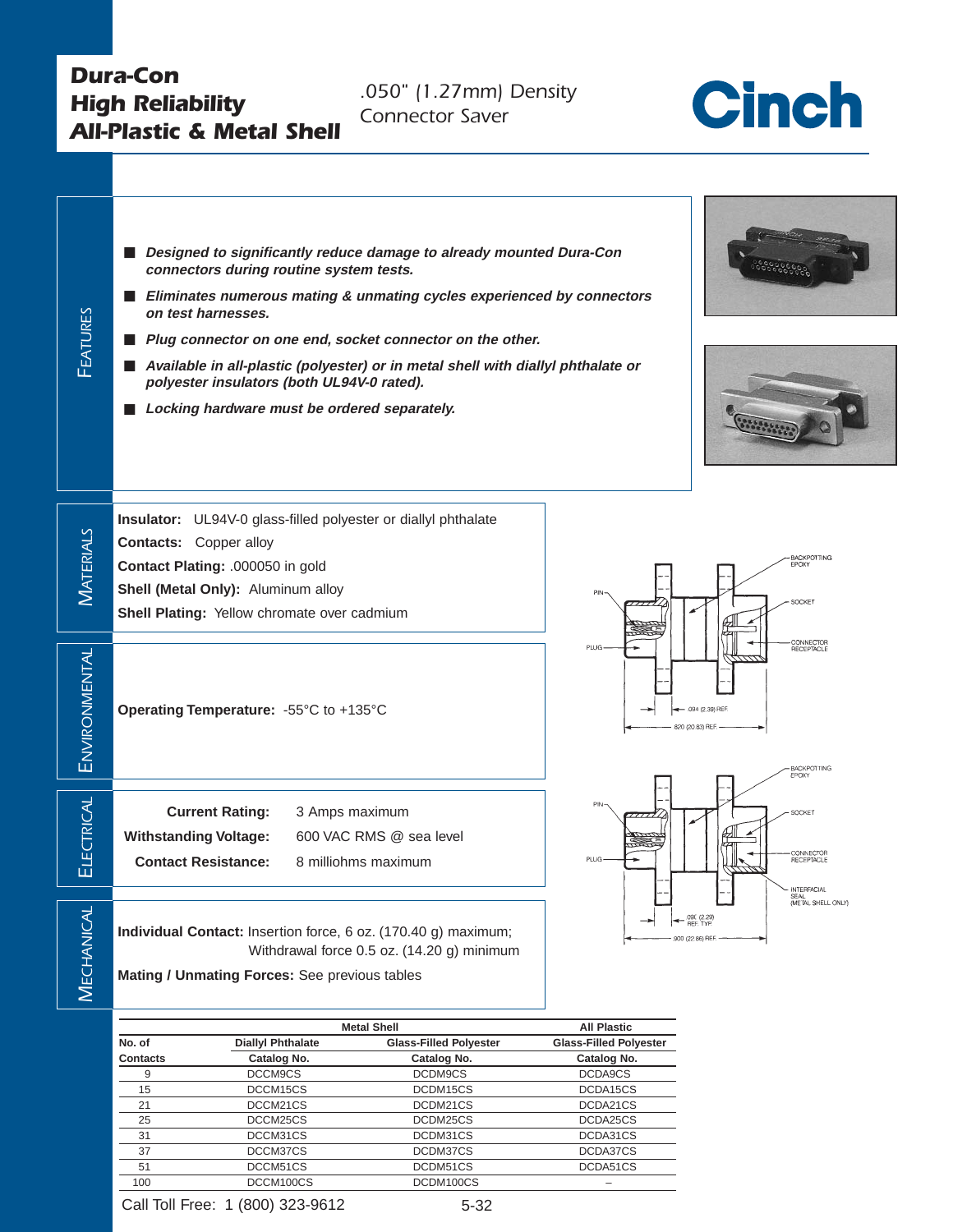## <span id="page-31-0"></span>*Dura-Con High Reliability Microedge Connectors*

*.050" (1.27mm) Density PC Board Mount Metal Shell*



| FEATURES      | ■ Variety of available PC board mounting styles.<br>- "Coke Bottle" for edge mounting on double-sided PCBs<br>- Right-angle (90°) mounting for single- or double-sided daughter boards<br>- "Claw Foot" leads<br>- Gold-plated solid copper wire pigtails<br>■ Harnessing capabilities exist for both plug & socket.<br>Standard sizes are 128 and 184 positions.<br>Utilizes high-reliability Dura-Con twist pin contact system assuring electrical continuity under<br>extreme shock and vibration.<br>Aluminum shells and diallyl phthalate insulators make Dura-Con microedge connectors ideal<br>for airborne or space applications.<br>Microedge metal shell connectors meet the requirement of MIL-C-55302. |
|---------------|--------------------------------------------------------------------------------------------------------------------------------------------------------------------------------------------------------------------------------------------------------------------------------------------------------------------------------------------------------------------------------------------------------------------------------------------------------------------------------------------------------------------------------------------------------------------------------------------------------------------------------------------------------------------------------------------------------------------|
| MATERIALS     | Insulator: UL94V-0 glass-filled polyester or diallyl phthalate per MIL-M-14 (green)<br><b>Contacts:</b> Copper alloy<br>Contact Plating: .000050 in Gold<br>Shell: Aluminum alloy<br><b>Shell Plating: Electroless Nickel</b>                                                                                                                                                                                                                                                                                                                                                                                                                                                                                      |
| ENVIRONMENTAL | Operating Temperature: - 55°C to +135°C                                                                                                                                                                                                                                                                                                                                                                                                                                                                                                                                                                                                                                                                            |
| ELECTRICAL    | <b>Current Rating:</b><br>3 Amps maximum<br><b>Withstanding Voltage:</b><br>600 VAC RMS @ sea level, 300 VAC @ 70,000 ft.<br><b>Contact Resistance:</b><br>8 milliohms maximum                                                                                                                                                                                                                                                                                                                                                                                                                                                                                                                                     |
| MECHANICAL    | <b>Insertion/Withdrawal Force:</b><br>6 oz. (170.40 g[f]) maximum insertion force, per contact;<br>0.5 oz. (14.20 g[f]) minimum withdrawal force, per contact                                                                                                                                                                                                                                                                                                                                                                                                                                                                                                                                                      |
|               |                                                                                                                                                                                                                                                                                                                                                                                                                                                                                                                                                                                                                                                                                                                    |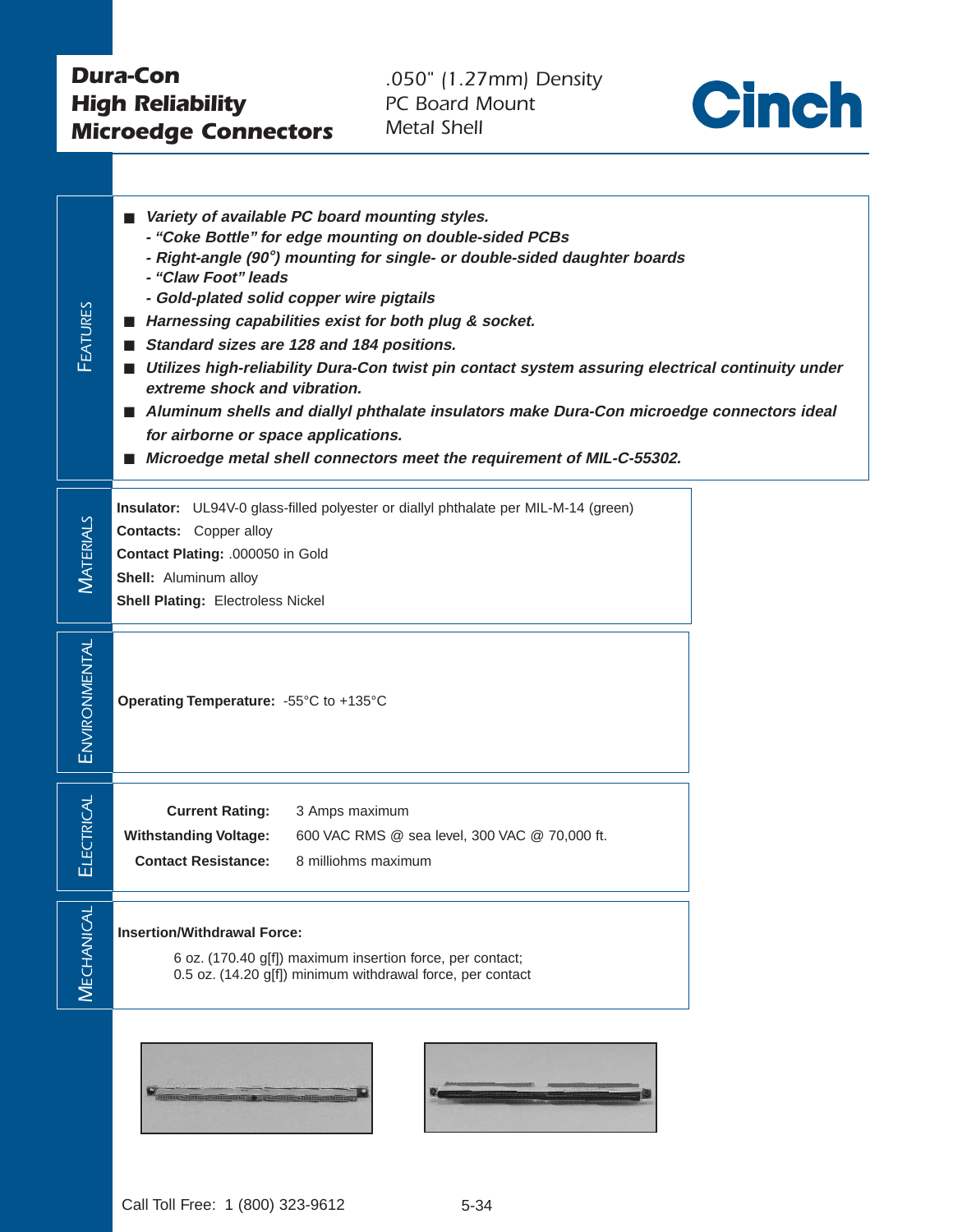## *Dura-Con High Reliability Microedge Connectors*

*.050" (1.27mm) Density PC Board Mount Metal Shell*



### 128 Contact Receptacle (Right Angle)



#### 128 Contact Receptacle (Stranded Insulated Wire)



### 128 Contact Plug (Claw Foot)



### **Side View and Termination Grid Pattern**



**Side View** 



### **Side View and Termination Grid Pattern**





**5**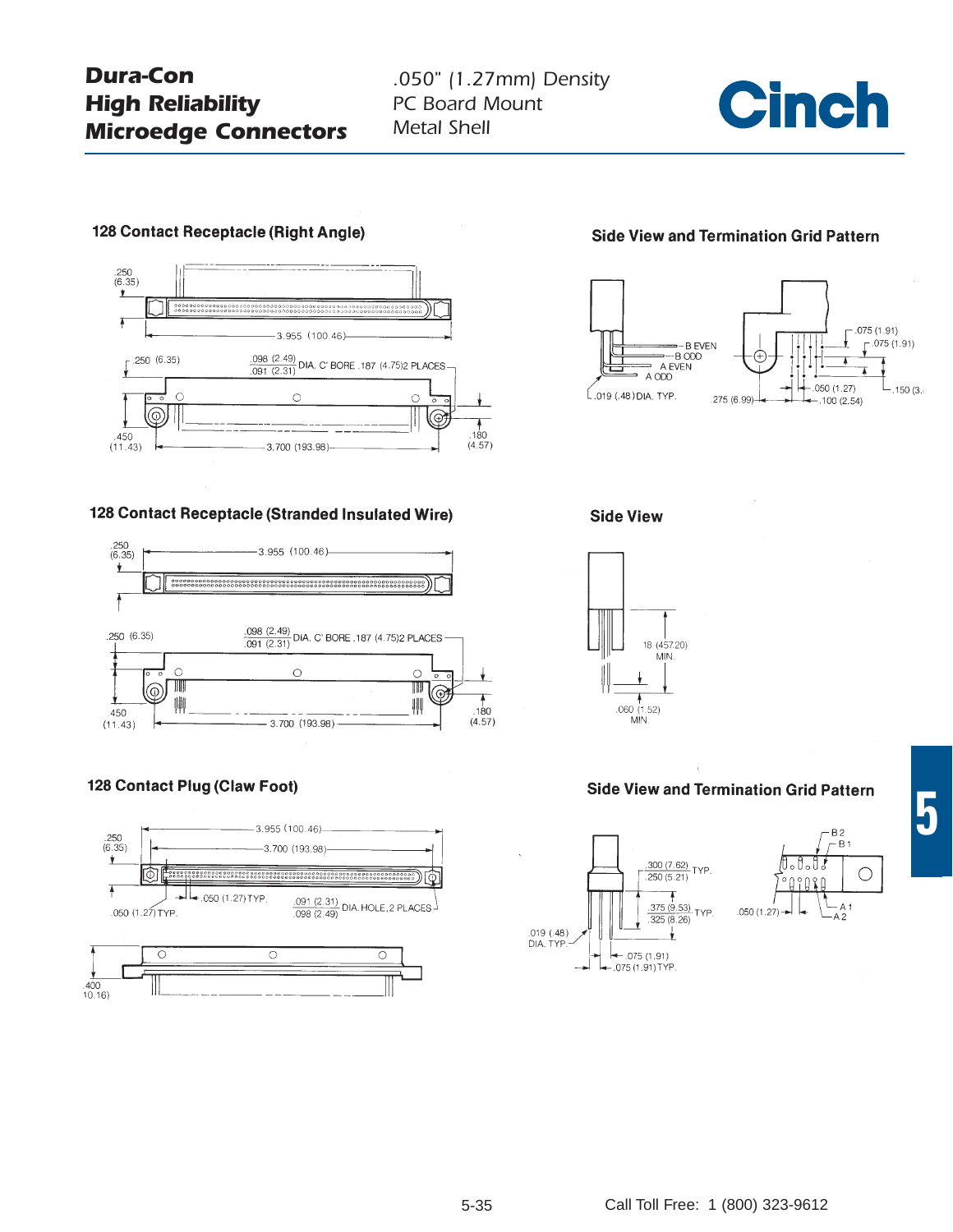## *Dura-Con High Reliability Microedge Connectors*

## *.050" (1.27mm) Density PC Board Mount Metal Shell*



#### 128 Contact Plug (Stranded Insulated Wire)

184 Contact Receptacle (Coke Bottle)







#### 184 Contact Receptacle (Stranded Insulated Wire)





#### **Side View and Termination Grid Pattern**

A 91





#### **Side View**

184 Contact Plug (Claw Foot)

Ŧ

 $\overline{\mathbf{r}}$ 

**Side View** 

**Side View**  $\frac{.026(.66)}{.019/.48}$  DIA. TYP.  $\frac{.028(.00)}{.019(.48)}$ <br> $\frac{.200}{(5.08)}$ 

 $.275(6.99)$  $MAX$  $-030(.76)$  MAX

 $.150(3.81)$ MIN. SOLDER

Recommended PCB thickness .047-.062. Consult factory for other thicknesses.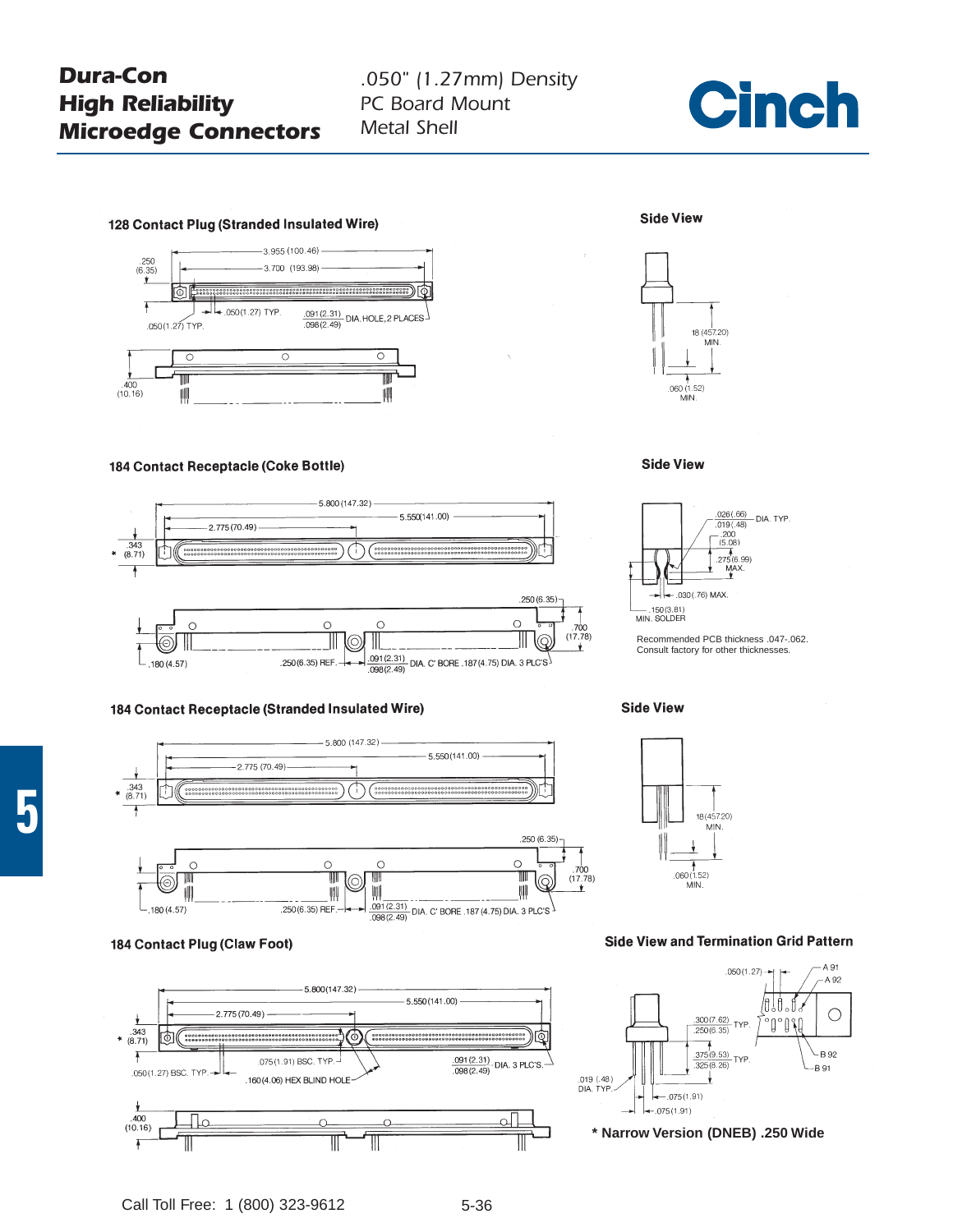*.050" (1.27mm) Density PC Board Mount Metal Shell*





**5** = 25 AWG Solid Copper **6** = 26 AWG Stranded Wire

**S** = Solder Cup

\*Indicates Cinch std Option

Call Toll Free: 1 (800) 323-9612

5-37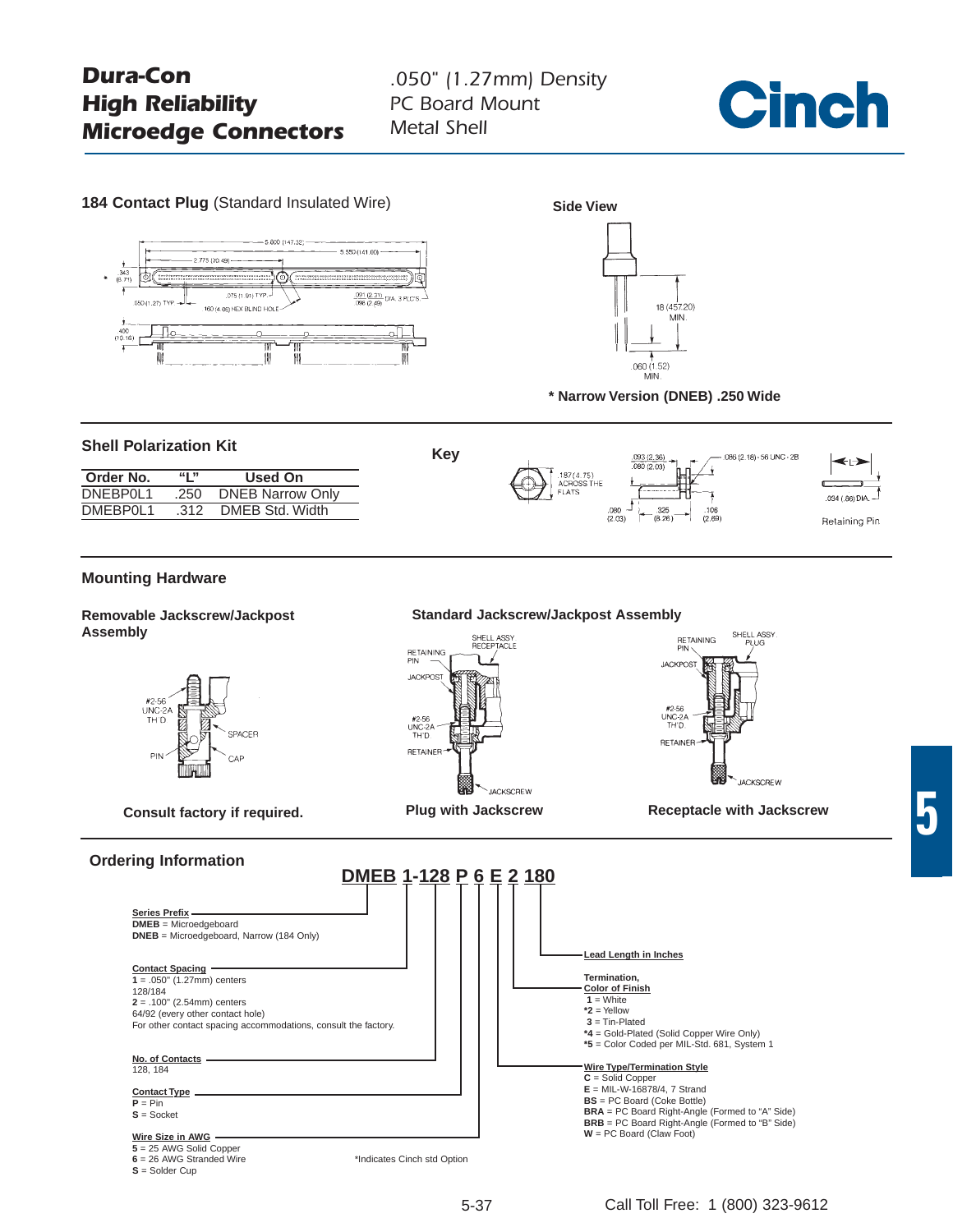## <span id="page-35-0"></span>*Dura-Con High Reliability Strip Connectors*

*.050" (1.27mm) Density Solder Cup/Wire All-Plastic*



| FEATURES              | Lightweight.<br>Slim Profile.<br><b>High-Density Interconnect.</b><br>High-reliability Dura-Con twist pin contact system for extreme shock &<br>vibration applications.<br>Optional polarization with guide pins to prevent mismating connectors.<br>Plug & socket available in sizes from 1 to 60 positions. |                 |
|-----------------------|---------------------------------------------------------------------------------------------------------------------------------------------------------------------------------------------------------------------------------------------------------------------------------------------------------------|-----------------|
| MATERIALS             | Insulator: UL94V-0 glass-filled polyester<br><b>Contacts: Copper alloy</b><br>Contact Plating: .000050 in gold                                                                                                                                                                                                | 0.81-29885-18.0 |
| ENVIRONMENTAL         | Operating Temperature: - 55°C to +135°C                                                                                                                                                                                                                                                                       |                 |
| <b>RICAL</b><br>ELECT | <b>Current Rating:</b><br>3 Amps maximum<br><b>Withstanding Voltage:</b><br>600 VAC @ sea level;<br>150 VAC @ 70,000 ft.<br><b>Contact Resistance:</b><br>8 milliohms maximum                                                                                                                                 |                 |
| <b>MECHANICAL</b>     | <b>Insertion &amp; Withdrawal Force (Per Contact):</b><br>6 oz. (170.40 g[f]) maximum insertion;<br>0.5 oz. (14.20 g[f]) minimum withdrawal                                                                                                                                                                   |                 |